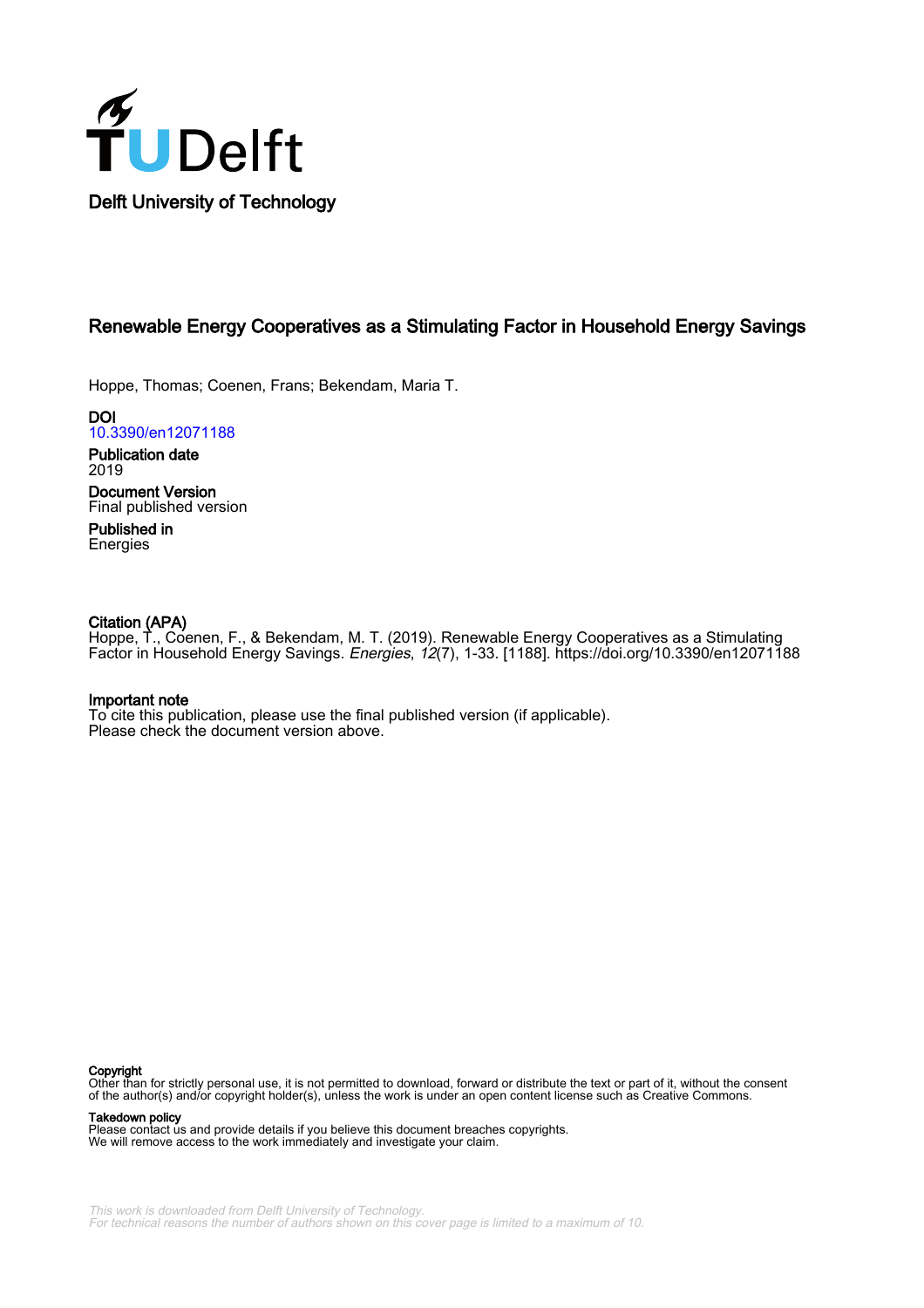

*Article*



# **Renewable Energy Cooperatives as a Stimulating Factor in Household Energy Savings**

# **Thomas Hoppe 1,\* [,](https://orcid.org/0000-0002-0770-4858) Frans H. J. M. Coenen <sup>2</sup> and Maria T. Bekendam <sup>3</sup>**

- <sup>1</sup> Organisation and Governance (OG), Department of Multi-Actor Systems (MAS), Faculty of Technology, Policy and Management (TPM), Delft University of Technology, Jaffalaan 5, 2628 BX Delft, The Netherlands
- <sup>2</sup> Department of Technology and Governance for Sustainability (CSTM), Institute for Innovation and Governance Studies (IGS), Faculty of Behavioral, Management and Social Studies (BMS), University of Twente, P.O. Box 217, 7500 AE Enschede, The Netherlands; f.h.j.m.coenen@utwente.nl
- <sup>3</sup> Center of Research on Psychology in Somatic Diseases (CoRPS), Department of Medical and Clinical Psychology, Tilburg School of Social and Behavioural Science (TSB), Tilburg University, Warandelaan 2, 5037AB Tilburg, The Netherlands; M.T.Bekendam@uvt.nl
- **\*** Correspondence: T.Hoppe@tudelft.nl; Tel.: +31-15-278-2783

Received: 20 February 2019; Accepted: 19 March 2019; Published: 27 March 2019



**MDP** 

**Abstract:** Little is known about how renewable energy cooperatives (REScoops) try to influence energy conservation among households and the resulting impact. In this article the main research question is: What is the predictive value of renewable energy cooperatives on intention to save energy, engagement in energy-saving actions, and self-reported energy conservation by households? A survey was conducted to answer this question. Data analysis involved multivariate and binary logistic regression on data from two cooperatives: Ecopower (Belgium; N = 1000) and Enercoop (France; N = 8290). Results show that in addition to psychological and socio-demographic variables, REScoop items modestly contribute to the explained variation in engagement in energy-saving actions and reported energy conservation. At Enercoop 18.2% of the respondents indicated that their cooperative contributed to household energy savings; for Ecopower this figure was 36.9%. Moreover, at Enercoop, 38.7% of the respondents reported consuming less energy since obtaining cooperative membership; at Ecopower this was 64.7%. The article concludes with suggestions for future research.

**Keywords:** renewable energy cooperative; grassroots initiative; community energy; energy efficiency; energy conservation; energy consumption behavior; energy savings

## **1. Introduction**

In light of economies facing the energy trilemma and increased global warming, decreasing energy demand has become ever more urgent. As the residential sector comprises 27% of global energy consumption and  $17\%$  of total  $CO<sub>2</sub>$  emissions, it is important for policy makers to target this sector using effective interventions to drastically conserve vast amounts of energy and mitigate climate change [\[1\]](#page-30-0). In an article published in *Nature Energy*, Stern et al. [\[2\]](#page-30-1) argue that direct fossil fuel consumption by US households can be reduced by up to 20% in a decade with conventional technology, assuming that the most effective, proven, and non-regulatory interventions are implemented [\[3\]](#page-31-0). A similar potential may apply to other high-income countries [\[4\]](#page-31-1). Achieving such reductions depends on, to a great extent, the implementation of certain interventions. Interventions have, however, been implemented with varying degrees of success. Energy consumption reductions are typically well below 20%, and there often are only short-term effects. Although policy makers are giving much attention to interventions that target lowering of household energy consumption, numerous academic studies have shown that this remains challenging (e.g., [\[5](#page-31-2)[–7\]](#page-31-3)).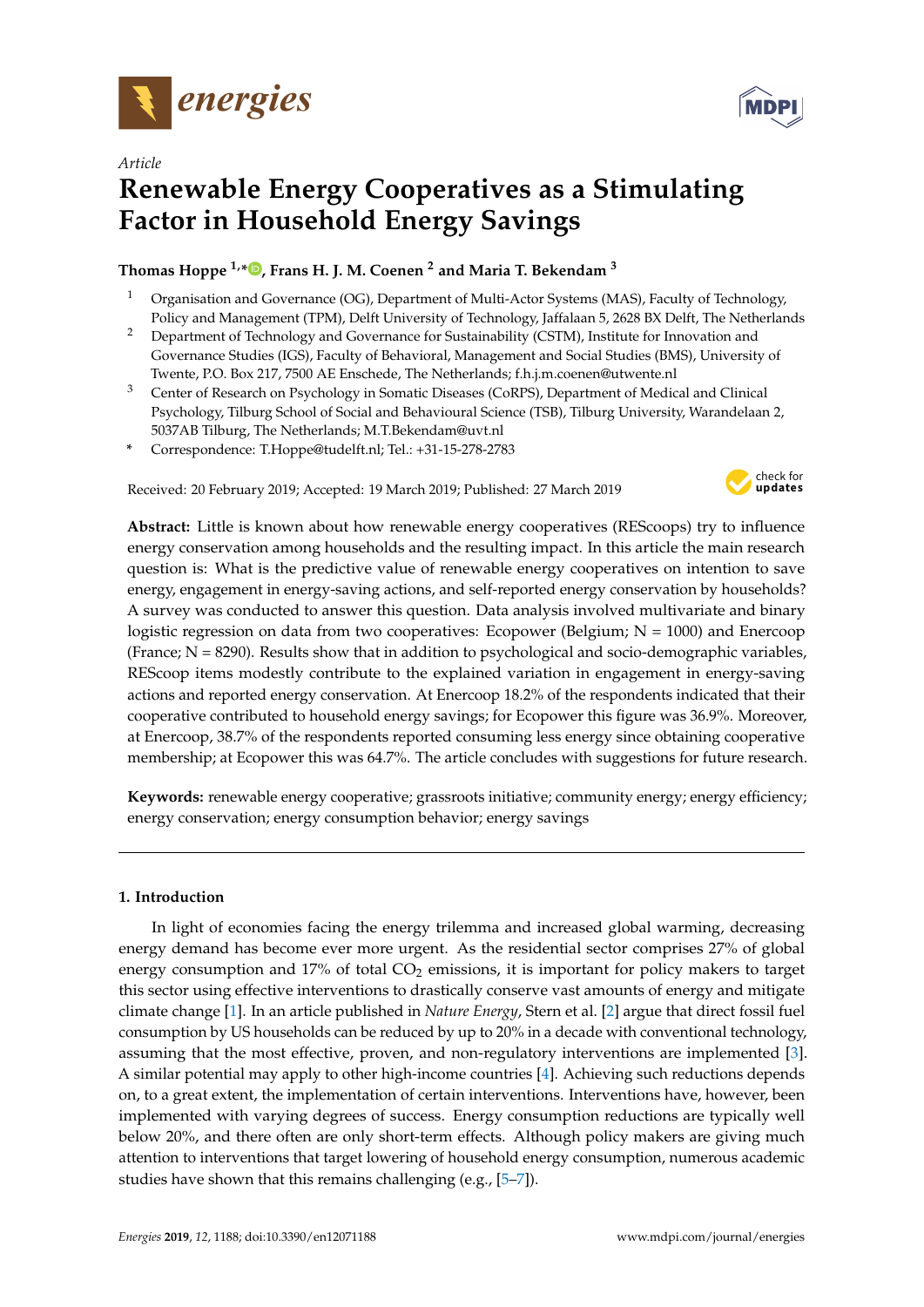In recent years, energy markets have witnessed the emergence of citizen-led low-carbon energy initiatives  $[8-14]$  $[8-14]$ . These energy initiatives consist of citizens who jointly seek to produce and consume sustainable energy locally, and many emerge in cohesive social communities with high trust levels [\[15\]](#page-31-6). Most of these initiatives reject the use of centralized fossil fuel and nuclear energy productions, and they embrace local egalitarian values [\[8](#page-31-4)[,16\]](#page-31-7). A growing number of scholars argue that community energy initiatives are increasingly important players in sustainable energy generation and energy-saving efforts [\[11,](#page-31-8)[17](#page-31-9)[–19\]](#page-31-10). They are particularly important in light of raising awareness among local communities and attracting public support for low-carbon energy and energy savings [\[20\]](#page-31-11).

Community energy numbers have been steadily increasing over the last years. In 2016 REScoop.eu, the federation of renewable energy cooperatives in Europe, accounted for 1500 cooperatives across Europe, which included membership of over 1 million citizens [\[21\]](#page-31-12). In the Netherlands, there were 392 local cooperatives in 2017, with a total membership of over 60,000 citizens (an increase from 332 and 50,000, respectively, in 2016) [\[22\]](#page-31-13). And in France and Belgium, there are very large-sized cooperatives (i.e., Ecopower, Belgium: 48,883 members; Enercoop, France: 42,000 members [\[23\]](#page-31-14). Both of them have also become professional energy suppliers.

Rather than profit-seeking firms, citizen-led low-carbon initiatives are grounded in local and collective values and structures. Their resources entail voluntary input, grant funding, and reciprocal relations [\[20\]](#page-31-11). Most citizen-led low-carbon initiatives organize themselves in what is also referred to as 'renewable energy cooperatives' (REScoops). REScoop.eu, the federation of European renewable energy cooperatives, defines renewable energy cooperatives as "groups of citizens who organize themselves to collectively take action to foster the use of renewable energy and increase energy efficiency standards" [\[21\]](#page-31-12). In their quest to increase energy efficiency standards they also engage in other activities, like persuading their members to conserve energy (e.g., [\[8](#page-31-4)[,24–](#page-31-15)[26\]](#page-31-16)). However, when compared to supplying renewable energy, cooperatives targeting energy conservation have attracted considerably less academic attention. For instance, there are no quantitative studies that have yet addressed to what extent members of renewable energy cooperatives succeed in conserving energy since obtaining membership. And neither are there studies addressing whether actual energy savings result from interventions by these cooperatives.

Moreover, there is only a limited number of academic articles addressing community energy or renewable energy cooperatives using a quantitative research design. Within the few articles published, there are basically two types of quantitative studies. The first type concerns surveys among community energy initiatives, in which community energy organizations are the units of observation. In these studies, general information on initiatives is collected and reported, providing information on renewable energy projects, size of membership, activities undertaken, and the meaning and contextual characteristics in which these initiatives find themselves [\[27–](#page-32-0)[29\]](#page-32-1). The second type of studies concern surveys in which the units of observation are householders, and data is collected on motivations for membership, membership characteristics, and social involvement and participation in community energy. The dependent variable in these studies is typically participation in community energy projects [\[18,](#page-31-17)[30](#page-32-2)[–33\]](#page-32-3). From the two types of quantitative research on community energy, only the first one addresses energy conservation, but merely as actions undertaken by cooperatives at the organizational level. In both types of research there is no attention to the impact of actions and interventions implemented by cooperatives on energy conservation among their members.

This article taps into this knowledge gap. It addresses the extent to which members of renewable energy cooperatives have the intention to save energy, engage in energy-saving action, and report energy savings. By conducting a quantitative analysis, we seek to examine the extent to which the three are influenced by renewable energy cooperatives. Therefore, the main research question of this article is: What is the predictive value of renewable energy cooperatives on intention to save energy, engagement in energy-saving actions, and self-reported energy conservation by their members?

This article is structured as follows: in Section [2,](#page-3-0) an overview is presented of factors that influence householders' energy consumption and conservation. Section [3](#page-7-0) presents research design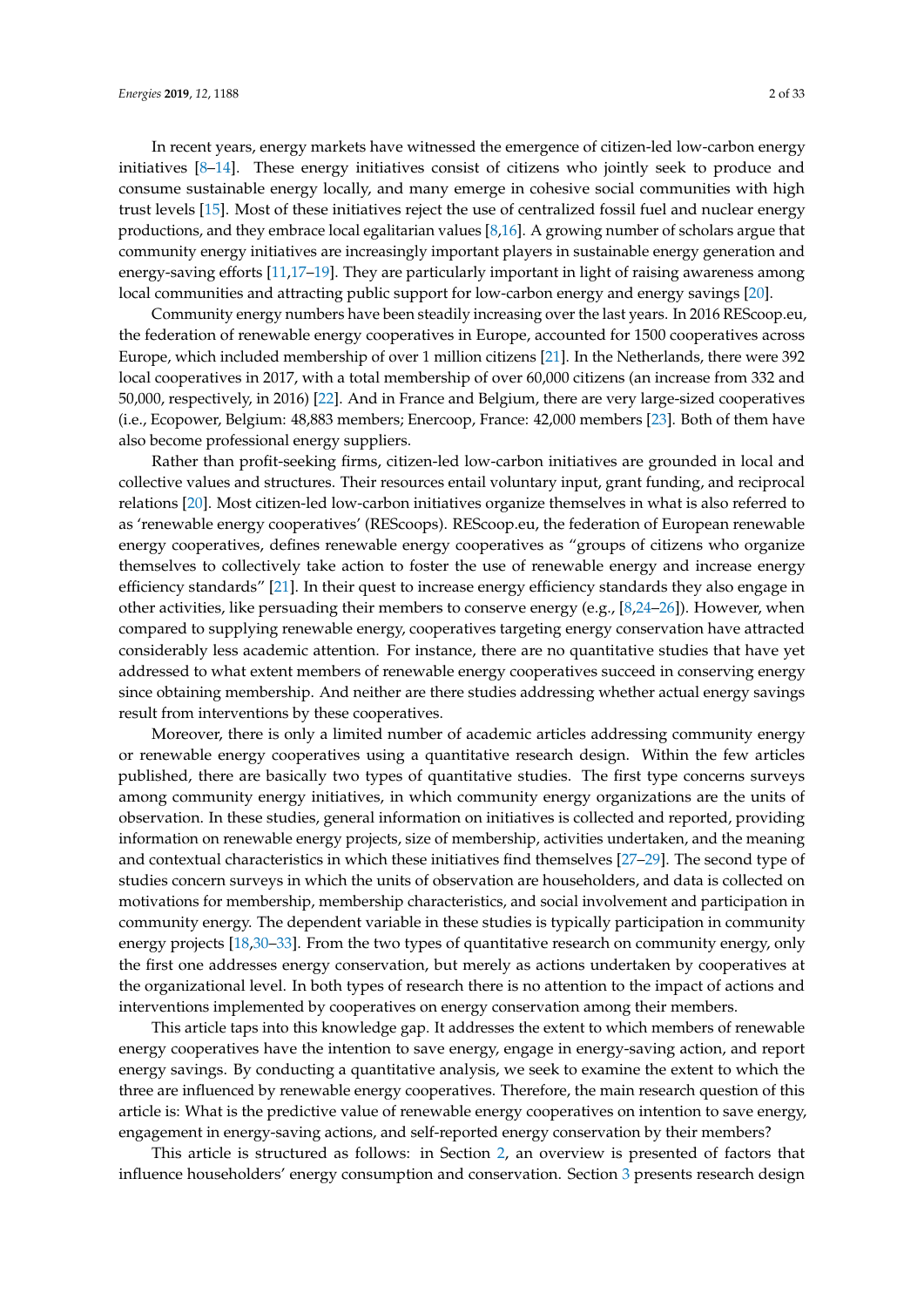and methodology. In Section [4,](#page-13-0) the results of the statistical analyses are presented. Next, in Section [5](#page-19-0) the results of the survey are discussed. Finally, in Section [6](#page-21-0) conclusions and suggestions for further research are presented.

#### <span id="page-3-0"></span>**2. Household Energy Consumption and Renewable Energy Cooperatives**

#### *2.1. General Predictors of Energy Consumption and Conservation in Households*

Households use energy in direct and indirect ways [\[34\]](#page-32-4). Academic studies mostly focus on direct energy use. Households use energy for different purposes. Moreover, household activities vary widely in the amount of energy they use [\[35\]](#page-32-5). For households, energy conservation can be viewed as the effort made to reduce the consumption of energy. This can be achieved by using energy more efficiently or by reducing energy demand (i.e., lowering services and actions that require the use of energy). Behaviors related to energy conservation can be categorized into curtailment behavior and efficiency behavior. The former concerns ongoing day-to-day actions to reduce consumption, such as setting thermostats or switching off lights when leaving home. The latter concerns one-time actions to save energy, such as investing in home improvements like thermal insulation or energy-efficient appliances [\[7](#page-31-3)[,34\]](#page-32-4).

Frederiks et al. [\[7\]](#page-31-3) discern two broad categories of variables that generally explain variation in energy consumption patterns and energy conservation: (i) socio-demographic and (ii) psychological factors. Socio-demographic predictors entail individual factors like income, gender, and education, but they also entail home-related characteristics like home ownership, size, and type of dwelling. For example, gender might influence energy efficiency behavior because women might have different views from men; therefore, they behave and decide differently [\[36\]](#page-32-6). Financially, women tend to be more risk-averse than men [\[37\]](#page-32-7); therefore, they are less willing to engage in adoption of energy equipment that requires high upfront investment. Another indicator of relevance of gender and energy is the underrepresentation of women in organizations within the energy sector [\[38\]](#page-32-8). Psychological factors concern items like beliefs and attitudes, subjective norms, intentions, perceived behavioral control, and social norms. Generally speaking, they adhere to the main concepts of the Theory of Planned Behavior [\[39\]](#page-32-9), which theorizes that behavior can be predicted by personal attitudes, subjective norms, perceived behavioral control, and behavioral intention. According to the theory, one first sets an intention to save a certain amount of energy, and then engages in energy-saving behaviors to achieve the intentional energy saving goal(s) set.

Empirical studies, however, reveal that household energy consumption appears to be related to socio-demographic variables (e.g., income, household size, age), while attitudinal variables and self-transcendence values (like tradition, security and power, and achievement) are also important. Notwithstanding, intention to reduce household energy use is positively related to perceived behavioral control and attitudes toward energy conservation [\[40\]](#page-32-10).

Frederiks et al. [\[7\]](#page-31-3) argue that empirical evidence in support of hypotheses based on socio-demographic and psychological factors are hardly consistent, and they are inconclusive. Next to socio-demographic and psychological factors, there are situational factors that should not be disregarded such as policies, regulations, technology, pricing, information, culture, and social practices. Situational factors may influence individual motivations and facilitate or constrain energy conservation [\[35\]](#page-32-5). Studies have revealed that laws, regulations, neighborhood factors, geographical locations, and personal comfort are significantly related to household energy consumption [\[7\]](#page-31-3). Other important factors that might influence energy consumption or conservation concern culture and lifestyle [\[41](#page-32-11)[–43\]](#page-32-12). Renewable energy cooperatives, and the social environment and practices they create, can arguably also be perceived as situational factors.

For interventions targeting behavioral change in household energy use, a taxonomy was developed by Abrahamse et al. [\[5\]](#page-31-2), which discerns antecedent from consequence strategies. Interventions adhering to antecedent strategy try to influence one or more behavioral determinants prior to the performance of energy-saving behavior. Examples are goal setting, commitment,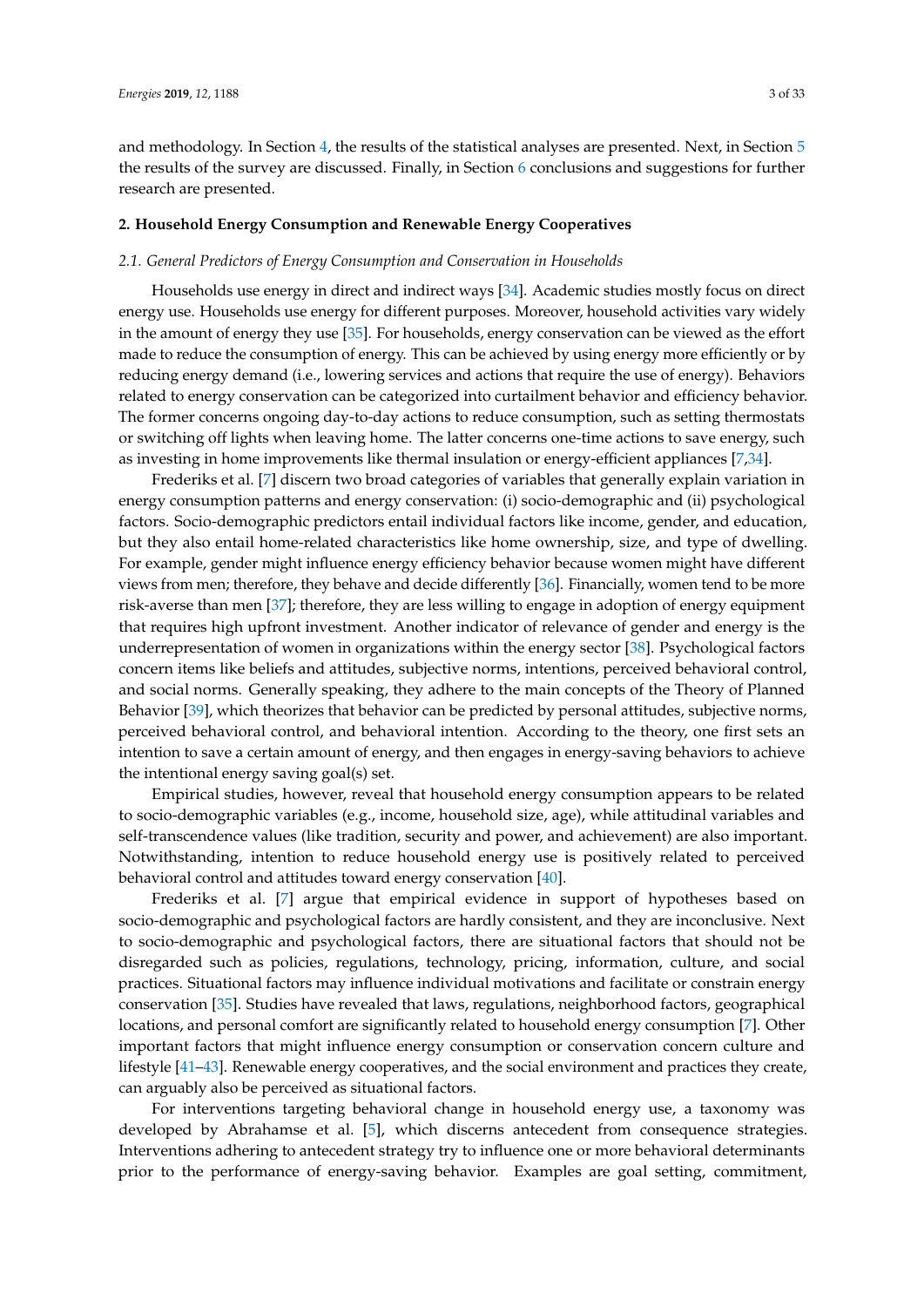information provision, and modelling (i.e., using role models). Interventions adhering to consequence strategy try to influence behavioral determinants after the occurrence of the energy-saving behavior by providing feedback on consequence outcomes after the occurrence of the behavior. Examples are electronic billing, using online client accounts, and smart metering. Consequence strategies—i.e., offering rewards, or providing feedback—are based on the assumption that the presence of positive or negative consequences will influence behavior because it will make energy saving more attractive.

Studies that analyzed the effect of feedback about the price difference between on- and off-peak hours—using variable tariffs—found this to result in shifts in consumption to off-peak hours, but no difference in overall consumption was found or reported [\[5](#page-31-2)[,44](#page-32-13)[,45\]](#page-32-14). Monetary incentives to promote reductions in household fossil-energy use are only seldom implemented on their own. They are usually implemented as part of a package of supplementary strategies [\[46\]](#page-32-15). Whereas they are often successful in changing behavior in the short term, there are also downsides; (i) they may lead to rebound effects, (ii) the incentive is not worth the effort, and (iii) incentives may crowd out intrinsic motivations. To cope with these downsides, [\[46\]](#page-32-15) points to the usage of other interventions like home energy audits, social rewards and social norms feedback. A study by [\[47\]](#page-32-16) reviewed the influence of non-price interventions—i.e., four nudge-like interventions referred to as social comparison, commitment devices, goal setting, and labelling—and found that all had the potential to significantly reduce energy consumption of private households, yet, the effect size varied.

Feedback is a necessary element in learning how to control energy use more effectively over a long period of time. Instantaneous, direct feedback in combination with frequent, accurate billing (a form of indirect feedback) is needed as a basis for sustained demand reduction [\[48\]](#page-32-17). Feedback about individual performance, relative to the performance of others, may be helpful in encouraging energy conservation. By providing household members with feedback on how they are doing as a group, social norms in favor of a certain pro-environmental behaviors may become salient. Similarly, by giving comparative feedback about how a group of individuals is doing relative to other groups may evoke feelings of social comparison [\[35\]](#page-32-5). Savings from indirect feedback (e.g., billing) range between  $0\%$ – $10\%$  [\[48\]](#page-32-17). Results of studies using feedback seem to suggest that the more frequent the feedback is given, the more effective it is  $[40]$ . Relevant features of feedback that may determine its effectiveness are frequency, duration, content, breakdown, medium and way of presentation, comparisons, and combination with other instruments [\[49\]](#page-32-18).

When concerning feedback via metering and direct displays, energy savings are in the range of 5%–15% [\[48\]](#page-32-17). Most research on direct feedback addresses the engagement of householders with in-home displays (IHDs) on which they can view their energy consumption and can get direct feedback. Ideally, feedback is given immediately after the behavior occurs, because households need to understand the relationship between the feedback and their behavior. IHDs can support energy consumption reduction, but engagement with IHDs can be limited to men and is often short-term. However, results show that community action support and long-term engagement with energy consumption feedback, including engagement by women, can support behavioral change [\[50\]](#page-32-19). In-home displays are promising for encouraging energy conservation, but careful consideration should be given to the way the feedback is framed [\[51\]](#page-32-20). When concerning direct feedback from smart energy monitors, context factors are fundamental in understanding the extent to which change effects will be negotiated and realized [\[52\]](#page-32-21). Gupta et al. [\[53\]](#page-33-0) studied visual energy feedback techniques (carbon mapping, thermal imaging) at different scales, alongside traditional methods (web-based energy and environmental visualization platform, home energy reports) delivered through community workshops, home visits, and the internet, across six low-carbon communities. They found that most of the feedback approaches were able to engage and raise awareness amongst the individual householders. Thermal imaging was successful in engaging individual local residents, especially when home reports were included. However, data-driven, web-based platforms had limited uptake because there was an online log-in requirement and information overload [\[53\]](#page-33-0).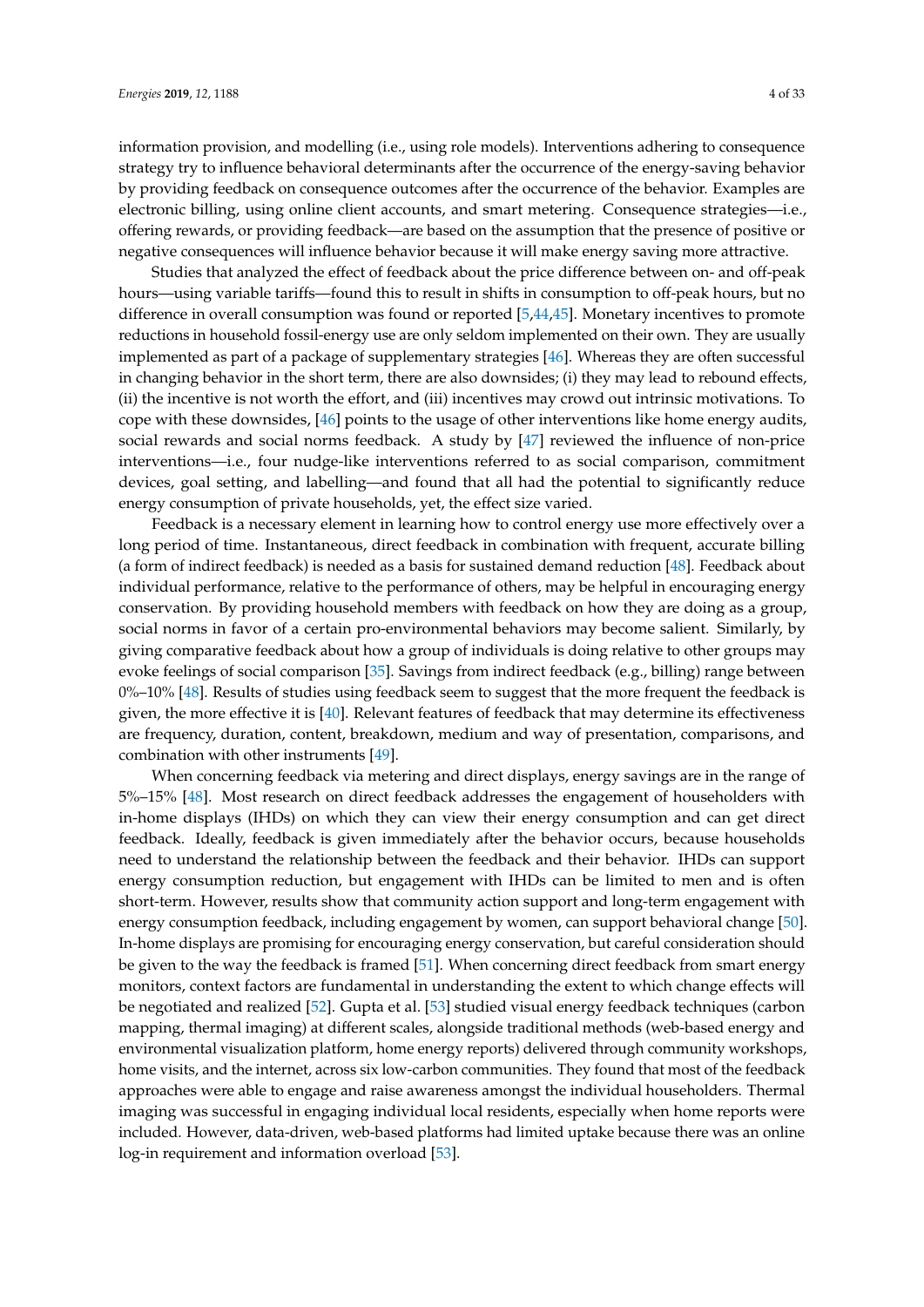In general, interventions are more effective when they are tailored to the target population [\[5\]](#page-31-2). This applies when interventions complementing each other are combined into integrated approaches. Combinations of interventions are generally more effective than single interventions. It makes sense to the extent that different people may have different barriers to change [\[54\]](#page-33-1). A combination of antecedent (e.g., information) and consequence strategies (e.g., feedback) is generally required. Moreover, informational and structural strategies complement each other [\[35\]](#page-32-5).

#### *2.2. Ways in which REScoops Influence Their Members to Conserve Energy*

Using a cooperative model, renewable energy cooperatives offer a democratic and locally organized alternative to conventional energy suppliers and energy service suppliers. As compared to other actors in the energy value chain, they have certain benefits when offering energy services to householders, particularly because of their embeddedness in social structures [\[8](#page-31-4)[,10](#page-31-18)[,55\]](#page-33-2). This gives them the opportunity to use social ties to persuade local householders to join their renewable energy cooperatives, to participate in their activities, and persuade them to either lower their energy consumption or adopt renewable energy (e.g., by having solar panels installed on the rooftops of the homes they occupy) [\[56\]](#page-33-3). The way and degree in which REScoops are able to use their social ties also depends on the community they are part of. For instance, 'communities of place' (i.e., social relationships embedded in a particular geographical context) are quite different from 'communities of interest' (social relations extend beyond specifically place-based networks), and henceforth require different engagement approaches [\[31\]](#page-32-22).

To link household energy conservation behavior to the assumed influence of REScoop actions, we discern specified from unspecified measures in relation to the respondents' behavior. Unspecified measures entail the general presumed influence of being a member and (indirectly) being exposed to REScoop actions and information. On the other hand, specific measures entail interventions to which cooperative members are more directly exposed (as a target group), often using a tailored approach.

We presume that the mechanism of REScoop influencing their members to attain certain goals (like saving energy) works as follows. REScoop membership potentially influences energy conservation for a number of reasons. Becoming a REScoop member (and/or customer) can be seen as making an informed choice; in other words, one chooses deliberately to engage in using green energy. The reason to become a REScoop member can be motivated by attitudes related to environmental or social (localized) concerns or by pragmatic financial or technical reasons, like the expectation to receive better service provision or more comfort. A survey conducted by Naus et al. [\[57\]](#page-33-4) showed that householders praised community energy initiatives for not having a profit-orientation and for generating innovative ideas. Furthermore, social and spatial proximity seem to make local initiatives attractive to targeting householders with energy efficiency measures (Ibid). This shows that it is not only environmentally motivated aspects that appeal to households, but also social and spatial aspects are appealing as well [\[32\]](#page-32-23).

If one becomes a REScoop member, one receives information on the importance and ways to save energy. This could mean that the information level of REScoop members on the importance of renewable energy and possibilities to save energy increases after becoming a member, which could lead to a higher knowledge level (on renewable energy and energy-saving options). However, more information or awareness does not automatically mean that one also engages in actions to attain a certain goal (like saving a certain amount of energy). These actions, pertaining to REScoop membership, can be seen as a rather general way in which REScoop influences their members. However, there are also more specific actions that seek direct influence. Examples of specific actions undertaken by REScoop are awareness-raising campaigns, personal audits, IT platforms in which energy consumption is monitored and feedback is given to households, information workshops, installation of energy-efficient technology like smart meters, and programs REScoop members can participate in, offering both antecedent and consequence strategies. REScoop members participating in these actions can arguably be seen as deliberately choosing to become exposed to these measures.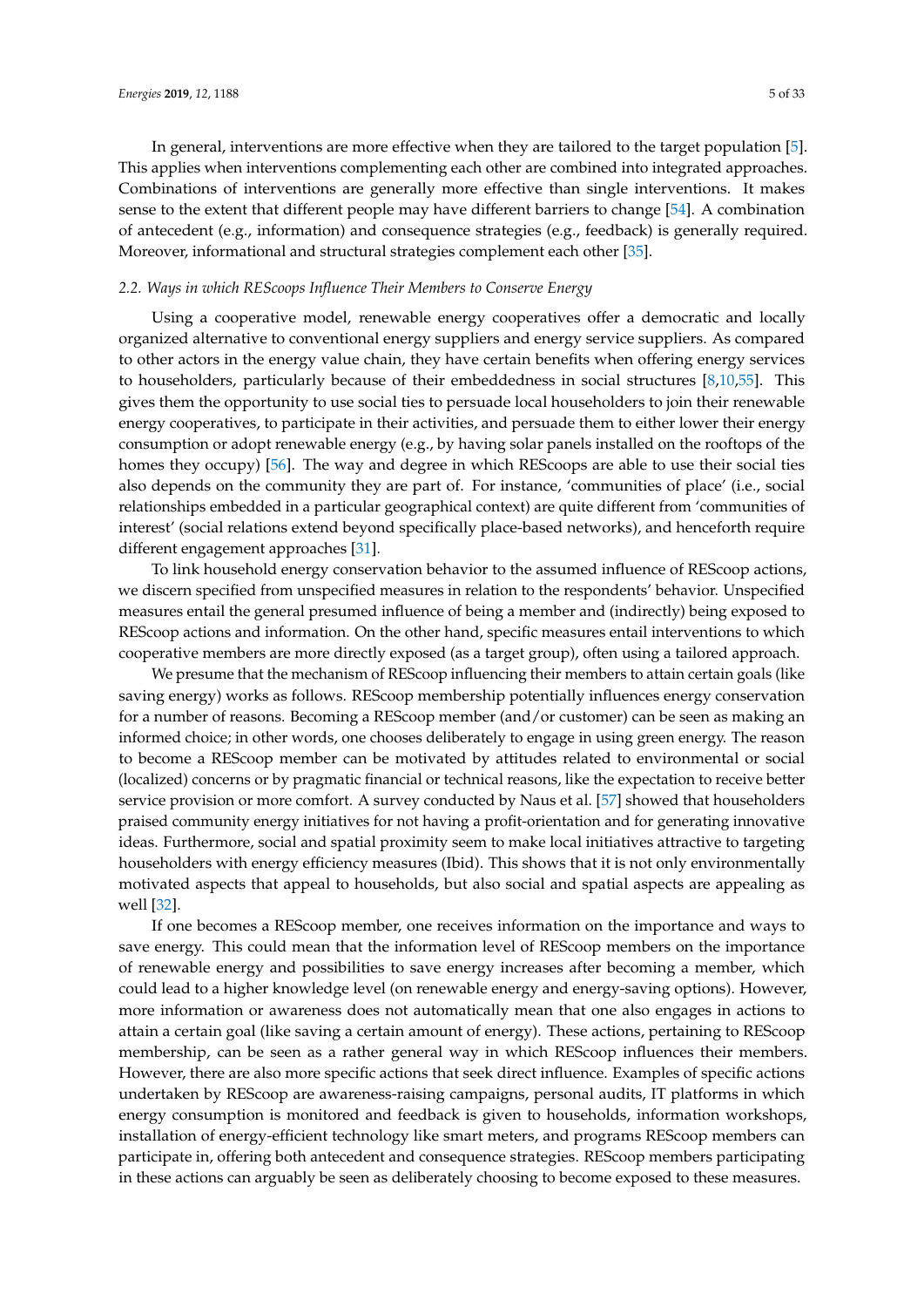An inventory of renewable energy cooperatives targeting household energy conservation revealed that REScoops mostly use antecedent strategies. Information tools used by REScoops were found to be rather similar to what other energy suppliers or governments and NGOs use. Consequence strategy interventions are used less frequently. They vary in providing direct and indirect feedback, and they are increasingly supported by online platforms and smart technology. Interventions deployed by cooperatives were also found to target multiple goals, e.g., awareness-raising, setting intentions to attain energy conservation goals, investment in RES projects, training householders in using energy equipment, professionalization, attracting new REScoop members, and increasing a householder's experience of using energy-efficient technology [\[26,](#page-31-16)[58\]](#page-33-5). In other words, cooperatives use multiple strategies in social environments that indirectly influence householders to conserve energy by targeting psychological drivers that influence energy-saving behaviors. In this sense, it is fair to state that next to using ways to directly influence their members, cooperatives also 'nudge' (i.e., indirectly; [\[59\]](#page-33-6)) their members to set energy-saving intentions and engage in energy conservation behaviors.

Studies that show actual results of energy-saving actions by community energy initiatives (in terms of outcome) are limited. A study that does, however, was performed by Magnani and Osti [\[60\]](#page-33-7) addressing the use of an economic incentive. The study revealed that as a result of an incentive rate for renewable energy production, a cooperative managed to ensure an average of 90–100 euros per year to shareholders, which resulted in energy savings of 25% on yearly electricity bills. Moreover, the study revealed the success of an economic incentive to which the members were subjected. In the event that a shareholder consumed less than the kW he or she had invested in, the cooperative would buy the non-consumed energy and sell it to the best buyer on the market. Therefore, the individual shareholder could regain some of the money invested (tax-free), and the cooperative could improve its economic surplus. In the end, 70% of its members consumed less than 3000 kWh. On average, a member of the cooperative managed to repay his or her electricity bills and earn about 10% of the invested capital per year [\[60\]](#page-33-7).

#### <span id="page-6-0"></span>*2.3. REScoop Membership Factors Favouring Household Engagement with Energy Conservation Behaviours*

Whether a REScoop succeeds in influencing its members to set energy-saving intentions, to engage in energy-saving actions, and to realize actual energy savings may depend on factors related to the cooperative itself and to factors related to membership of the cooperative. Factors related to REScoops concern the way members are engaged with REScoops as an organization. Are members, for instance, satisfied with the services provided by a REScoop? This assumes that the REScoops that enjoy a high reputation among their members are perceived as more capable of reaching and persuading their members than cooperatives with a low reputation or service delivery satisfaction rate (like customers do, in general regarding service delivery by an organization, while taking certain predispositions towards it into account; [\[61\]](#page-33-8)). Another factor concerns the social environment created by the cooperative. Here, it might matter to members whether they experience a high trust level, assuming that cooperatives with high interpersonal trust levels are more capable to reach out to their members and persuade them to conserve energy. Walker et al. [\[27\]](#page-32-0) even argue that trust has a necessary part to play in the contingencies and dynamics of community projects and in the outcomes they achieve. A study by Kalkbrenner and Roosen [\[32\]](#page-32-23) showed that amongst other predictors (i.e., social norms, environmental concern, and community identity), trust is an important determinant of the willingness to participate in community energy.

In addition, if one's peers are also cooperative members, one might be well-embedded in the social environment of the cooperative, and, hence, be more exposed to actions directly or indirectly targeting energy conservation by the cooperative. One way a REScoop can do this is by raising awareness and increasing the knowledge cooperative members have on energy consumption and behaviors related to lowering ones' energy consumption. After all, education, training, and information is free to members of cooperatives [\[18\]](#page-31-17). Another factor that might be important for households to engage in energy conservation is whether they have friends and family who are (also) REScoop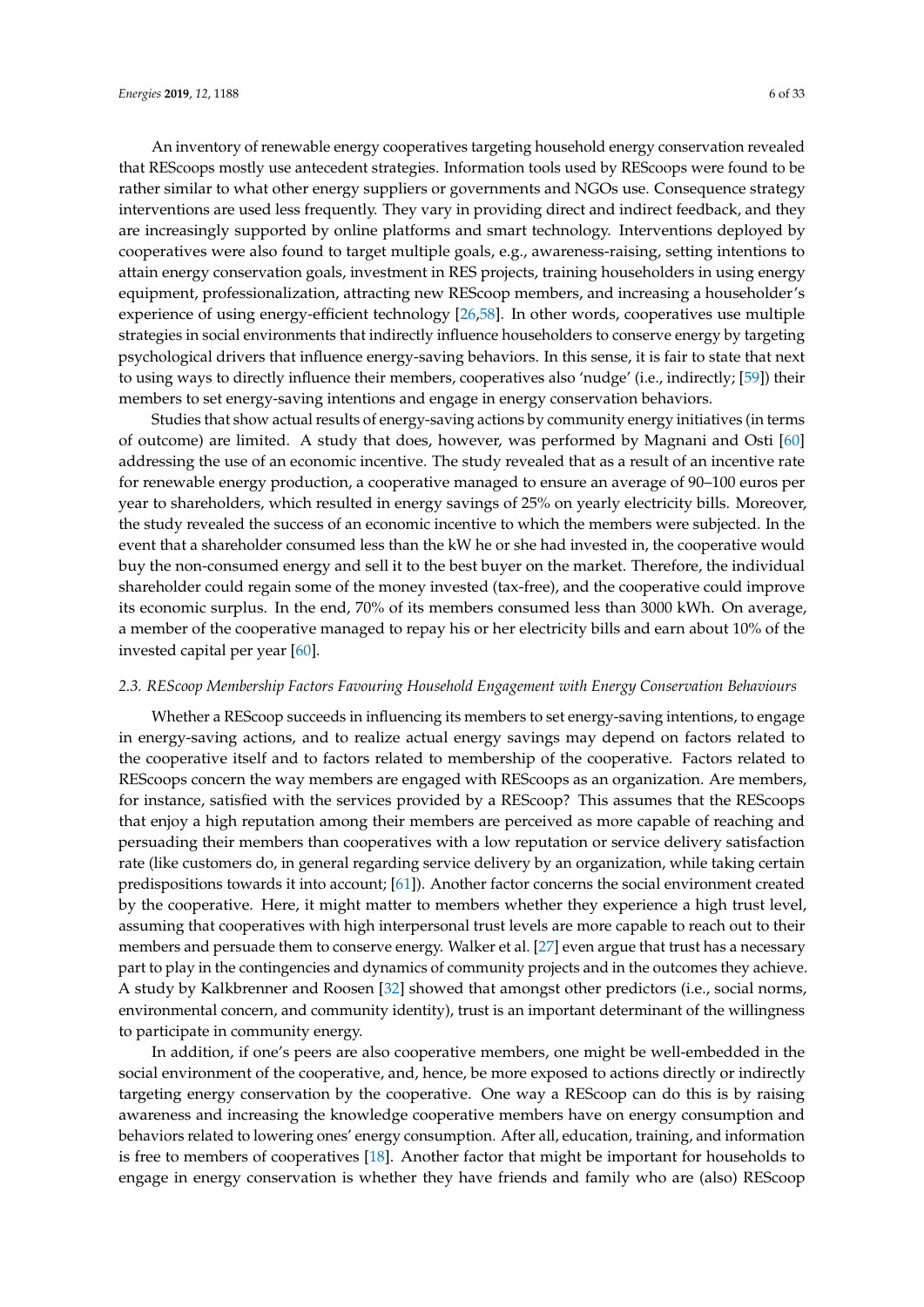members. This might be for the reason that they pursue to conform to the behavior of others and gain acceptance and recognition [\[61\]](#page-33-8). Finally, length of membership may indicate how well one is engaged and embedded in a cooperative, pertaining to its social structure and institutions. The longer one is member of a cooperative the more familiar one is with its social environment, social practices, service provision, the activities it undertakes, the projects it develops, the investments it makes, and decision-making practices. Moreover, given that REScoops attract different types of members, which differ per 'generation', one can argue that members with long memberships ('early generation members') are the ones with high environmental concerns heavily engaged with production of (renewable) energy and living in 'communities of place', while members with short memberships ('late generation members') may also be driven by short-term financial motives and form 'communities of interest' [\[18,](#page-31-17)[31\]](#page-32-22).

## <span id="page-7-0"></span>**3. Research Design and Methodology**

#### *3.1. Research Approach*

In this study, a multi-national survey was conducted among members of multiple REScoops across Europe ( $N = 10,585$ ). This survey was conducted among federations partaking in the REScoop Plus project (see Table [1\)](#page-7-1), asking cooperative members about how they experience their REScoop trying to persuade them to conserve household energy (addressing both curtailment and efficiency behaviors).

<span id="page-7-1"></span>

| Table 1. Names of cooperatives participating in the REScoop Plus project (2017 survey). |  |  |  |  |
|-----------------------------------------------------------------------------------------|--|--|--|--|
|-----------------------------------------------------------------------------------------|--|--|--|--|

| Name of REScoop                             | <b>Country of Origin</b> |
|---------------------------------------------|--------------------------|
| Coopérnico                                  | Portugal                 |
| EBO (Hvidovre Fjernvarme)                   | Denmark                  |
| Ecopower*                                   | Belgium <sup>*</sup>     |
| Enercoop*                                   | France*                  |
| Enostra (Energia Rinnovabile e Sostenibile) | Italy                    |
| SEV (Südtiroler Energieverband)             | Italy                    |

\* Data used in present study.

#### <span id="page-7-2"></span>*3.2. Operationalisaton and Measurement*

There are three sets of independent variables: (i) socio-demographic factors; (ii) psychological factors (in line with Frederiks et al., [\[7\]](#page-31-3)); and (iii) factors related to REScoops. The latter was of main theoretical interest to the study presented in this article and indirectly covered the use of interventions by REScoop. The dependent variable was self-reported energy conservation by householders, differentiated into intention to save energy, engagement in energy-saving actions, and reported energy savings. Figure [1](#page-8-0) presents a graphical depiction of the research model. Based on this research model we expected that, in addition to psychological and socio-demographic variables, variables related to REScoops contributed to explaining household energy conservation (i.e., to all three indicators: intention, energy-saving actions, and reported energy savings).

Table [2](#page-8-1) presents an overview of the measurement of variables. For the scales, constructed information of the number of items used and Tau-equivalent reliability (also known as Cronbach's alpha reliability) tests are presented (See also Appendix [A](#page-22-0) for more details on the scale items). For the latter, 0.5 was used as a minimal threshold value. Items belonging to the 'REScoop-related factors' block pertained to the factors addressed in Section [2.3.](#page-6-0)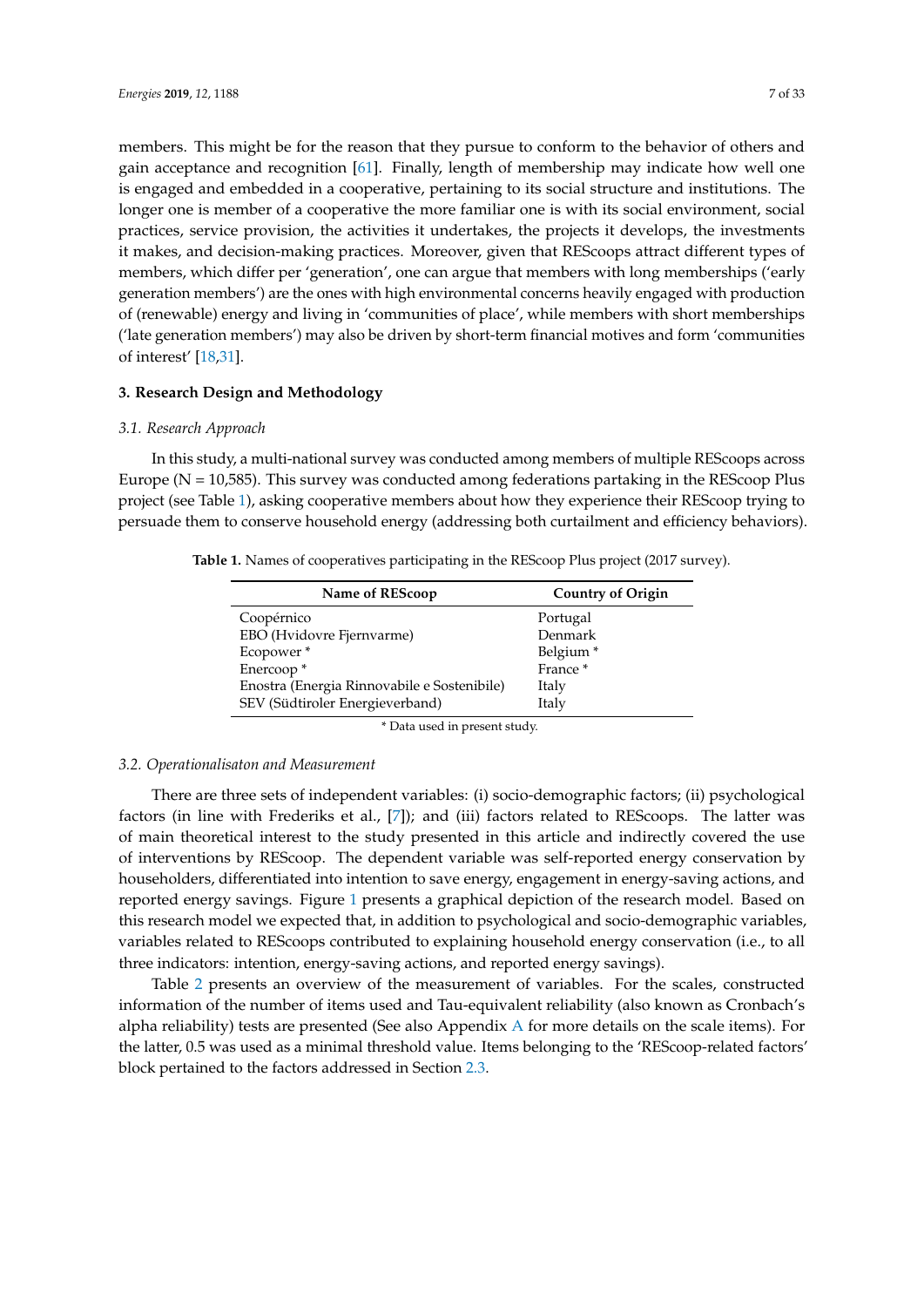<span id="page-8-0"></span>

**Figure 1.** Graphical depiction of the research model. **Figure 1.** Graphical depiction of the research model.

**Table 2.** Measurement of variables.

<span id="page-8-1"></span>

| <b>Name of Variable</b>                               | Scale or Single Item? |
|-------------------------------------------------------|-----------------------|
| Socio-demographic factors                             |                       |
| Income                                                | Single item           |
| Education                                             | Single item           |
| Home size (sqm.)                                      | Single item           |
| Home ownership                                        | Single item           |
| Change in number of hh. members over last three years | Single item           |
| Gender division in household                          | Single item           |
| <b>Psychological factors</b>                          |                       |
| Decentralization motivation (personal attitude)       | Scale                 |
| Perceived behavioral control (capability to act)      | Scale                 |
| Subjective norms                                      | Scale                 |
| Capability to act                                     | Scale                 |
| Social pressure                                       | Single item           |
| Knowledge                                             | Single item           |
| Importance                                            | Scale                 |
| REScoop-related factors                               |                       |
| Length of REScoop membership (yrs.)                   | Single item           |
| Satisfaction with REScoop services                    | Single item           |
| Social network (peers' members of REScoop)            | Single item           |
| Interpersonal trust in REScoop                        | Single item           |
| Higher knowledge level due to REScoop?                | Single item           |
| Dependent variables                                   |                       |
| Intention to save energy                              | Scale                 |
| Energy conservation since REScoop membership? $(y/n)$ | Single item           |
| Sum of individual energy-saving measures taken        | Scale                 |

#### $\mathcal{L}_{\text{rel}}$ *3.3. Case Selection*

*3.3. Case Selection*  represented the REScoops in the dataset with the highest response and the highest membership France Contracted. Energy (France) and Ecopower (France) and Economic Contracted. Exception (Belgium) REScoops was that they fairly differed from each other in terms of organization, business model, and orientation [\[23\]](#page-31-14). Moreover, both comprised both 'communities of place' and 'communities of interest', although Enercoop had relatively more 'early generation' cooperation members with pro-environmental, activist, and anti-nuclear attitudes. Ecopower, on the other hand, also was orientation [23]. Moreover, both comprised both 'communities of place' and 'communities of comprised of 'late generation' members whose main interest was financially motivated. This cannot interest of the generation more of these main more of the maintains pro-team of the called the said of Enercoop, though, which members did not mind paying fairly higher than conventional environmental, activist, activist, and anti-nuclear attitudes. Expression  $\mu$  and  $\mu$  and  $\mu$  and  $\mu$  and  $\mu$  and  $\mu$  and  $\mu$  and  $\mu$  and  $\mu$  and  $\mu$  and  $\mu$  and  $\mu$  and  $\mu$  and  $\mu$  and  $\mu$  and  $\mu$  and  $\mu$ electricity rates, on the condition that the supplied electricity stemmed from renewable sources.<br> From the survey, two REScoops were selected. Enercoop (France) and Ecopower (Belgium) numbers (Enercoop: 42,000; Ecopower: 48,883). An additional reason for selecting these two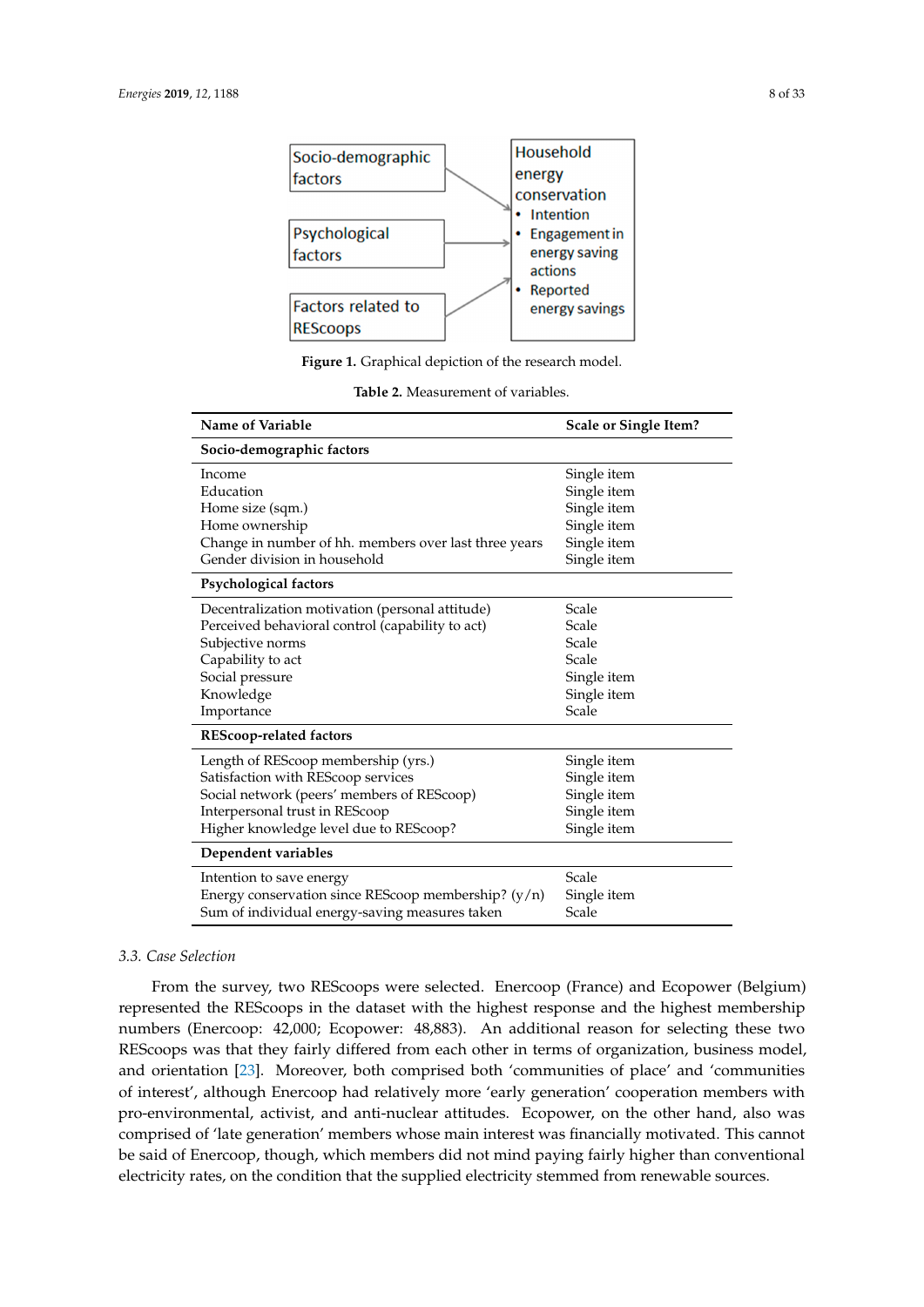Both Enercoop and Ecopower are federations of local and regional energy cooperatives, and both are also suppliers of green power. Next to having members, Enercoop and Ecopower also have customers. Ecopower is located in Flanders, in the northern part of Belgium. Enercoop is located in France. Ecopower and Enercoop are the largest, nation-wide, REScoop in Europe. Both have a large member and customers base. Both cooperatives implement a wide set of actions to encourage their members to conserve energy, ranging from antecedent to consequence interventions, and package approaches covering multiple interventions. Customer and member bases differ between Ecopower and Enercoop. Ecopower exists longer and includes three 'waves' of members with varying profile types [\[18\]](#page-31-17). Enercoop, on the other hand, was founded more than a decade later, has less members and customers, and therefore is likely to have the same member profile. Enercoop also covers a more dispersed and larger geographical domain (across different regions in France, all the way to the French Alps and the Pyrenees), than Ecopower members, who are confined to the smaller Flanders region in Belgium. More detailed information on the two cooperatives can be found below.

#### 3.3.1. Ecopower

Ecopower is a renewable energy producer and supplier cooperative, based in Flanders (Belgium), that was founded in 1991 as a cooperative under Belgian law. By 2016, Ecopower consisted of 48,883 cooperative members (currently over 50,000), with 194,830 shares and 41,302 customers. All the financial resources from cooperative members (shareholders) are invested in renewable energy projects. By 2015, 82% of energy supplied by Ecopower was covered by installations of its own. By 2017 this was even 100% [\[23](#page-31-14)[,58\]](#page-33-5). Forty-seven percent of Ecopower members are prosumers, generating electricity de-centrally, often using solar PV panels of their own [\[62\]](#page-33-9).

#### Interventions by Ecopower

Ecopower supports their members to lower electricity consumption, and does so by implementing a set of different interventions: the 'EnergieID' energy consumption platform, personal advice, a newsletter, and a brochure. 'EnergieID' uses a SaaS-platform (software as a service), helping families and organizations to manage their energy and water consumption as well as their transport kilometers and renewable energy production. Users can create an account for free, compare their consumption with similar user profiles, and share their data with the service providers of their choice. Meter readings can be entered manually or automatically by compatible smart energy devices. By sharing the platform, 'EnergieID' can gather relevant data more quickly to compare and analyze. Since March 2016 more than 13,000 users were active on the platform. The platform is also useful for Ecopower to help customers when they have questions about their energy bill or electricity consumption because they can get personal, tailored advice. Ecopower pays special attention to large-scale electricity users. Along with their energy bill, Ecopower sends users with an annual consumption higher than 6000 kWh/year a leaflet to inform them about their above-average consumption. It resembles a manual with suggestions to users encouraging them to critically assess their electricity consumption and informing them on how to reduce it [\[23\]](#page-31-14). In addition to directly targeting energy efficiency, Ecopower stimulates adoption of home solar panel systems amongst its members. Once installed, electricity generated by the solar panels can be consumed by households, lowering electricity consumption from the conventional electricity grid.

In sum, Ecopower hosts a broad set of interventions, including both antecedent strategies (i.e., information) and consequence strategies (covering both direct and indirect feedback; i.e., billing, personal tailored advice, and an online digital platform providing direct household feedback on energy consumption).

#### 3.3.2. Enercoop

Launched in 2005 by French ecological and ethical business organizations, Enercoop is a 100% cooperative green electricity supplier. Next to having 42,000 cooperative members, Enercoop has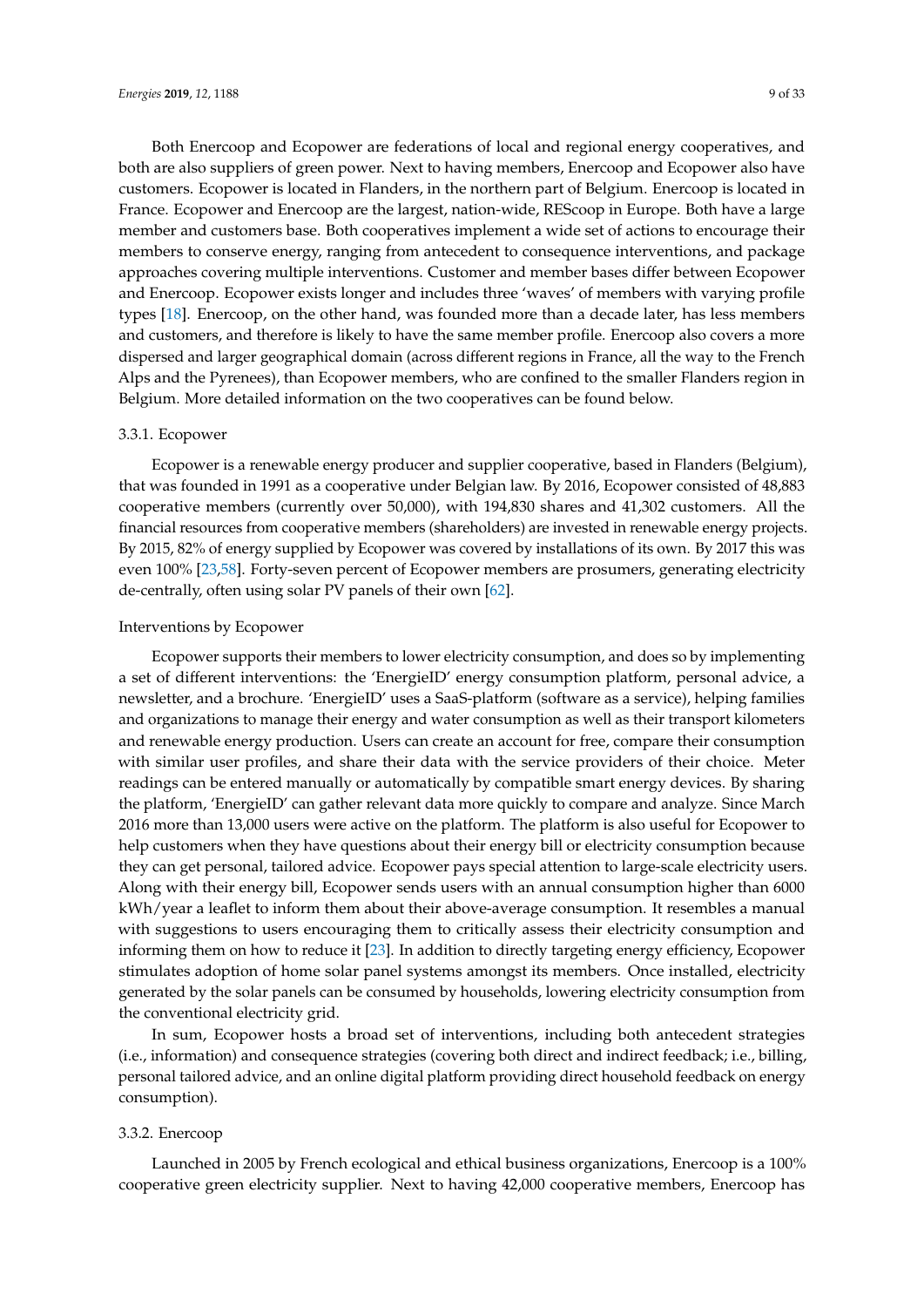22,000 customers (2015). In addition to selling green electricity, one of the main objectives of Enercoop was to decentralize energy production so as to give every citizen the opportunity to get involved in the energy transition. By supporting the emergence of new local energy cooperatives since 2009, Enercoop has been fostering a network of cooperatives, within which every citizen can invest and participate [\[23\]](#page-31-14). Although Enercoop started as one single cooperative, it has recently become a network of nine local and regional cooperatives that allow citizens to reconnect with the challenges of the energy transition on the regional level [\[26\]](#page-31-16).

#### Interventions by Enercoop

Enercoop supports their members to lower electricity consumption, and does so by implementing a set of different interventions: 'TupperWatt' meetings, 'Dr. Watt' self-diagnosis instrument, and the 'Energie Partagée' citizen investment fund. 'TupperWatt' meetings are arranged and led by a member of Enercoop where they will introduce Enercoop's values and topics revolving around the energy transition to interested persons, including household energy conservation. 'Dr. Watt' is a training course to help consumers make a self-diagnosis of their specific electricity consumption. The aim is to help individual consumers to reduce their energy consumption by providing the tools to measure their consumption and understand it, and by reducing energy consumption while maintaining the same comfort level via tailor-made advice offered through software (also entitled 'Dr. Watt'). It involves training sessions, in-home metering of electrical devices, support by a software platform, and user meetings. Before each meeting, participants are subjected to awareness-raising by Enercoop (in which multiple media are used: e.g., newsletters, social media). By 2016, 'Dr. Watt' had been tested successfully in three local cooperatives (with a reported energy-saving potential of 40%), and was expended to the broader Enercoop cooperatives' network in 2017. Moreover, 20 training sessions were delivered since. It can be seen as an approach using a broad scope of both antecedent and consequence strategies. 'Energie Partagée' concerns a fund that was created to promote the development of local renewable energy and energy efficiency projects, controlled and financed by citizens. It involves an association of experts from different fields and a fund to invest in developed projects and partially finance project development. By 2016, the investment fund had 4312 subscribers and raised over 11 million euros. Next to these measures, Enercoop also issues newsletters and provides personal advice to users [\[23\]](#page-31-14).

In sum, Enercoop employs a broad set of interventions, including an integrated approach ('Dr. Watt') that covers multiple antecedent strategies (information, modelling, workshop, audit) and consequence strategies (both direct and indirect feedback, including workshop sessions in groups with feedback on in-home energy consumption, and tailored advice on how to improve). When compared to interventions by Ecopower, Enercoop employs a set of interventions that are more localized and tailored, using an integrated longitudinal approach, including more antecedent strategies. However, whereas Ecopower already implements interventions at a large scale, Enercoop is still testing promising interventions at a smaller, experimental scale, and is currently in the phase of scaling them to their larger member base.

#### *3.4. Data Collection*

Data collection was performed through online surveys, using the survey software 'LimeSurvey' [\[63\]](#page-33-10). With the help of contact persons at the renewable REScoop federations partners, the original English basic questionnaire was translated into native languages: Dutch for Ecopower in Belgium (Flanders); French for Enercoop in France. In the translation process, questions and answer items were tailored to country-specific conditions and circumstances. To make sure consistency with the original questionnaire was maintained, each REScoop partner translated each questionnaire item to its native language. Moreover, central management of the international data collection was conducted by the University of Twente, where the survey central database was located. Inconsistencies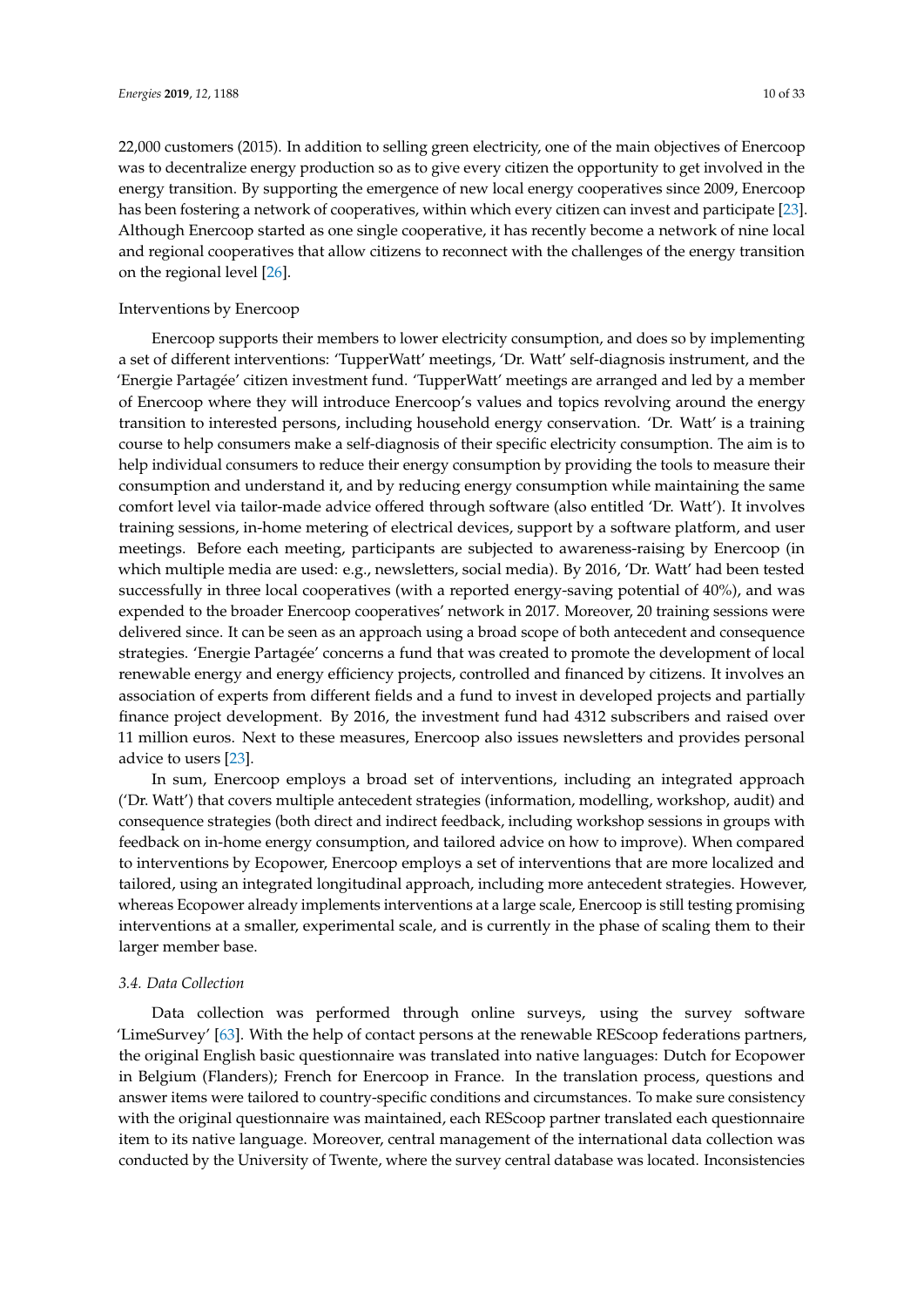in translations (both questions and answer items), were discussed in detail between the central research team and representatives of the international cooperatives.

Respondents were either members or non-members of cooperatives. Non-members concerned households who were customers (but not members of cooperatives) or people who were neither member nor customer (for instance, sympathizers of the cooperative movement). Members concerned households who were both a member and customer, or households that were only a member (but no customer). At Enercoop, both respondent groups were represented. At Ecopower, all respondents in the survey were cooperative members.

At that start of data collection, the respondents received a web link from the REScoops they were either members or clients of in order to enter the online survey. No tokens or other ways to reveal the identities of the respondents were used (for legal, privacy reasons). The online survey links were unique for all of the participating REScoops. Following considerations of face and item validity, it was decided that the respondents could choose between either completing the questionnaire in their native language or in English (the latter concerns the language in which the questionnaire was originally conceived by the researchers). The survey samples were established in close collaboration with contact persons at the different participating REScoops. Either a customer database with e-mail accounts was used or a database containing anyone who received a newsletter from a REScoop (which meant that respondents did not have to be cooperative members or customers). This difference in approach was related to the business model used by the respective cooperatives. For Enercoop, the use of the broader community (i.e., the 'newsletter group') enabled the research team to also collect data among non-members, as most REScoops also possessed a database of 'interested citizens'. Next, survey links were also sent to their members and the pool of 'interested citizens'.

The newsletters and e-mails explained the purpose of the survey, the research project, and the 'REScoop Plus' project at large. In addition, the online survey link was coupled to the newsletters and the website on which the online survey was located. To raise the response rate, follow-up announcements were made using social media and websites. Following a pilot survey among members of a REScoop in The Netherlands (i.e., 'LochemEnergie') in June 2016, survey data were collected in the period of May–July 2017. For Ecopower, the total response was 1111. After data cleaning, 1000 remained. The low response rate was related to the fact that no e-mail addresses of Ecopower members and customers could be used for data (so that they only could be approached via the cooperative's newsletter), and the fact that potential respondents might have suffered from 'fatigue' as they were surveyed two years before (i.e., the dataset collected for the study by [\[18\]](#page-31-17)). For Enercoop the total response was 8805, and after data cleaning, 8290. Table [3](#page-11-0) provides an overview of survey responses for Enercoop and Ecopower.

<span id="page-11-0"></span>

|  |  |  |  |  |  | <b>Table 3.</b> Response survey for both Enercoop and Ecopower. |  |  |  |
|--|--|--|--|--|--|-----------------------------------------------------------------|--|--|--|
|--|--|--|--|--|--|-----------------------------------------------------------------|--|--|--|

|                       | Enercoop | Ecopower |
|-----------------------|----------|----------|
| Total membership 2016 | 42,000   | 48,883   |
| Response              | 8805     | 1111     |
| Valid response        | 8290     | 1000     |
| Response rate         | 19.7%    | $2.0\%$  |

For legal reasons, data on energy consumption and conservation, objectively observed by third parties, could not be used. Proxies had to be used instead. This concerned self-reported data by respondents on (i) reported energy conservation since acquiring a membership from a REScoop, and (ii) self-reported data on the sum of individual energy-saving measures respondents engaged in. Using self-reported data instead of actually measured energy conservation data can arguably be viewed as a methodological drawback. Self-reported behaviors may be influenced by social desirability [\[5,](#page-31-2)[64\]](#page-33-11), and there might be a discrepancy between householders' self-reported information on values, intentions and attitudes, and observable behaviors [\[7\]](#page-31-3). On the other hand, several studies have showed that no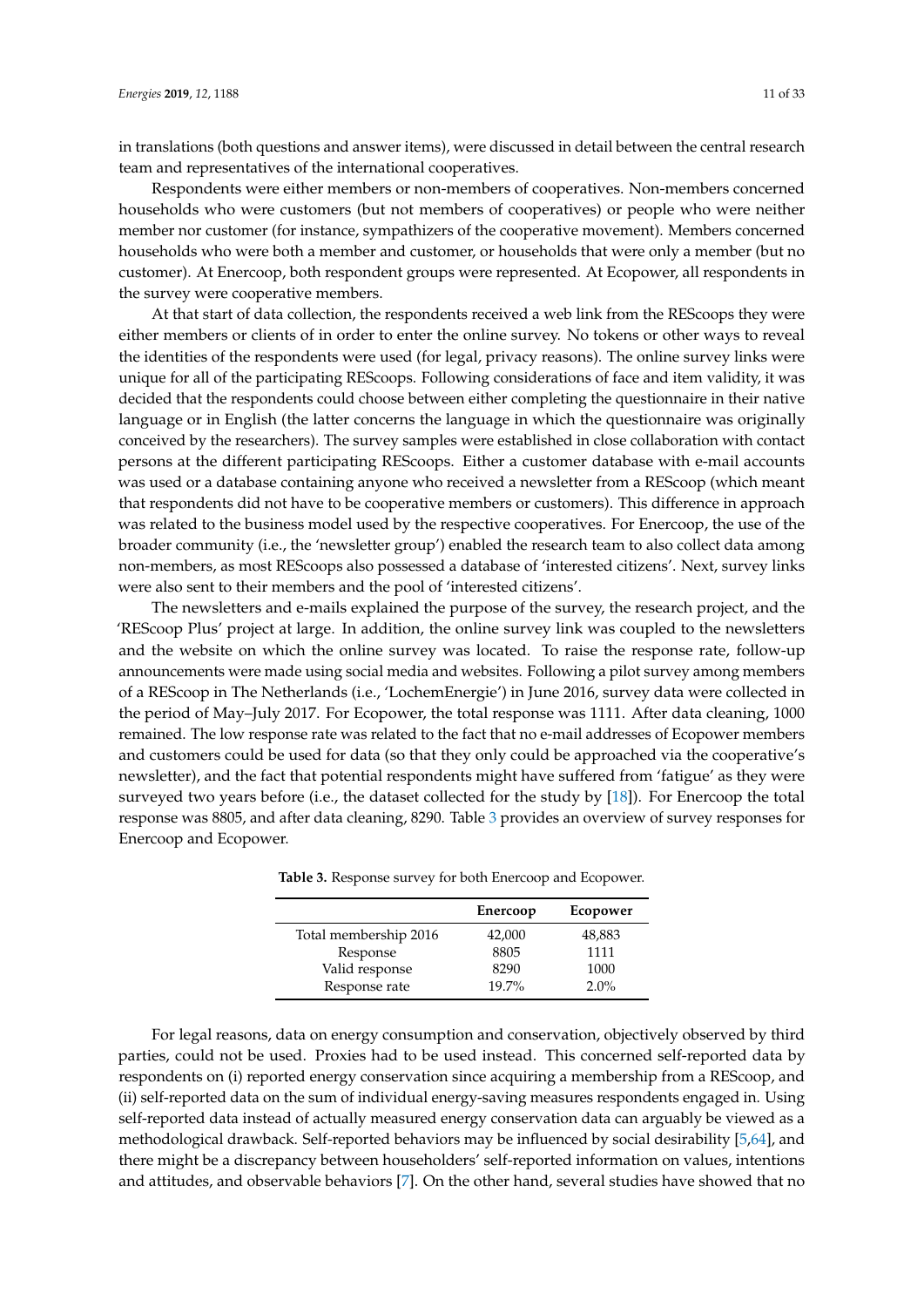great error was reported in findings by researchers that used self-reporting of householders' energy consumption [\[65,](#page-33-12)[66\]](#page-33-13). Moreover, use of self-reports ensures higher response in data collection. Others hold that self-reports allow for valid reporting of information of current behaviors, especially when using tailored interventions. Moreover, meter readings do not provide all types of information that are necessary for all types of household energy consumption research [\[67\]](#page-33-14). In addition to self-reported proxies for household energy conservation, we also searched for opportunities to compare data between members and non-members of REScoops (see for the results Section [4.5\)](#page-19-1).

#### *3.5. Data Analysis*

Data were analyzed using the Statistical Package for the Social Sciences (SPSS), version 23. Firstly, data were prepared for analysis. This process concerned transformation, recoding variables, and dichotomization of ordinal variables. In addition, scales had to be reconstructed adhering to covariance of items and statistical reliability tests, using factor analysis and Tau-equivalent reliability tests. Key descriptive statistics are presented in Appendix [B.](#page-23-0)

For legal and practical reasons, it was not possible to organize trials to test effects or effectiveness of interventions by cooperatives. To test the statistical relationships between the items mentioned in Section [3.2](#page-7-2) and household energy conservation, multivariate regression analysis was performed to identify those predictors most strongly associated with household energy conservation. Because energy conservation was operationalized in three ways (i.e., as (i) intention to save energy; (ii) sum of individual energy-saving measures; and as (iii) indicated energy savings since obtaining membership) different multivariate analyses were conducted.

For the dependent variables 'intention to save energy' and 'sum of individual energy-saving measures taken', multivariate regression analyses were conducted. This was preferred to alternatives, such as structural equation modelling. The reason was that the main interest in this study would be to test theoretically predicted statistical relationships between selected independent variables and one dependent variable (instead of analyzing independent variable inter-relationships without a sound theoretical basis). Binary logistic regression was used to analyze the influence of selected items concerning psychological, socio-demographic, and contextual variables on the dependent variable 'perceived energy conservation since obtaining membership' (operationalized as a dichotomous variable). As it was not possible for organizational, financial, and legal reasons to create a (quasi-) experimental research setting, no research could be conducted to test causal relations or effectiveness pertaining to single or combinations of interventions.

After checking and correcting for multicollinearity, models were constructed. For both the multivariate regression analysis and the binary logistic regression analysis, a 95% confidence interval was used, and three blocks of independent variables were entered hierarchically in regression models. In the first step, variables belonging to the socio-demographics block were entered into the model, i.e., income, education, home size, home ownership, and change in number of household members over the last two years. The second step concerned entering the variables belonging to the psychological variables block to the model (already containing items from the socio-demographics block), i.e., ecological motivation, decentralization motivation, behavioral intention, perceived behavioral control, subjective norms, social pressure, knowledge, and importance. Finally, in the third step, variables regarding influence exercised by REScoops, i.e., length of membership, age of the cooperative, satisfaction with the cooperative's services, having peers among cooperative's members, interpersonal trust within the cooperative, and the cooperative's contribution to higher knowledge level, were added to the already existing model. Before entering variables to the regression models, checks for inter-item correlation were carried out to avoid multicollinearity problems, resulting in the exclusion of a few items (e.g., household size in terms of members, presence of kids of 18 years of age or younger).

Using the 'entry' method was preferred to using stepwise regression methods. This was because an order based on sound theoretical predictions and academic literature studies was preferred to using computed algorithms to determine which variables were used as inputs in regression models. Stepwise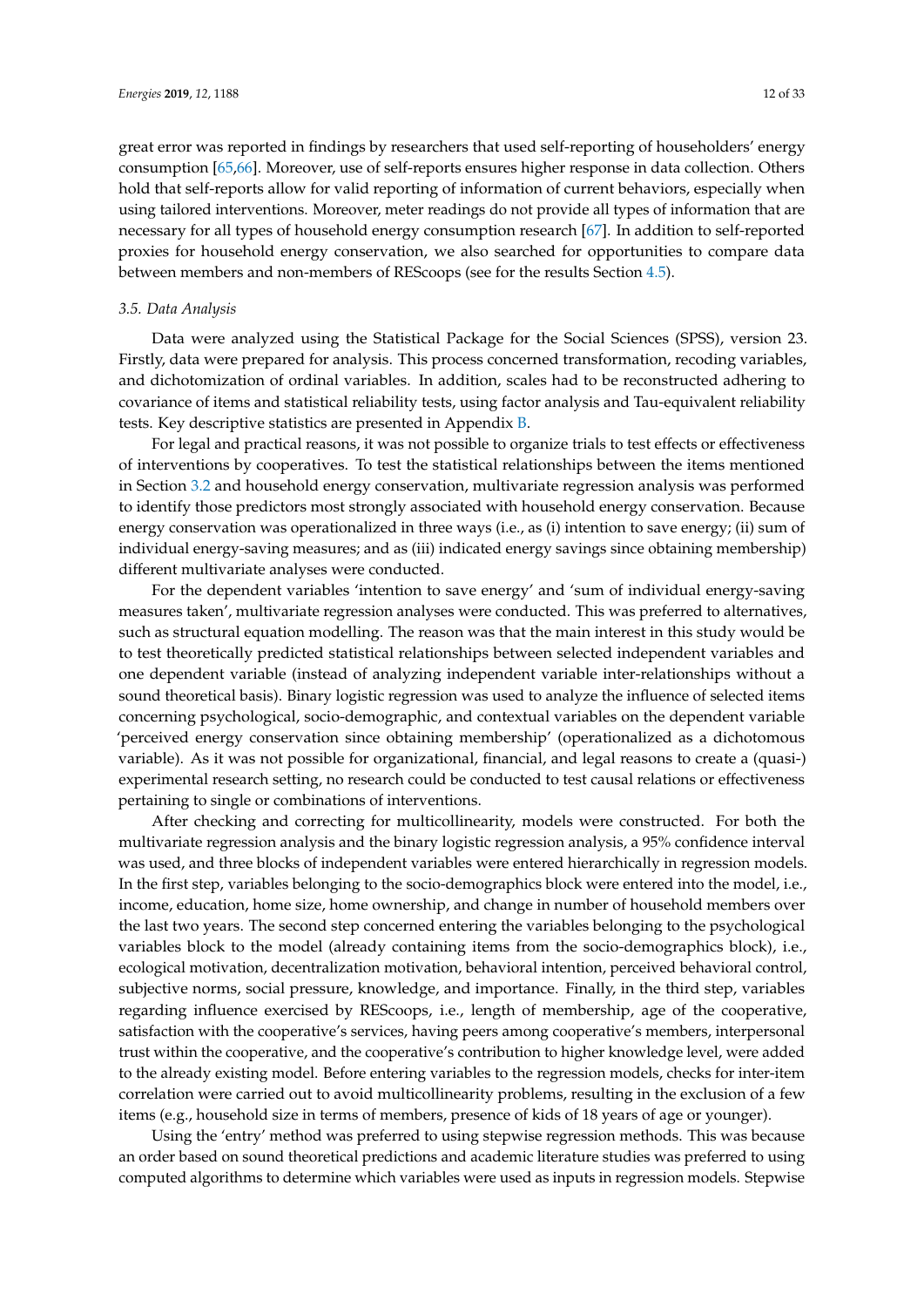methods (e.g., 'backward' entry) are more generally preferred in exploratory regression models (Field, 2005), whereas, we preferred using predictive regression models.

To assess the binary logistic model fit, two tests were used. First, a model chi-square was used, in which a *p*-value of less than 0.05 showed that the model fitted the data better than when those variables were excluded. Second, a Hosmer & Lemeshow goodness-of-fit was used to test statistically significant differences between the observed and the predicted probabilities in the model. One can deduce that the model fitted the data when the chi-square value of this test was small and the *p*-value was greater than 0.05. Both Cox & Snell R-square and Nagelkerke R-square were analyzed to check the predictive values of the independent variables, in which 0 represented no predictive value and 1 presented a perfect prediction. The multivariate regression analysis was conducted in subsets of the total dataset. For Enercoop, this number was 3137, and for Ecopower this was 458. For the binary logistic regression analysis this was 2614 for Enercoop and 421 for Ecopower.

In addition to the multivariate analyses, triangulation was performed by conducting a t-test. The t-test was performed on Enercoop data, comparing between members and non-members (the latter pertaining to customers and other non-members like sympathizers). This was not possible for Ecopower, though, because all respondents were cooperative members.

#### <span id="page-13-0"></span>**4. Results**

#### *4.1. Frequencies on Items Related to Cooperatives and Energy Conservation*

Table [4](#page-14-0) presents relative frequencies of items that are relevant to energy conservation and actions by renewable energy cooperatives. In terms of number of energy savings actions, respondents engaged in Enercoop and Ecopower were nearly even (respectively engaging in 7.68 and 7.66 out of a total of 9). Of the respondents at Enercoop, 29.7% attributed energy conservation actions they engaged in to interventions by their cooperatives; this was 32.7% for the Ecopower respondents. Regarding reported lowering of energy consumption, 38.7% of respondents at Enercoop reported to consume less energy since joining the cooperative; at Ecopower this was 64.7%. And 18.2% of respondents of Enercoop indicated that their cooperative contributed to energy conservation; for Ecopower this figure was 36.9%. Table [4](#page-14-0) also reveals that respondents were relatively satisfied with their cooperatives, but that only few had friends or family who were (also) cooperative members.

Except for the number of individual energy savings actions respondents engage in, Table [4](#page-14-0) shows that Ecopower respondents present higher relative frequencies on items than Enercoop respondents. Sizable differences between Enercoop and Ecopower can be found on items regarding respondents indicating to use less energy since obtaining cooperative membership, and respondents stating that their cooperative had contributed to energy savings in one's households. Possible reasons may be that Ecopower has been longer into existence, and has been focusing longer on energy conservation than Enercoop. The latter focusing more on green power. Only recently Enercoop started to engage more in actions on energy conservation among their members and customers. In Table [4](#page-14-0) figures are fairly even between Enercoop and Ecopower on items regarding cooperatives contributing to an increased knowledge level on (renewable) energy issues, energy savings actions attributed to cooperatives, and having friends or family members who are (also) cooperative members.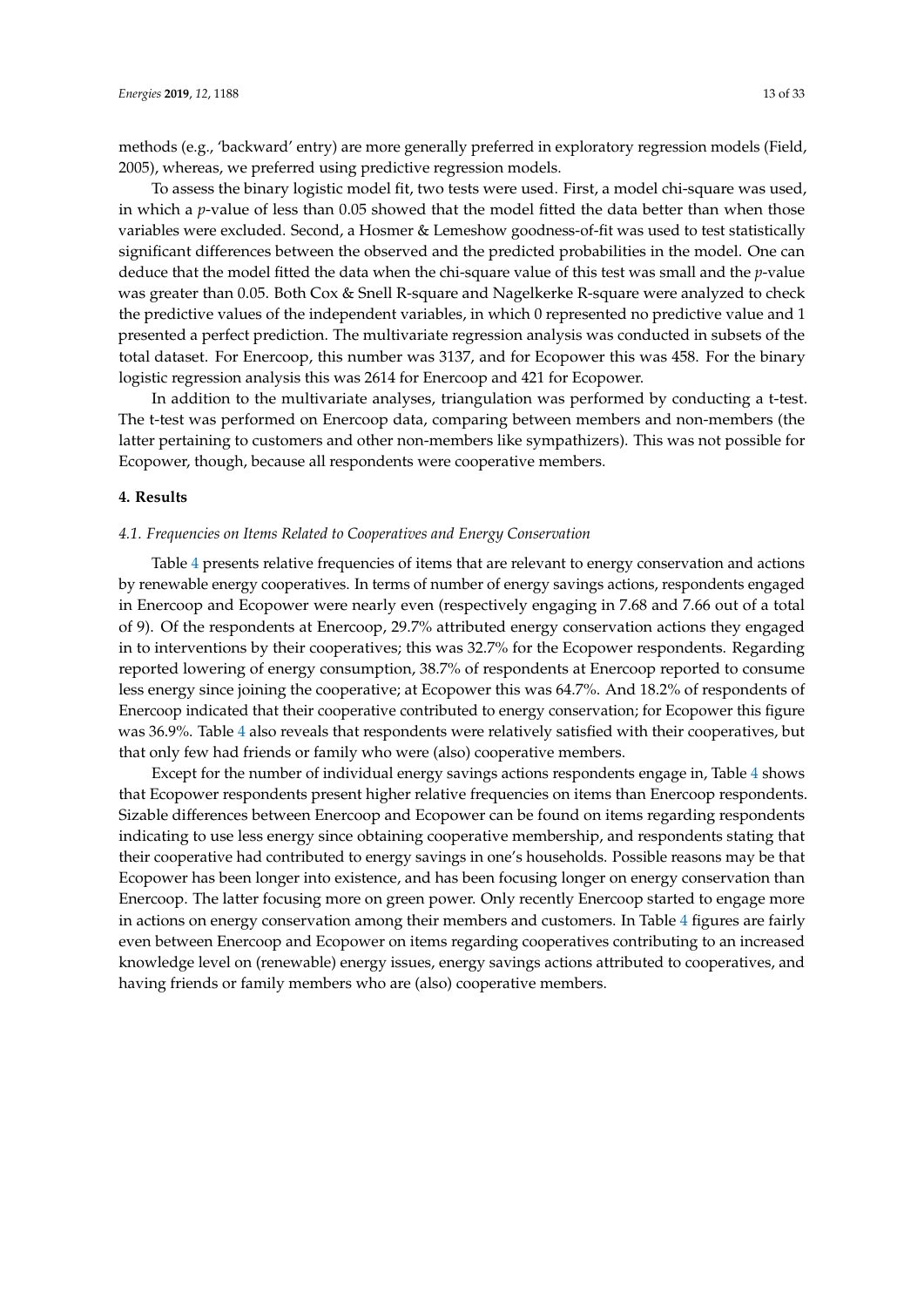<span id="page-14-0"></span>

| Item                                                                                                                                                        | (%) Enercoop | (%) Ecopower |
|-------------------------------------------------------------------------------------------------------------------------------------------------------------|--------------|--------------|
| Respondents indicating consuming of less energy since obtaining<br>REScoop membership. ('Yes')                                                              | 38.7         | 64.7         |
| Respondents agreeing to the statement that ones' REScoop has<br>contributed to energy savings in ones' household.                                           | 18.2         | 36.9         |
| Respondents agreeing with the statement that after obtaining REScoop<br>membership energy savings have become more important to him/her.                    | 33.1         | 46.9         |
| Number of energy-saving actions respondents engage in (out of a total<br>of 9).                                                                             | 7.68         | 7.66         |
| Respondents indicating that energy savings actions they engage in can<br>be attributed to REScoops.                                                         | 29.7         | 32.7         |
| Respondents who indicate that one's REScoop has contributed to an<br>increased knowledge level on renewable energy issues among ones'<br>household members. | 40.8         | 45.2         |
| Respondents indicating to be completely satisfied with energy services<br>offered by their REScoop.                                                         | 80.1         | 91.2         |
| Respondents indicating to have friends or family members who are also<br>REScoop members.                                                                   | 13.5         | 20.1         |
| Respondents indicating that energy services offered by REScoops are<br>better than those offered by other energy suppliers.                                 | 44.6         | 67.7         |

**Table 4.** Relative frequencies of cooperatives and energy conservation for Enercoop and Ecopower.

#### *4.2. Bivariate Correlations*

Analysis on inter-item correlation between indicators of the dependent variable—i.e., intention to save energy, engagement in energy-saving actions, and reported energy savings since joining a cooperative—showed significant results between these items (See Appendix [D\)](#page-30-2).

Furthermore, bivariate correlations between predictors and dependent variables were analyzed. Table [5](#page-15-0) presents the results for intention to save energy. In line with the Theory of Planned Behavior [\[68\]](#page-33-15), results show that psychological variables correlated most and strongly (in terms of correlation coefficient) to intention to save energy. Most items from the REScoop-related items block are significant as well, but show weaker correlations than psychological variables. Only few items in the socio-demographics block correlate significantly, and they only show relatively weak correlation values.

**Table 5.** Correlations for selected predictors and intention to save energy by REScoop members.

| <b>Intention to Save Energy</b>    |             |           |  |
|------------------------------------|-------------|-----------|--|
|                                    | Enercoop    | Ecopower  |  |
| Socio-demographic predictors       |             |           |  |
| Income                             | $-0.069**$  | $-0.047$  |  |
| Educational level                  | $-0.042**$  | $-0.078*$ |  |
| Home size (sqm.)                   | $0.039**$   | $-0.022$  |  |
| Home ownership                     | $0.029*$    | 0.039     |  |
| Household size (members)           | 0.005       | .005      |  |
| Change over the last 2 yrs.        | $-0.034$ ** | $-0.008$  |  |
| Presence of kids (<18 yrs. of age) | 0.002       | $-0.017$  |  |
| Gender division household          | $-0.023*$   | $-0.001$  |  |
| Psychological predictors           |             |           |  |
| Ecological motivation              | $0.146**$   | $0.237**$ |  |
| Decentralization motivation        | $0.322**$   | $0.369**$ |  |
| Capability to act                  | $0.597**$   | $0.531**$ |  |
| Subjective norms                   | $0.383**$   | $0.432**$ |  |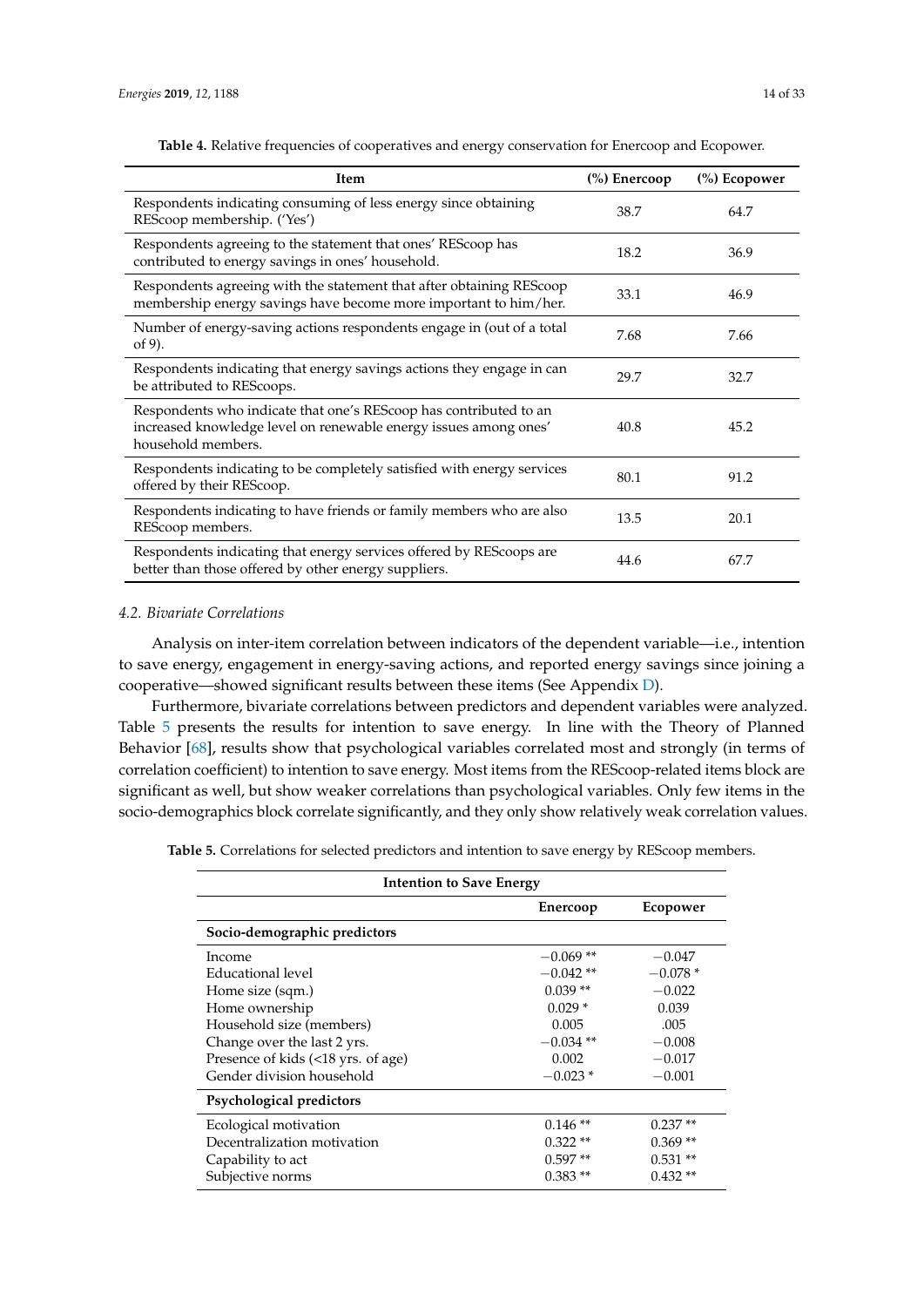<span id="page-15-0"></span>

| <b>Intention to Save Energy</b>               |           |            |  |
|-----------------------------------------------|-----------|------------|--|
|                                               | Enercoop  | Ecopower   |  |
| Social control/pressure                       | $0.027**$ | $0.181**$  |  |
| Knowledge                                     | $0.217**$ | $0.310**$  |  |
| Importance                                    | $0.232**$ | $0.376**$  |  |
| REScoop-related predictors                    |           |            |  |
| Social network (peers' member of REScoop)     | $0.081**$ | $0.267**$  |  |
| Interpersonal trust between REScoop members   | $0.196**$ | $0.288**$  |  |
| Number of years membership                    | $0.029**$ | 0.045      |  |
| Satisfaction with REScoop services            | $0.130**$ | $0.187**$  |  |
| Higher knowledge level due to REScoop actions | $0.181**$ | $0.264$ ** |  |

**Table 5.** *Cont.*

\*\* Correlation is significant at the 0.01 level (one-tailed). \* Correlation is significant at the 0.05 level (one-tailed).

Table [6](#page-15-1) presents the results for the sum of energy conservation actions respondents engaged in. Results resemble those presented on intention to save energy, and show that psychological variables correlated most and strongly (in terms of correlation coefficient) to the sum of energy actions one engaged in. Most items from the REScoop-related items block are significant as well, but showed weaker correlation coefficients than psychological variables. Regarding the items in the socio-demographics block, there is a striking difference between Enercoop—with all items significant except for one, and home size and home ownership having particularly high coefficients—and Ecopower, with no significant items.

<span id="page-15-1"></span>**Table 6.** Correlations for selected predictors and the sum of energy-saving actions REScoop members engaged in.

| <b>Individual Energy-Saving Actions Engaged in</b> |            |             |  |  |
|----------------------------------------------------|------------|-------------|--|--|
|                                                    | Enercoop   | Ecopower    |  |  |
| Socio-demographic predictors                       |            |             |  |  |
| Income                                             | $-0.012$   | $-0.030$    |  |  |
| <b>Educational level</b>                           | $0.048**$  | 0.006       |  |  |
| Home size (sqm.)                                   | $0.242**$  | 0.033       |  |  |
| Home ownership                                     | $0.277**$  | 0.045       |  |  |
| Household size (members)                           | $0.060**$  | $-0.042$    |  |  |
| Change over the last 2 yrs.                        | $-0.069**$ | $-0.021$    |  |  |
| Presence of kids (<18 yrs. of age)                 | $-0.029**$ | 0.033       |  |  |
| Gender division household                          | $-0.027*$  | $-0.038$    |  |  |
| Psychological predictors                           |            |             |  |  |
| Ecological motivation                              | $0.064$ ** | $0.141**$   |  |  |
| Decentralization motivation                        | $0.144$ ** | $0.160**$   |  |  |
| Intention                                          | $0.254$ ** | $0.348**$   |  |  |
| Capability to act                                  | $0.234$ ** | $0.310**$   |  |  |
| Subjective norms                                   | $0.242**$  | $0.222**$   |  |  |
| Social control/pressure                            | $0.054$ ** | $0.104$ **  |  |  |
| Knowledge                                          | $0.038**$  | $0.206**$   |  |  |
| Importance                                         | $0.076**$  | $0.324$ **  |  |  |
| <b>REScoop-related predictors</b>                  |            |             |  |  |
| Social network (peers' member of REScoop)          | $0.150**$  | $0.210**$   |  |  |
| Interpersonal trust between REScoop members        | $0.109**$  | $0.124$ **  |  |  |
| Number of years membership                         | $0.139**$  | $0.084\ ^*$ |  |  |
| Satisfaction with REScoop services                 | $0.025*$   | $0.082*$    |  |  |
| Higher knowledge level due to REScoop actions      | $0.069**$  | $0.140**$   |  |  |

\*\* Correlation is significant at the 0.01 level (one-tailed). \* Correlation is significant at the 0.05 level (one-tailed).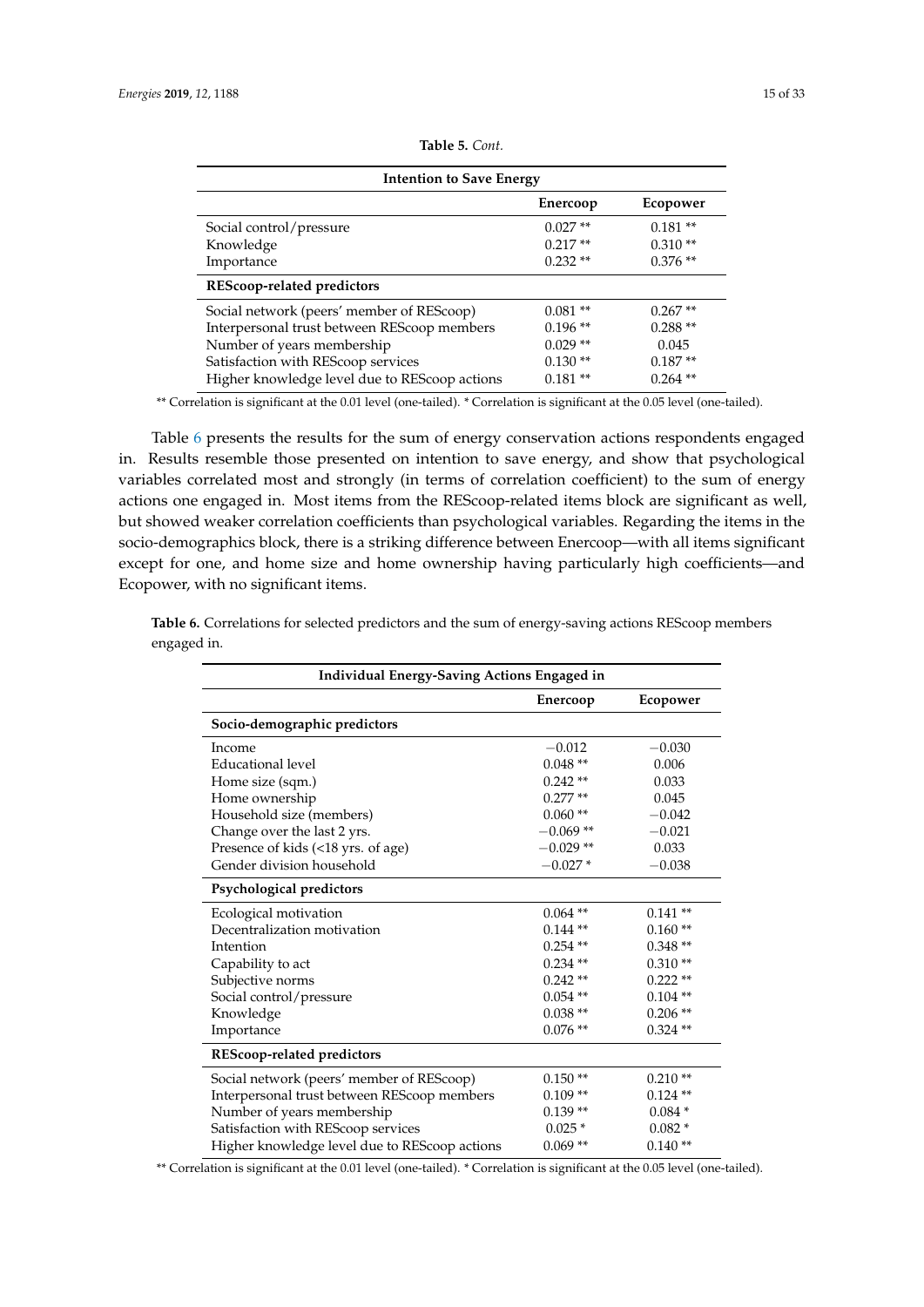Table [7](#page-16-0) shows the results for perceived energy savings since joining a cooperative. The results resembled those of the correlations presented in Table [5](#page-15-0) (on intention to save energy), showing the most and significant items in the psychological variables block (with intention having the strongest value), and the least in the socio-demographics block. Most items in the REScoop-related items block were significant, and 'number of years membership' even showed the highest correlation coefficient value amongst items measured among respondents of Enercoop.

<span id="page-16-0"></span>

| Reported Energy Savings since Joining the Cooperative |             |             |  |  |
|-------------------------------------------------------|-------------|-------------|--|--|
|                                                       | Enercoop    | Ecopower    |  |  |
| Socio-demographic predictors                          |             |             |  |  |
| Income                                                | $-0.030$    | $-0.105**$  |  |  |
| <b>Educational</b> level                              | $-0.053**$  | $-0.117**$  |  |  |
| Home size (sqm.)                                      | 0.023       | $-0.037$    |  |  |
| Home ownership                                        | 0.026       | 0.032       |  |  |
| Household size (members)                              | $-0.028$    | $-0.154$ ** |  |  |
| Change over the last 2 yrs.                           | $-0.060**$  | $-0.089**$  |  |  |
| Presence of kids (<18 yrs. of age)                    | $0.038\;^*$ | $0.147**$   |  |  |
| Gender division household                             | $0.035*$    | 0.034       |  |  |
| Psychological predictors                              |             |             |  |  |
| Ecological motivation                                 | $0.054**$   | $0.058**$   |  |  |
| Decentralization motivation                           | $0.127**$   | $0.189**$   |  |  |
| Intention                                             | $0.251**$   | $0.366**$   |  |  |
| Capability to act                                     | $0.241**$   | $0.230**$   |  |  |
| Subjective norms                                      | $0.192**$   | $0.188**$   |  |  |
| Social control/pressure                               | $0.067**$   | $0.182**$   |  |  |
| Social network (peers' member)                        | $0.150**$   | $0.210**$   |  |  |
| Interpersonal trust between REScoop members           | $0.109**$   | $0.124$ **  |  |  |
| <b>REScoop related predictors</b>                     |             |             |  |  |
| Social network (peers have REScoop<br>membership)     | $0.089**$   | $0.141**$   |  |  |
| Interpersonal trust between REScoop members           | $0.123$ **  | $0.160**$   |  |  |
| Number of years membership                            | $0.272**$   | $0.169**$   |  |  |
| Satisfaction with REScoop services                    | $0.095**$   | 0.044       |  |  |
| Higher knowledge level due to REScoop actions         | $0.222**$   | $0.203**$   |  |  |

**Table 7.** Correlations for selected predictors and reported energy savings.

\*\* Correlation is significant at the 0.01 level (one-tailed). \* Correlation is significant at the 0.05 level (one-tailed).

For Enercoop, items that were significantly and positively correlated with respondents claiming to have saved energy since obtaining membership of the cooperative can be found among most psychological factors (i.e., personal motivations, behavioral, and social factors). This applied less to items belonging to socio-demographic factors (including household characteristics). Relative strong correlations were found among items related to the cooperative, i.e., length of membership and obtaining a high knowledge level related to actions by the cooperative. For Ecopower, roughly the same significant correlations were found. However, for Ecopower there are more significant socio-demographic items, four of them having a negative sign (e.g., income, education, and household size).

#### *4.3. Multiple Regression Analysis of the Sum of Individual Energy Measures Taken*

Table [8](#page-17-0) presents the results of multivariate regression analyses on the sum of individual energy actions taken for analyses conducted for Enercoop and Ecopower.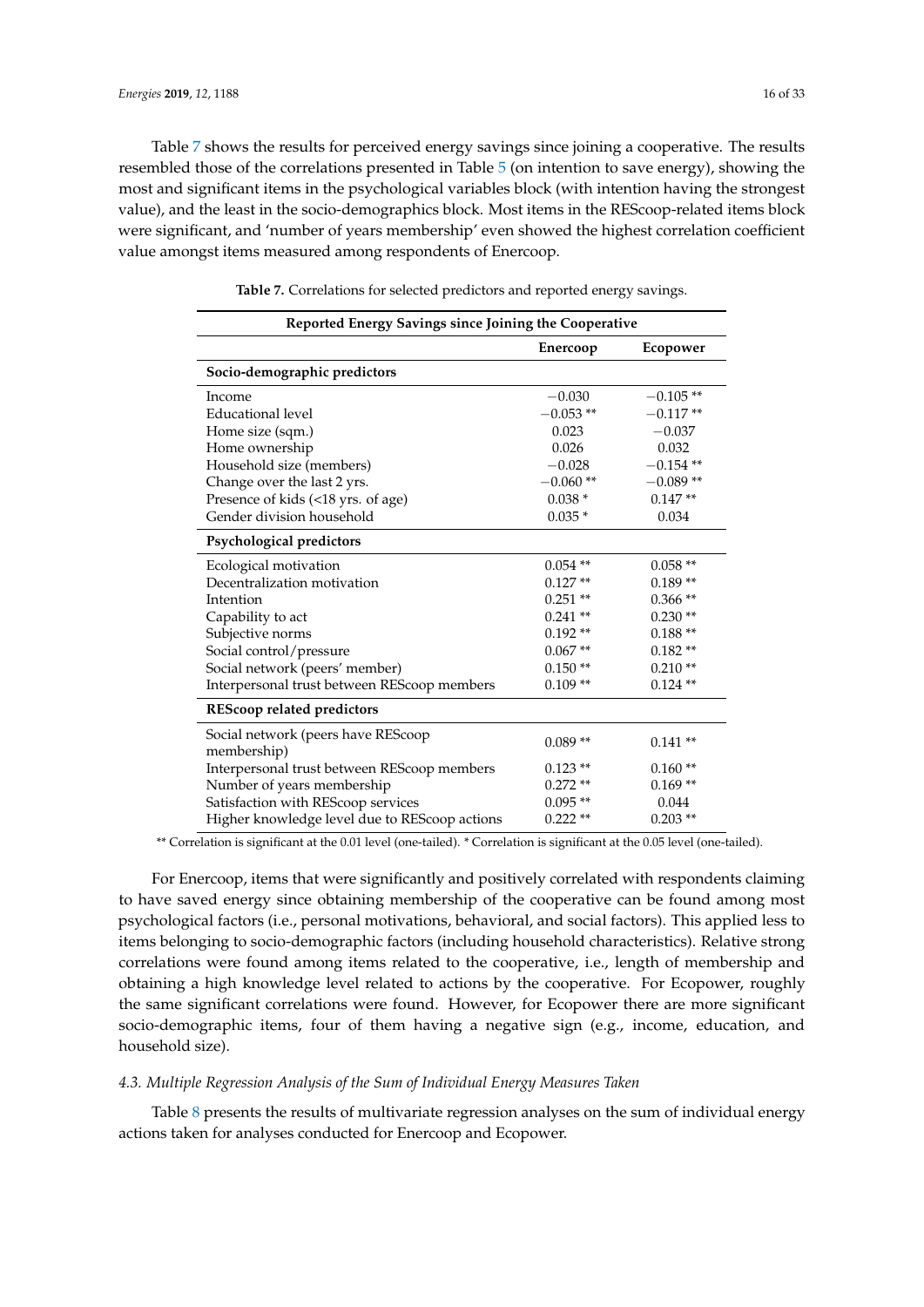<span id="page-17-0"></span>

| Model                        | Predictors                                     | Enercoop  | Ecopower    |
|------------------------------|------------------------------------------------|-----------|-------------|
|                              | <b>Block 1 Socio-demographics</b>              |           |             |
|                              | Income                                         | $-2.491*$ | $-0.053$    |
|                              | Education                                      | 0.552     | $-1.148$    |
|                              | Home size                                      | 1.706     | 0.334       |
|                              | Home ownership                                 | 0.446     | 1.158       |
|                              | Change in last 2 yrs.                          | 0.025     | 1.041       |
|                              | Gender division household                      | $-0.899$  | $-0.190$    |
|                              | Block 2 Psychological predictors               |           |             |
|                              | Ecological motivation                          | $2.545*$  | 1.861       |
|                              | Decentralization motivation                    | 10.0927** | $5.061**$   |
|                              | Capability to act                              | 33.201**  | $10.511**$  |
|                              | Subjective norms                               | 7.883 **  | $3.190**$   |
|                              | Social pressure                                | $-1.431$  | 0.790       |
|                              | Knowledge                                      | 4.595**   | 0.924       |
|                              | Importance                                     | 4.544**   | $2.719**$   |
|                              | <b>Block 3 REScoop predictors</b>              |           |             |
|                              | Length of REScoop membership                   | $-1.447$  | $-0.924$    |
|                              | Satisfaction with REScoop services             | $-0.191$  | $-0.410$    |
|                              | REScoop increasing knowledge                   | $-2.373*$ | $-0.365$    |
|                              | Social network (peers have REScoop membership) | $-0.451$  | 0.815       |
|                              | Interpersonal trust at REScoop                 | $-0.365$  | 0.559       |
| Constant                     |                                                | 0.076     | $-3.254$ ** |
| R-square                     |                                                | 0.435     | 0.456       |
| F                            |                                                | 133,457   | 20,529      |
| Significance                 |                                                | 0.000     | 0.000       |
| Delta R-square step 2-step 3 |                                                | 0.002     | 0.002       |
| N                            |                                                | 8290      | 1000        |
| N included in analysis       |                                                | 3137      | 458         |

\*\*. Correlation is significant at the 0.01 level (1-tailed); \*. Correlation is significant at the 0.05 level (1-tailed).

Both models showed fairly high levels of explained variance (R-square), ranging between 0.435 (Enercoop) and 0.456 (Enercoop). The models revealed, foremost, significant predictors in the psychological predictors block. Motivational attitudes toward decentralism, capability to act, subjective norms, and importance were strong predictors. The block with REScoop-related predictors added little to the variance on intention to save energy, 0.2% for both Enercoop and Ecopower. Within the Enercoop analysis, one REScoop-related predictor was significant: REScoops increasing knowledge. The latter might indicate that Enercoop only relatively recently started advocating energy conservation amongst its members. The shorter respondents had joined Enercoop, and the more they obtained knowledge on energy issues from their cooperative the more they had the intention to save energy.

Table [9](#page-18-0) presents the results of the regression analyses on sum of individual energy actions taken. Both models showed relatively low levels of explained variance (R-square), ranging between 0.162 (Ecopower) and 0.197 (Enercoop). The models revealed different sets of significant predictors. The most significant predictors were found in the block concerning psychological variables (especially behavioral intention and behavioral control). This accounted for most of the explained variation in both models. In the two models the block with variables relating to cooperative (REScoop) actions added, respectively, 1.3% (Enercoop) and 2.2% (Ecopower) to the explained variation, which was significant, but not particularly much. In the REScoop predictors block, a significant predictor in both models was having peers (family, friends) who are REScoop members. However, from the explanatory variables in the model the best predictors were psychological factors, in particular, behavioral intention and capability to act. Although the cooperative's block was significant as well, it added relatively little to explaining the variation of the model. When comparing the results between Enercoop and Ecopower, one notices that the Enercoop model showed higher explained variance, and that more predictors were significant. Next to three predictors from the socio-demographics block, 'length of REScoop membership' (from the REScoop's block) also turned out to be a significant predictor for Enercoop.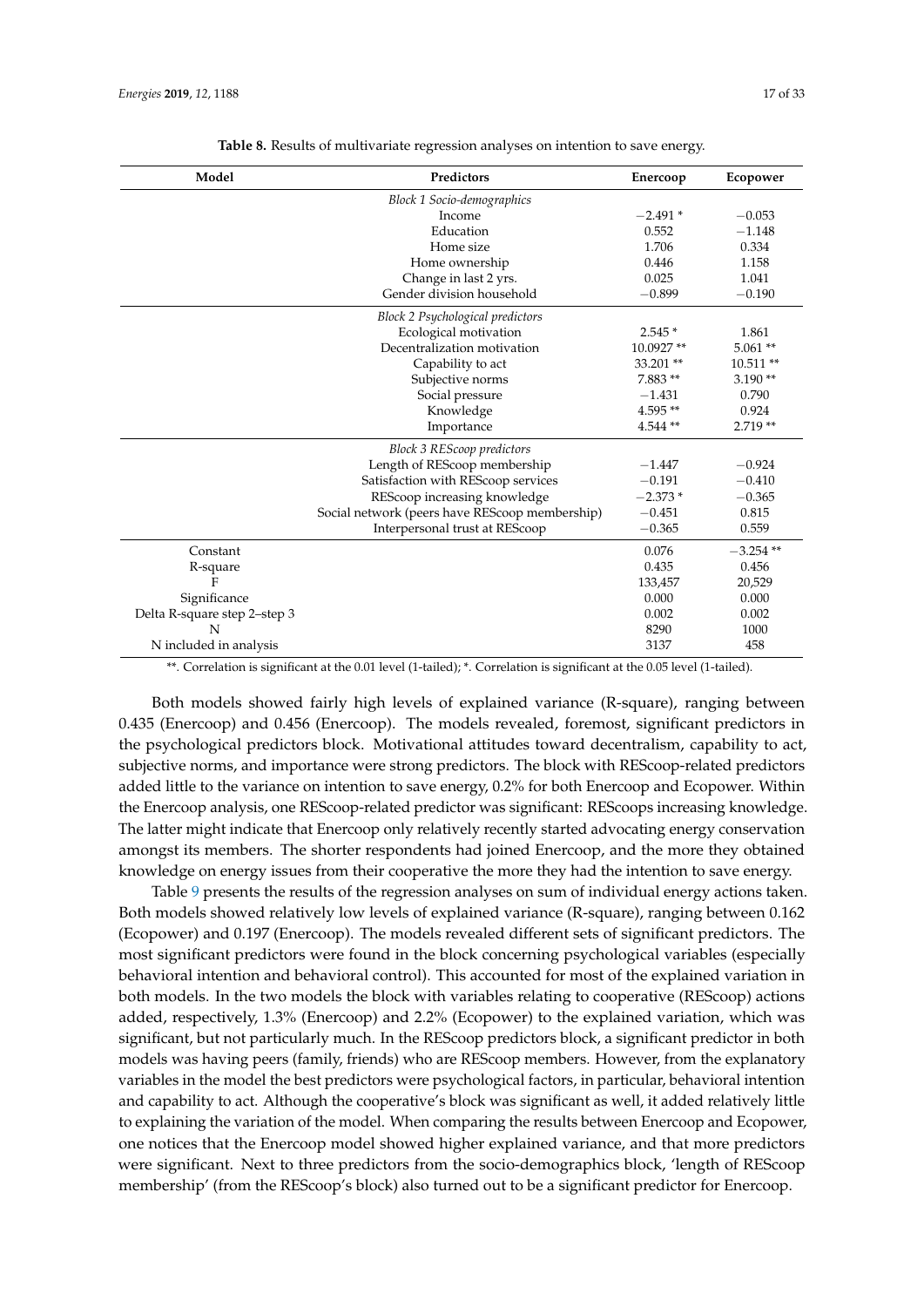<span id="page-18-0"></span>

| Model                        | Predictors                                     | Enercoop   | Ecopower  |
|------------------------------|------------------------------------------------|------------|-----------|
|                              | <b>Block 1 Socio-demographics</b>              |            |           |
|                              | Income                                         | $-4.029**$ | $-0.730$  |
|                              | Education                                      | 0.194      | 0.893     |
|                              | Home size                                      | 8.377 **   | 0.370     |
|                              | Home ownership                                 | $9.435**$  | 0.407     |
|                              | Change in last 2 yrs.                          | $-1.468$   | 1.159     |
|                              | Gender division household                      | $-0.8426$  | $-1.169$  |
|                              | <b>Block 2 Psychological predictors</b>        |            |           |
|                              | Ecological motivation                          | $-0.316$   | 0.201     |
|                              | Decentralization motivation                    | 1.292      | 0.441     |
|                              | Intention                                      | $6.047**$  | $2.420*$  |
|                              | Capability to act                              | $5.915**$  | $3.377**$ |
|                              | Subjective norms                               | 5.858 **   | $-0.365$  |
|                              | Social pressure                                | $-0.756$   | $-0.134$  |
|                              | Knowledge                                      | $-1717$    | 0.906     |
|                              | Importance                                     | $-0.394$   | 0.021     |
|                              | <b>Block 3 REScoop predictors</b>              |            |           |
|                              | Length of REScoop membership                   | $5.297**$  | 1.292     |
|                              | Satisfaction with REScoop services             | $-1.868$   | $-0.146$  |
|                              | REScoop increasing knowledge                   | 1.282      | 1.540     |
|                              | Social network (peers have REScoop membership) | $3.182**$  | $2.019*$  |
|                              | Interpersonal trust at REScoop                 | $-1.314$   | $-0.251$  |
| Constant                     |                                                | $10,038**$ | $3.623**$ |
| R-square                     |                                                | 0.197      | 0.162     |
| F                            |                                                | 39.021     | 3.623     |
| Significance                 |                                                | 0.000      | 0.000     |
| Delta R-square step 2-step 3 |                                                | 0.013      | 0.022     |
| N                            |                                                | 8290       | 1000      |
| N included in analysis       |                                                | 3050       | 375       |

**Table 9.** Results of multivariate regression analyses on the sum of individual energy actions taken.

\*\*. Correlation is significant at the 0.01 level (one-tailed); \*. Correlation is significant at the 0.05 level (one-tailed).

#### *4.4. Binary Logistic Regression Analysis on Energy Savings Since Obtaining Membership*

Table [10](#page-19-2) presents the results of binary logistic regression analyses conducted for Enercoop and Ecopower on perceived energy savings by =REScoop members since they obtained membership.

Both the Enercoop and Ecopower models showed sufficient degrees of model fit. Model chi-square values were all significant, and the Hosmer & Lemeshow tests revealed non-significant *p*-values, indicating sufficient model fit. Both models showed a reasonable to good fit, ranging between 0.201 (Enercoop) and 0.212 (Ecopower) for the Cox & Snell R-square, and between 0.272 (Enercoop) and 0.314 (Ecopower) for the Nagelkerke R-square. Both models were also found to be reasonably accurate, as correct predictions ranged between 71.5% (Enercoop) and 79.3% (Ecopower). When looking to explain the variation added to the models (based on Nagelkerke R-square), the REScoop block contributed between 4.6% (Ecopower) and 6.6% (Enercoop) to the models already covering blocks 1 and 2 (socio-demographics and psychological predictors). Thus, not only did REScoop-related predictors contribute significantly to the explained variation of these models, they also explained a sizeable variance. For both Enercoop and Ecopower, significant predictors were mostly found in the block concerning psychological predictors, i.e., behavioral intention, capability to act, and importance. For the REScoop block, in both models, length or membership was found to be a significant predictor. Interestingly, it also turned out to be the most significant predictor. There were also differences between the two models in terms of significant predictors. In the Enercoop model, increasing one's knowledge level and change in household size were significant, but they were not significant in the Ecopower model. In the Ecopower model, however, social pressure was significant.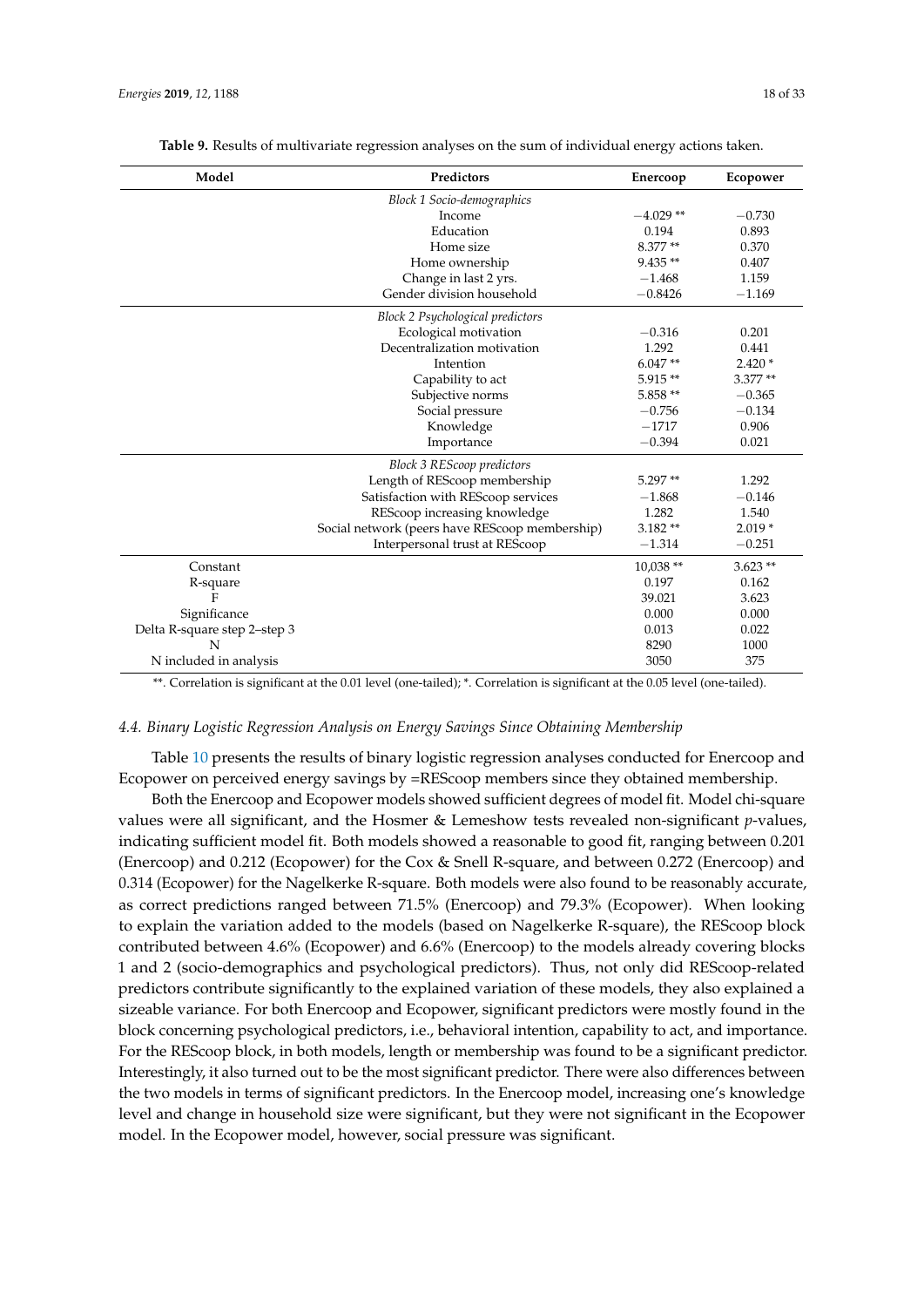| Model                  | Predictors                                | Enercoop       | Ecopower     |
|------------------------|-------------------------------------------|----------------|--------------|
|                        | Block 1: Socio-demographics               |                |              |
|                        | Income                                    | 1.010          | 0.924        |
|                        | Education                                 | 1.101          | 1.194        |
|                        | Home size                                 | 1.087          | 1.205        |
|                        | Home ownership                            | 0.928          | 1.131        |
|                        | Change in last 2 yrs.                     | $0.809**$      | 0.758        |
|                        | Gender division household                 | 1.074          | 1.114        |
|                        | Block 2: Psychological predictors         |                |              |
|                        | Ecological motivation                     | 0.951          | 0.866        |
|                        | Decentralization motivation               | 0.968          | 1.014        |
|                        | Intention                                 | $1.162**$      | $1.279**$    |
|                        | Capability                                | $1.197**$      | $1.226*$     |
|                        | Subjective norms                          | 1.026          | .987         |
|                        | Social pressure                           | 1.016          | 1.536 *      |
|                        | Knowledge                                 | $1.182**$      | 1.199        |
|                        | Importance                                | $1.312**$      | $1.234*$     |
|                        | Block 3: REScoop predictors               |                |              |
|                        | Length of REScoop membership              | $1.468**$      | $1.690**$    |
|                        | Satisfaction with REScoop services        | 1.027          | 0.655        |
|                        | REScoop increasing knowledge              | 0.931          | 0.880        |
|                        | Social network (peers REScoop membership) | 1.015          | 1.196        |
|                        | Interpersonal trust at REScoop            | 0.920          | 1.084        |
| Constant               |                                           | $0.001**$      | $0.002**$    |
| Model-2LL              |                                           | 2901.688       | 370.648      |
| Model chi-square       |                                           | 584.993**      | 100.072 **   |
|                        | Hosmer & Lemeshow test                    | 14.478 (0.070) | 2.630(0.955) |
| Cox & Snell R-square   |                                           | 0.201          | 0.212        |
| Nagelkerke R-square    |                                           | 0.272          | 0.314        |
| % Correct overall      |                                           | 71.5           | 79.3         |
| % Correct 'yes'        |                                           | 52.3           | 94.6         |
| % Correct 'no'         |                                           | 83.5           | 32.7         |
|                        | Delta Nagelkerke R-square Block 2- step 3 | 0.066          | 0.046        |
| N                      |                                           | 8290           | 1000         |
| N included in analysis |                                           | 2614           | 421          |

<span id="page-19-2"></span>**Table 10.** Results of binary logistic regression analyses on self-reported energy savings since REScoop membership.

\*\* Correlation is significant at the 0.01 level (one-tailed); \* Correlation is significant at the 0.05 level (one-tailed).

## <span id="page-19-1"></span>*4.5. Independent Sample T-test (Enercoop)*

For Enercoop, data were also collected among non-members. An independent sample t-test was performed to analyze whether a significant difference in variation existed between members ( $N = 3360$ ) and non-members ( $N = 3549$ ) on engagement in individual energy-saving measures. The results showed a significant difference—t (6899.856) =  $-7.723$ ;  $p = 0.000$ —in which members had higher means (mean =  $7.801$ ; SE =  $0.02060$ ) than non-members (mean =  $7.569$ ; SE =  $0.02187$ ). This showed that there was a difference between Enercoop engaging in energy-saving behaviors (both efficiency and curtailment) between members and non-members. Members appeared to engage more in these behaviors than non-members. For Ecopower, a t-test could not be performed because no data among non-members could be collected.

## <span id="page-19-0"></span>**5. Discussion**

Results reveal that members of two REScoops engage in energy-saving actions (and more than non-members), report energy savings, and use less energy after joining a cooperative. Moreover, the study shows that REScoops moderately contribute to engagement in energy-saving actions and self-reported energy conservation of their members. When reflecting on actual energy use, a study by Akasiadis et al. (2017) on electricity consumption among 10,653 Ecopower members revealed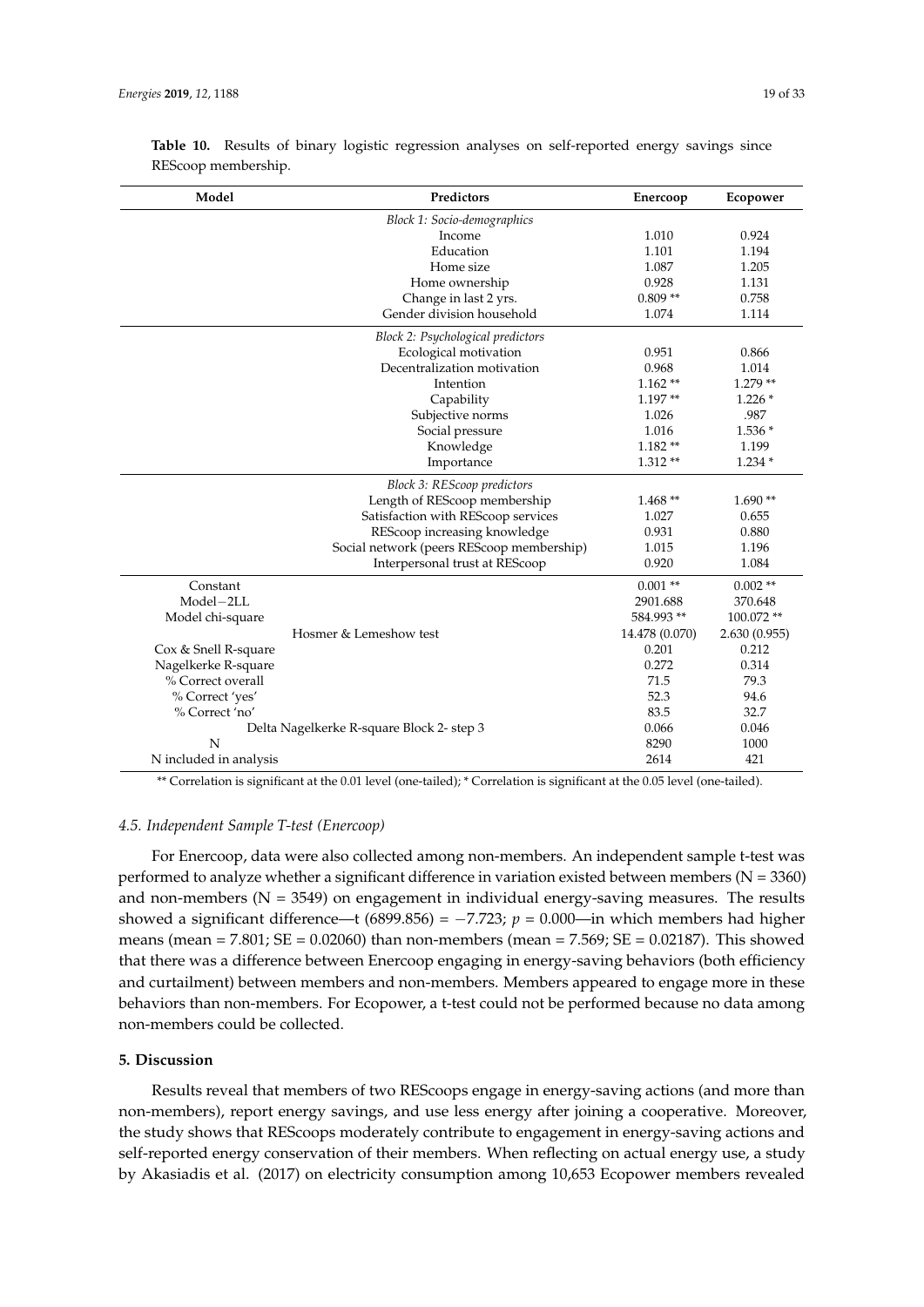an average reduction of 29.5% per household when comparing annual kWh electricity consumption before and after joining the cooperative (from 3146.38 kWh to 2219 kWh) [\[69\]](#page-33-16). Longitudinal data analysis of electricity consumption between 2012 and 2016 registered an average reduction of 29.3% per household [\[62\]](#page-33-9). For these reasons, it is fair to state that there is modest evidence that REScoops do not limit themselves to activities and services pertaining to 'renewable energy' (production and supply), but also 'energy conservation', and have succeeded in convincing a proportion of their members to engage in energy-saving behaviors. As such, REScoops can be seen as civil organizations that contribute to energy transition in multiple ways.

The results of our study support claims by environmental psychologist scholars on the importance of psychological predictors as they explained the largest portion of the variation on (self-reported) household energy conservation. As such, they strongly resemble the importance of hypotheses pertaining to Theory of Planned Behavior [\[39\]](#page-32-9). In particular, the analysis on intention to save energy revealed the importance of psychological predictors like motivational attitudes, subjective norms, and self-efficacy (i.e., capability to act). This is in line with a results found in a study by Abrahamse and Steg [\[40\]](#page-32-10) showing that intention to reduce household energy use is positively related to perceived behavioral control and attitudes toward energy conservation. The results of the multivariate analyses in the present study, however, also showed that socio-demographic and situational predictors (in this case, REScoop-related predictors) contribute to explained variation as well, although modestly. This underlines the theoretical elaboration of theorists like Frederiks et al., who seek to explain more variation using more comprehensive research models [\[7\]](#page-31-3). In this sense, the present study shows that REScoops can be perceived as a 'situational factor' (amongst others), and when used in relevant empirical studies, may contribute to increased variation when compared to models only focusing on psychological and socio-demographic predictors.

The results also showed that although a number of REScoop-related predictors were found to correlate positively and significantly with intention to save energy, they did not perform well when confronted with psychological variables in a multivariate model. There is reason to believe that this is related to a methodological issue. Perhaps REScoop-related items influence intention to save energy only indirectly, having more direct influence on its predictors (i.e., subjective norms, capability to act, and motivational attitudes). This would make sense when assuming that REScoop membership and the social environment it creates fosters influencing and learning among members, increasing certain motivation levels and predispositions, sharing subjective norms, and stimulating each other to increase one's capability to act. A closer look into statistical relationships between REScoop-related items and psychological predictors indicates many positive and significant correlations (See Appendix [C\)](#page-29-0). To test the influence of these REScoop-related items on intention to save energy via these psychological predictors, other research methods (e.g., structural equation modelling) would need to be considered than those used in the study presented in this article (multiple regression and binary logistic regression).

The results revealed that predictors related to REScoops have a stronger impact on reported energy savings than on engagement in energy conservation measures. A plausible reason might be alternative energy conservation measures that householders engage in, particularly those in which a cooperative might offer a service to conserve energy (i.e., installing smart meters or providing feedback via an online energy consumption monitoring platform) or advocate and support installing of solar panels on rooftops of dwellings, which indirectly leads to lowering of their electricity consumption bills (as shown in the Ecopower case) [\[62\]](#page-33-9). The study also revealed empirical evidence in support of the claim that personal norms significantly affect engagement of REScoop members [\[18\]](#page-31-17). In this study, personal norms were significant predictors for the intention to save energy. However, next to personal norms, subjective norms were also found to significantly predict engagement in energy-saving actions and intention to save energy. This is in line with studies that found social norms and social environment to be significant predictors for persons participating in community energy action [\[32](#page-32-23)[,33\]](#page-32-3). Regarding claims concerning energy and gender [\[38](#page-32-8)[,70\]](#page-33-17), the results of the Enercoop survey show significant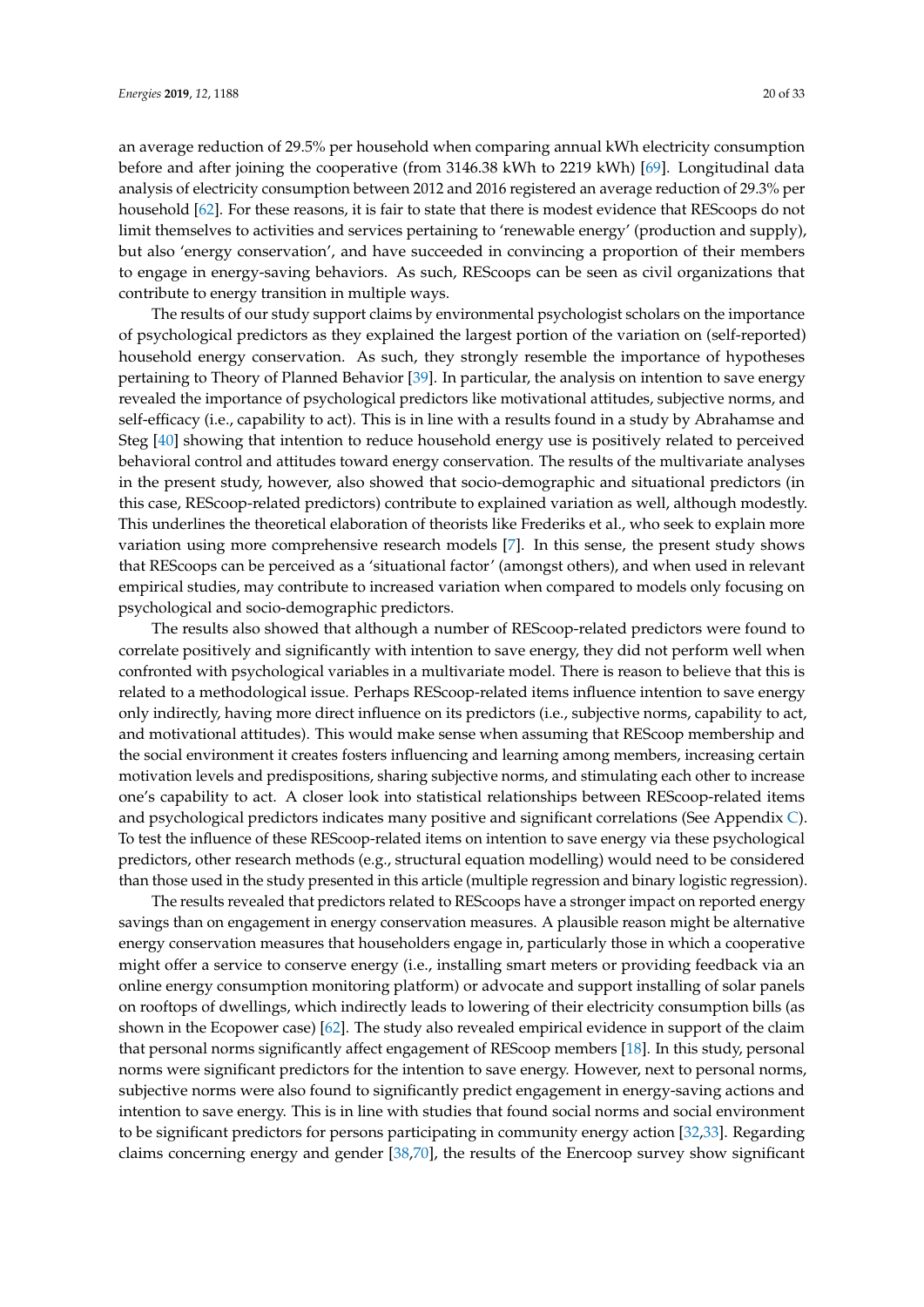results pertaining to women having the intention to save energy and engaging in energy-saving behaviors. However, in contrast it is men, and not women, who report the energy savings.

Arguably, the significant differences between members and non-members of Enercoop in engaging in energy-saving measures can be seen as an argument in support of the effectiveness of the intervention package used by this cooperative, which was a combination of tailored antecedent and consequence strategies. If this is correct it would support the claim that interventions are more effective when tailored to the target population [\[5\]](#page-31-2) and when combining informational and structural strategies with antecedent and consequence strategies [\[35](#page-32-5)[,54\]](#page-33-1). However, in order to find support for this claim, more fine-grained research using experimental designs is needed.

#### <span id="page-21-0"></span>**6. Conclusions**

This article set out with the following research question: What is the predictive value of renewable energy cooperatives on intention to save energy, engagement in energy-saving actions, and self-reported energy conservation by their members? Survey data from two renewable energy cooperatives were analyzed to answer this question. Energy savings by renewable energy cooperative members was operationalized in three ways: (i) as intention to save energy; (ii) as perceived energy savings since joining a renewable energy cooperative; and (iii) in terms of number of individual energy-saving actions one engages in.

#### *6.1. Main Conclusions*

Data analysis among two REScoops (one in Flanders, one in France) showed that, respectively, 38.7% and 64.7% of the respondents indicated saving more energy since joining a cooperative, and that, respectively, 18% and 37% of respondents attributed energy savings to actions by their REScoop. Respondents indicated engaging in 85% of total energy-saving actions, as presented in the survey (on average 7.7 out of 9). The study also revealed that members of REScoops engage more in energy-saving measures than non-members. Multivariate analyses showed that a number of the REScoop-related predictors contributed positively and significantly to self-reported energy conservation and individual energy-saving actions. However, in terms of explained variation, REScoop related predictors were found to contribute more to the former than to the latter (perhaps members were already engaged in energy-saving measures prior to obtaining REScoop membership). The majority of the explained variation for both reported energy savings and engaged energy-saving actions, however, stems from psychological predictors, and to a lesser extent, to REScoop-related and socio-demographic predictors. This reveals the importance of psychological predictors, which can potentially be targeted by cooperatives in their strategies to persuade their members to conserve energy. From the REScoop predictors, length of membership and members having many peers who are (also) members are positive, significant predictors. As such, this finding stresses the importance of the social environment that REScoops offer to their members.

#### *6.2. Limitations*

A key limitation of the study presented in this article pertained to the impossibility to collect data on actual (revealed) energy consumption. This had to do with EU privacy law demands that results should not be traceable to any local individual household. Therefore, the decision was made to operationalize energy conservation in terms of behavioral intention to save energy, self-reported energy savings, and sum of measures taken to conserve energy. A second limitation concerned not using randomized sampling (for privacy and organizational reasons). Therefore some of the results may be explained by the fact that only the more motivated members participated in the survey. A third limitation concerned the fact that effects of individual (and combinations of) interventions could not be studied in-depth because a (quasi-) experimental setting with independent experiments and control groups could not be created. Fourth, the impact of REScoop predictors on drivers for behavioral intention could not be studied because only regression models were used in this study.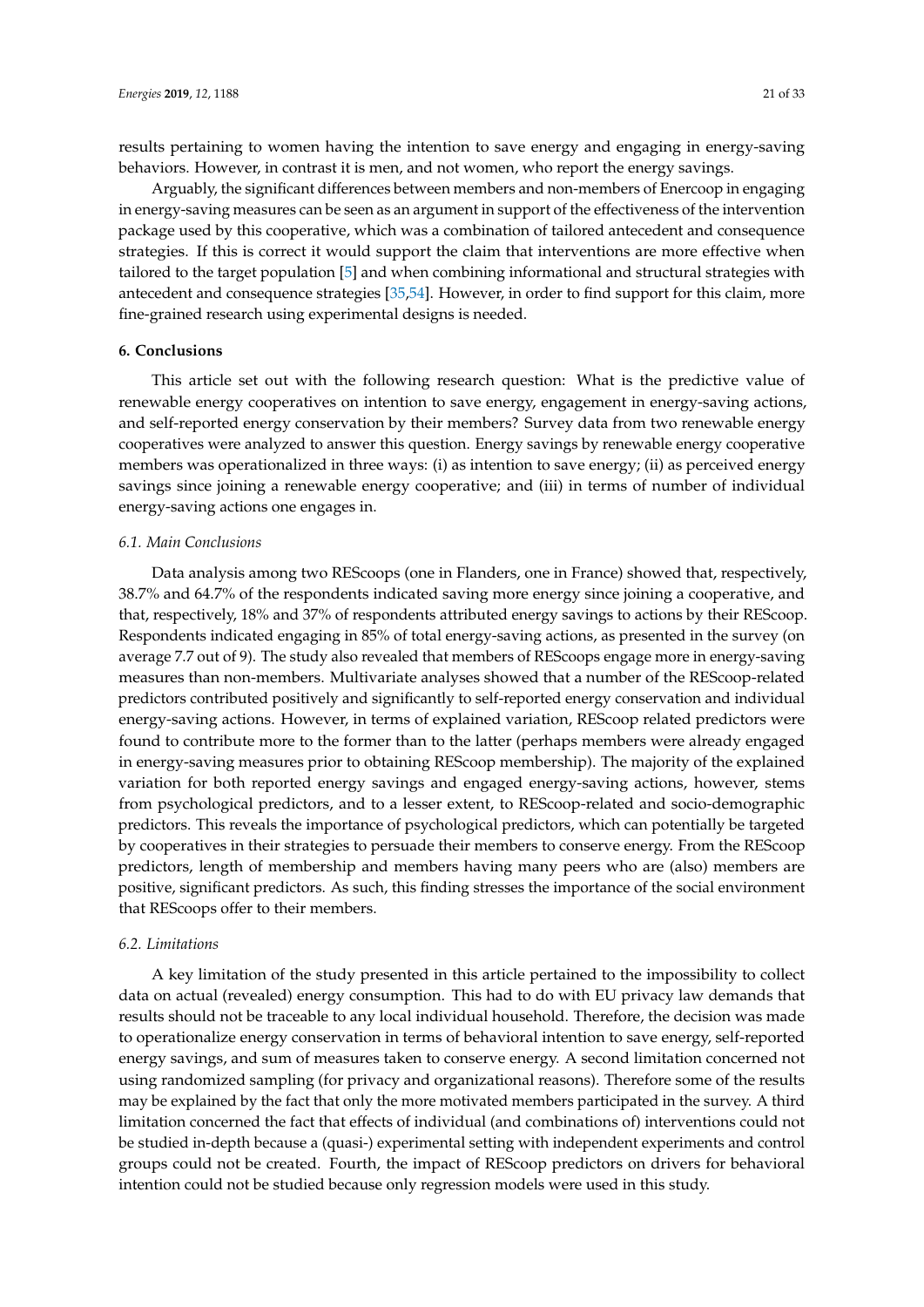#### *6.3. Suggestions for Future Research*

When taking the results of the study presented in this article into perspective, we have the following suggestions for future research. First, future studies should address the question whether household energy use actually decreases and if it is related to actual behaviors. Second, we suggest that research should be undertaken that evaluates the implementation of individual interventions by REScoops. In this article, exposure to interventions by REScoops was considered part of REScoop membership, which also includes belonging to a social group in terms of being a special citizen who prefers to use energy in a sustainable way. Third, we suggest research on how REScoops may impact motivational and psychological determinants of their members (e.g., motivational attitudes, behavioral control, subjective norms, knowledge, importance, and behavioral intention). Fourth, we suggest fine-grained comparative research between mature and immature REScoops to reveal the causal mechanisms related to interventions REScoops use to persuade their members to conserve energy. In addition, we suggest further research within Ecopower, to assess in more detail how it manages to successfully engage and persuade their members to conserve energy. Fifth, we suggest conducting quasi-experimental trials, using actual household energy consumption data, to assess the impact of interventions by REScoops. Sixth, we suggest comparative research between households who are consumers of energy supplied by REScoops and households who have their energy supplied by others. We would like to find out whether REScoops offer better energy services, whether their members lower their energy consumption, whether they use less energy, and to assess whether interventions used by both are used more effectively by REScoops. Finally, we suggest that more research should focus on how lifestyles, culture, and REScoop membership interact and influence household energy consumption and conservation.

**Author Contributions:** T.H. and F.C. conceived and designed the study; F.C. and T.H. collected the data; T.H. and M.B. analyzed the data; T.H., F.C., and M.B. wrote the paper.

**Funding:** This research was funded by Horizon 2020 Framework Programme: 696084.

**Acknowledgments:** The results presented in this article are part of the H2020—REScoop Plus Project. This project has received funding from the European Union's Horizon-2020 research and innovation program under grant agreement No. 696084. Together with a number of decentralized energy cooperatives, the REScoop Plus project measures overall energy savings of the renewable energy cooperative members and seeks to identify best practices (in terms of projects and incentives with high leverage, and hence impact). The overall objective of REScoop Plus is to further develop energy savings as an activity for European REScoops. The REScoop Plus project partners are members of the federation of European REScoops, entitled REScoop.eu.

**Conflicts of Interest:** The authors declare no conflict of interest.

#### <span id="page-22-0"></span>**Appendix A. Scale Items**

*Items scale on 'decentralization motivation' (tau-equivalent reliability Enercoop = 0.552; tau-equivalent reliability Ecopower = 0.575):*

- To reach societal goals we can organize ourselves best in local communities.
- I distrust large-scale traditional energy companies.
- National government policy mainly supports traditional (centralized) energy systems.

*Items scale on 'behavioral intention' (tau-equivalent reliability Enercoop = 0.632; tau-equivalent reliability Ecopower = 0.713):*

- I have the intention to lower my energy consumption patterns intensively.
- I have the intention to only use energy that has been produced locally.
- I have the intention to continually improve the energy efficiency level of my household.

*Items scale on 'perceived behavioral control' (capability to act) (tau-equivalent reliability Enercoop = 0.679; tau-equivalent reliability Ecopower = 0.547):*

I view myself capable of actually realizing intended energy saving targets.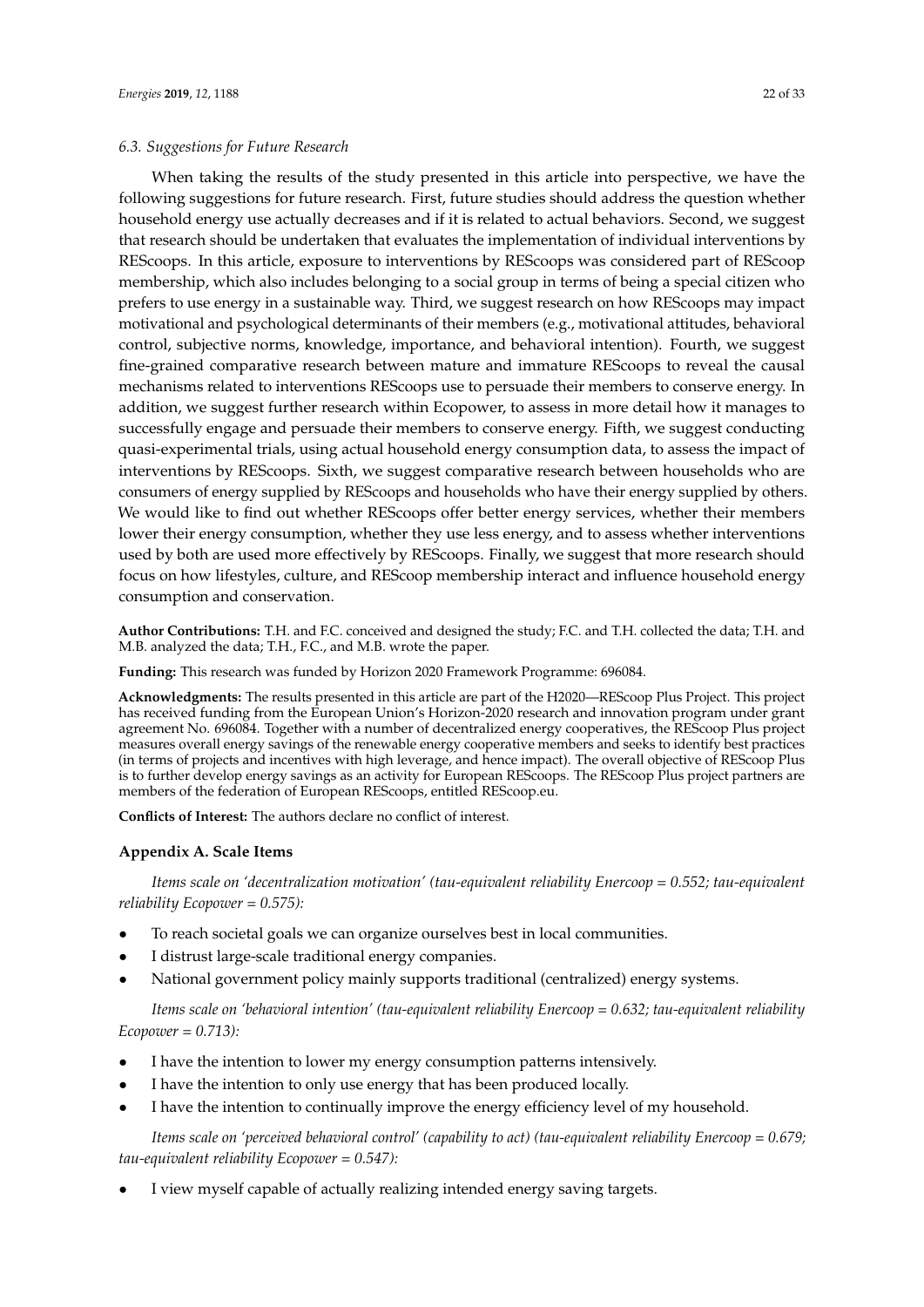- I view myself capable of realizing challenging targets I set (e.g., sports targets or diet targets).
- When I am challenged to save energy, I commit myself easily.

*Items scale on 'subjective norms' (tau-equivalent reliability Enercoop = 0.770; tau-equivalent reliability Ecopower = 0.756):*

- I like to identify myself with a green energy supplier.
- I like to be seen as a person who saves energy.
- I like to be seen as a person who uses renewable energy.
- I like to be seen as a person who uses an electrical vehicle instead of a traditional fossil fuel vehicle.
- Saving energy is considered an important value among my friends and family.
- Generating one's own energy locally is considered important among my friends and family.

*Items scale on 'importance' (tau-equivalent reliability Enercoop = 0.643; tau-equivalent reliability Ecopower = 0.651):*

- After having joined a REScoop, energy savings have become more important to me.
- After having joined a REScoop local production of renewable energy has become more important to me.

## <span id="page-23-0"></span>**Appendix B. Descriptive Statistics**

|         |                | (a)                                       |         |               |                           |
|---------|----------------|-------------------------------------------|---------|---------------|---------------------------|
|         |                | Household size (no. of household members) |         |               |                           |
|         |                | Frequency                                 | Percent | Valid Percent | <b>Cumulative Percent</b> |
|         | $\mathbf{1}$   | 2096                                      | 25.3    | 25.5          | 25.5                      |
|         | $\overline{2}$ | 3270                                      | 39.4    | 39.8          | 65.3                      |
|         | 3              | 1145                                      | 13.8    | 13.9          | 79.2                      |
|         | 4              | 1194                                      | 14.4    | 14.5          | 93.7                      |
| Valid   | 5              | 407                                       | 4.9     | 5.0           | 98.7                      |
|         | 6              | 86                                        | 1.0     | 1.0           | 99.7                      |
|         | 7              | 15                                        | 0.2     | 0.2           | 99.9                      |
|         | 8              | 6                                         | 0.1     | 0.1           | 100.0                     |
|         | Total          | 8219                                      | 99.1    | 100.0         |                           |
| Missing | 999            | 71                                        | 0.9     |               |                           |
|         | Total          | 8290                                      | 100.0   |               |                           |
|         |                | Change in no. of household members        |         |               |                           |
|         |                | Frequency                                 | Percent | Valid Percent | <b>Cumulative Percent</b> |
|         | Decrease       | 854                                       | 10.3    | 10.5          | 10.5                      |
|         | No change      | 6290                                      | 75.9    | 77.4          | 88.0                      |
| Valid   | Increase       | 978                                       | 11.8    | 12.0          | 100.0                     |
|         | Total          | 8122                                      | 98.0    | 100.0         |                           |
| Missing | 999            | 168                                       | 2.0     |               |                           |
|         | Total          | 8290                                      | 100.0   |               |                           |
|         |                | Annual household income                   |         |               |                           |
|         |                | Frequency                                 | Percent | Valid Percent | <b>Cumulative Percent</b> |
|         | 0-20k euros    | 1673                                      | 20.2    | 21.6          | 21.6                      |
|         | 20k-30k euros  | 1814                                      | 21.9    | 23.5          | 45.1                      |
|         | 30k-40k euros  | 1579                                      | 19.0    | 20.4          | 65.5                      |
|         | 50k-60k euros  | 1121                                      | 13.5    | 14.5          | 80.0                      |
| Valid   | 60k-70k euros  | 693                                       | 8.4     | 9.0           | 89.0                      |
|         |                |                                           |         |               |                           |

**Table A1.** (**a**) Socio-demographics of Enercoop. (**b**) Socio-demographics of Ecopower.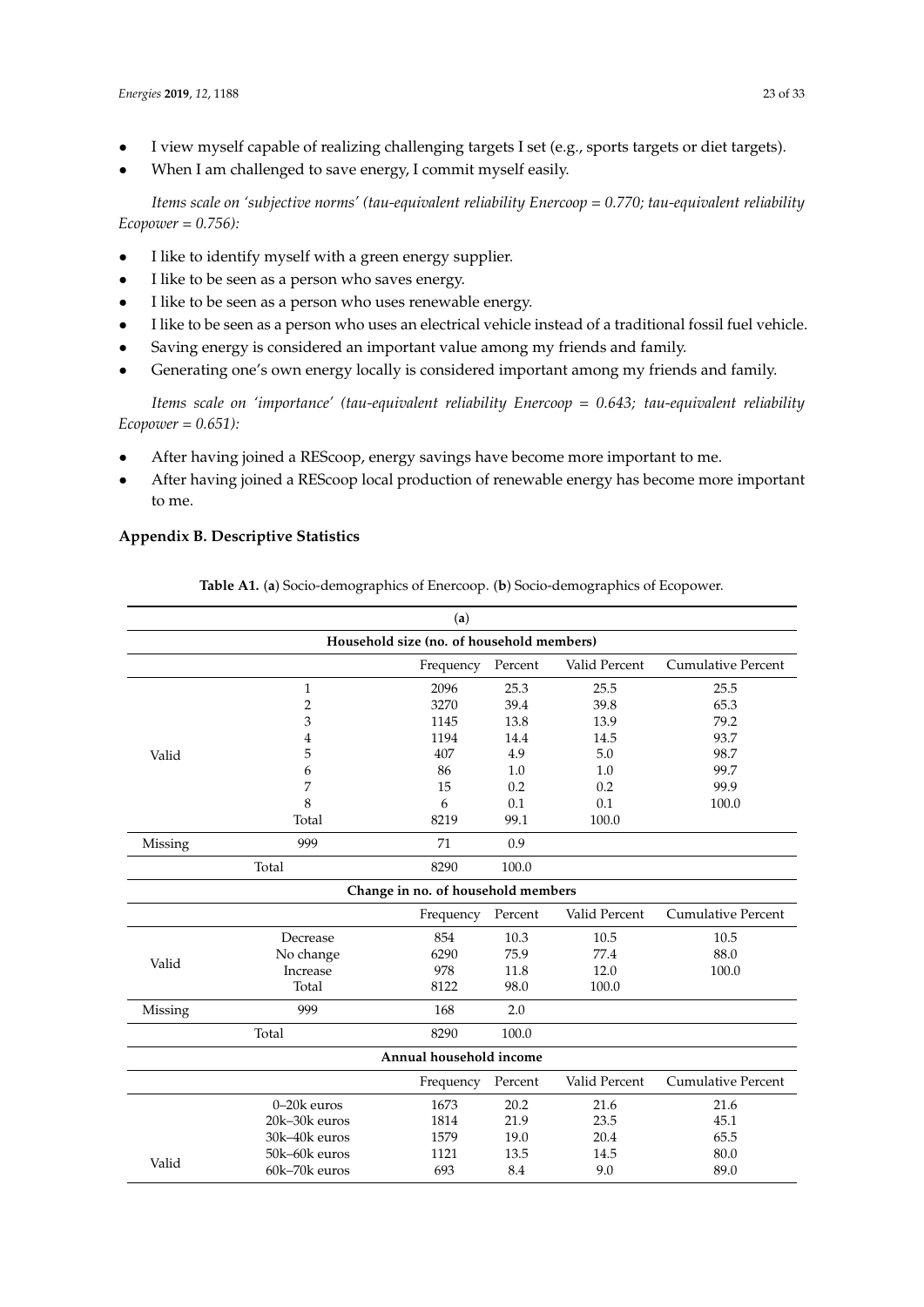|         |                                | (a)                  |         |               |                           |
|---------|--------------------------------|----------------------|---------|---------------|---------------------------|
|         | 70k-80k euros                  | 516                  | 6.2     | 6.7           | 95.7                      |
|         | 80k euros or more              | 335                  | 4.0     | 4.3           | 100.0                     |
|         | Total                          | 7731                 | 93.3    | 100.0         |                           |
| Missing | 999                            | 559                  | 6.7     |               |                           |
|         | Total                          | 8290                 | 100.0   |               |                           |
|         |                                | Education            |         |               |                           |
|         |                                | Frequency            | Percent | Valid Percent | <b>Cumulative Percent</b> |
|         | No school                      | 8                    | 0.1     | 0.1           | 0.1                       |
|         | Elementary school              | 16                   | 0.2     | 0.2           | 0.3                       |
|         | High school                    | 200                  | 2.4     | 2.6           | 2.9                       |
|         | Secondary vocational education | 419                  | 5.1     | 5.4           | 8.2                       |
| Valid   | University of applied sciences | 917                  | 11.1    | 11.8          | 20.0                      |
|         | University Bachelor's level    | 1538                 | 18.6    | 19.7          | 39.7                      |
|         | University Master's level      | 3816                 | 46.0    | 48.9          | 88.6                      |
|         |                                |                      |         |               |                           |
|         | Postdoctoral level             | 889                  | 10.7    | 11.4          | 100.0                     |
|         | Total                          | 7803                 | 94.1    | 100.0         |                           |
| Missing | 999                            | 487                  | 5.9     |               |                           |
|         | Total                          | 8290                 | 100.0   |               |                           |
|         |                                | Size of home (sqm.)  |         |               |                           |
|         |                                | Frequency            | Percent | Valid Percent | <b>Cumulative Percent</b> |
|         | $30\ \mathrm{m}^2$ or less     | 247                  | 3.0     | 3.2           | 3.2                       |
|         | 30-50 $m2$                     | 941                  | 11.4    | 12.0          | 15.2                      |
|         | 40-70 $m2$                     | 1246                 | 15.0    | 15.9          | 31.1                      |
|         | $70 - 90$ m <sup>2</sup>       | 1377                 | 16.6    | 17.6          | 48.7                      |
| Valid   | $90 - 110$ m <sup>2</sup>      | 1258                 | 15.2    | 16.1          | 64.8                      |
|         |                                |                      |         |               |                           |
|         | 110-130 $m2$                   | 1359                 | 16.4    | 17.4          | 82.2                      |
|         | more than $130 \text{ m}^2$    | 1390                 | 16.8    | 17.8          | 100.0                     |
|         | Total                          | 7818                 | 94.3    | 100.0         |                           |
| Missing | 999                            | 472                  | 5.7     |               |                           |
|         | Total                          | 8290                 | 100.0   |               |                           |
|         |                                | <b>Type of house</b> |         |               |                           |
|         |                                | Frequency            | Percent | Valid Percent | <b>Cumulative Percent</b> |
|         |                                | 469                  | 5.7     | 5.7           | 5.7                       |
|         | Detached house                 | 3572                 | 43.1    | 43.1          | 48.7                      |
|         | Semi-detached                  | 560                  | 6.8     | 6.8           | 55.5                      |
|         | Other                          | 140                  | 1.7     | $1.7\,$       | 57.2                      |
| Valid   | Apartment                      | 2728                 | 32.9    | 32.9          | 90.1                      |
|         | Maisonette                     | 301                  | 3.6     | 3.6           | 93.7                      |
|         | Row home                       | 520                  | 6.3     | 6.3           | 100.0                     |
|         | Total                          | 8290                 | 100.0   | 100.0         |                           |
|         |                                |                      |         |               |                           |
|         |                                | Home ownership       |         |               |                           |
|         |                                | Frequency            | Percent | Valid Percent | <b>Cumulative Percent</b> |
|         | Does not own home              | 2296                 | 27.7    | 29.5          | 29.5                      |
| Valid   | Owns home                      | 5498                 | 66.3    | 70.5          | 100.0                     |
|         | Total                          | 7794                 | 94.0    | 100.0         |                           |
| Missing | 999                            | 496                  | 6.0     |               |                           |
|         | Total                          | 8290                 | 100.0   |               |                           |
|         |                                |                      |         |               |                           |

**Table A1.** *Cont.*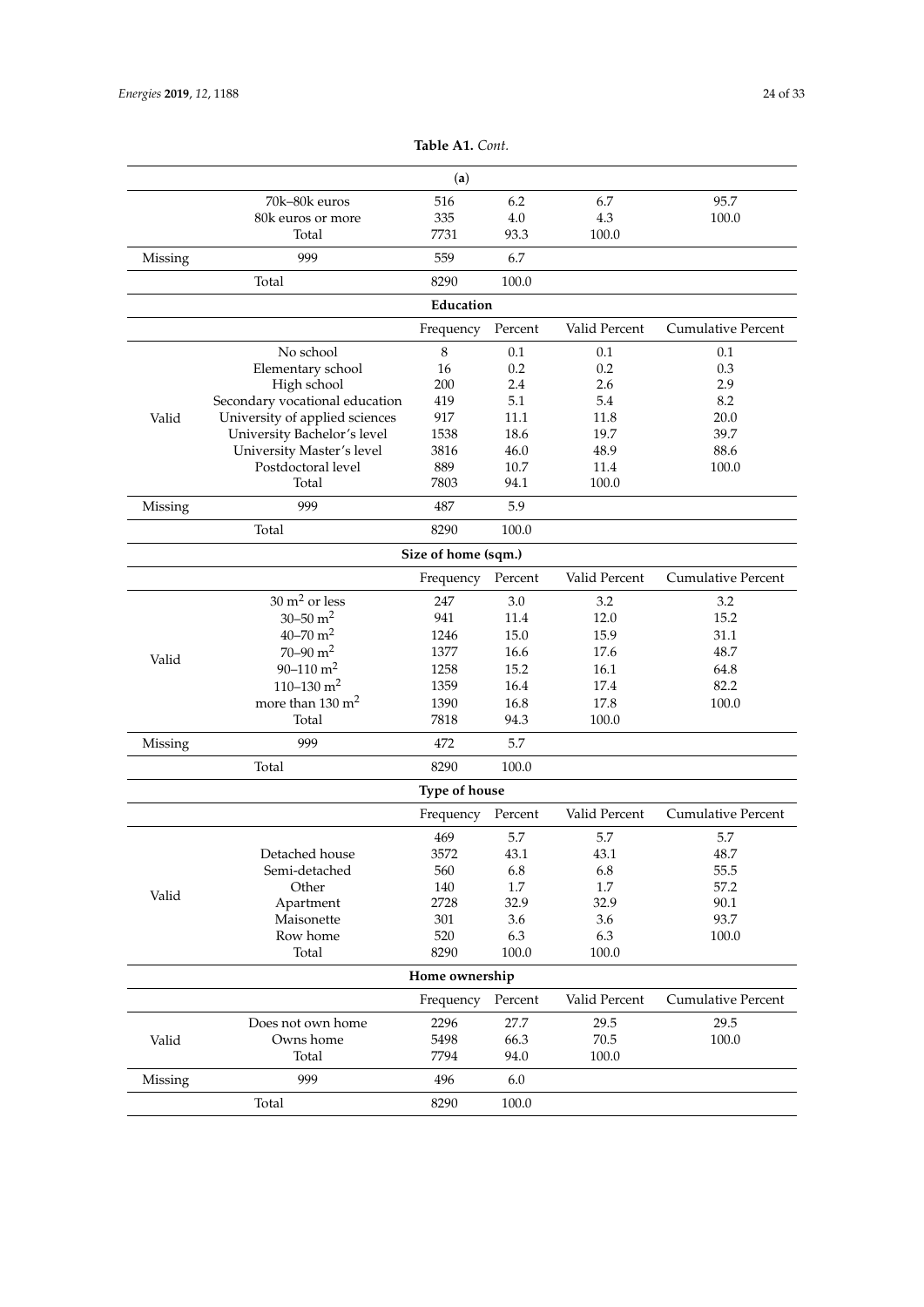|         |                                                          | (a)                          |         |               |                           |
|---------|----------------------------------------------------------|------------------------------|---------|---------------|---------------------------|
|         |                                                          | Gender division of household |         |               |                           |
|         |                                                          | Frequency Percent            |         | Valid Percent | Cumulative Percent        |
|         | female majority                                          | 2963                         | 35.7    | 35.9          | 35.9                      |
| Valid   | no majority                                              | 3753                         | 45.3    | 45.5          | 81.3                      |
|         | male majority                                            | 1540                         | 18.6    | 18.7          | 100.0                     |
|         | Total                                                    | 8256                         | 99.6    | 100.0         |                           |
| Missing | System                                                   | 34                           | 0.4     |               |                           |
|         | Total                                                    | 8290                         | 100.0   |               |                           |
|         |                                                          | (b)                          |         |               |                           |
|         | Household size (no. of household members)                |                              |         |               |                           |
|         |                                                          | Frequency                    | Percent | Valid Percent | <b>Cumulative Percent</b> |
|         | $\mathbf{1}$                                             | 160                          | 16.0    | 16.1          | 16.1                      |
|         | 2                                                        | 422                          | 42.2    | 42.5          | 58.6                      |
|         | 3                                                        | 125                          | 12.5    | 12.6          | 71.2                      |
|         | 4                                                        | 193                          | 19.3    | 19.4          | 90.6                      |
| Valid   | 5                                                        | 79                           | 7.9     | 8.0           | 98.6                      |
|         | 6                                                        | 10                           | 1.0     | 1.0           | 99.6                      |
|         | 7                                                        | 1                            | 0.1     | 0.1           | 99.7                      |
|         | 8                                                        | 3                            | 0.3     | 0.3           | 100.0                     |
|         | Total                                                    | 993                          | 99.3    | 100.0         |                           |
| Missing | 999                                                      | 7                            | 0.7     |               |                           |
|         | Total                                                    | 1000                         | 100.0   |               |                           |
|         | Change in no. of household members over last three years |                              |         |               |                           |
|         |                                                          | Frequency Percent            |         | Valid Percent | <b>Cumulative Percent</b> |
|         | Decrease                                                 | 92                           | 9.2     | 9.5           | 9.5                       |
|         | No change                                                | 822                          | 82.2    | 84.5          | 93.9                      |
| Valid   | Increase                                                 | 59                           | 5.9     | 6.1           | 100.0                     |
|         | Total                                                    | 973                          | 97.3    | 100.0         |                           |
| Missing | 999                                                      | 27                           | 2.7     |               |                           |
|         | Total                                                    | 1000                         | 100.0   |               |                           |
|         |                                                          | Income                       |         |               |                           |
|         |                                                          | Frequency                    | Percent | Valid Percent | <b>Cumulative Percent</b> |
|         | $0\text{--}20\mathrm{k}$ euros                           | 83                           | 8.3     | 9.8           | 9.8                       |
|         | 20k-30k euros                                            | 191                          | 19.1    | 22.4          | 32.2                      |
|         | 30k-40k euros                                            | 246                          | 24.6    | 28.9          | 61.1                      |
|         | 40k-50k euros                                            | 16                           | 1.6     | 1.9           | 63.0                      |
| Valid   | 50k-60k euros                                            | 173                          | 17.3    | 20.3          | 83.3                      |
|         | 60k-70k euros                                            | 67                           | 6.7     | 7.9           | 91.2                      |
|         | 70k-80k euros                                            | 32                           | 3.2     | $3.8\,$       | 94.9                      |
|         | 80k euros or more                                        | 43                           | $4.3\,$ | 5.1           | 100.0                     |
|         | Total                                                    | 851                          | 85.1    | 100.0         |                           |
| Missing | 999                                                      | 149                          | 14.9    |               |                           |
|         | Total                                                    | 1000                         | 100.0   |               |                           |
|         |                                                          | Education                    |         |               |                           |
|         |                                                          | Frequency                    | Percent | Valid Percent | <b>Cumulative Percent</b> |
|         | Elementary school                                        | 14                           | 1.4     | 1.6           | 1.6                       |
|         |                                                          | 146                          | 14.6    | 16.2          | 17.7                      |
|         | High school<br>Secondary vocational school               | 41                           | $4.1\,$ | 4.5           | 22.3                      |
|         | University of applied sciences                           | 168                          | 16.8    | 18.6          | 40.9                      |
| Valid   | University Bachelor's level                              | 205                          | 20.5    | 22.7          | 63.6                      |
|         |                                                          |                              |         |               |                           |

**Table A1.** *Cont.*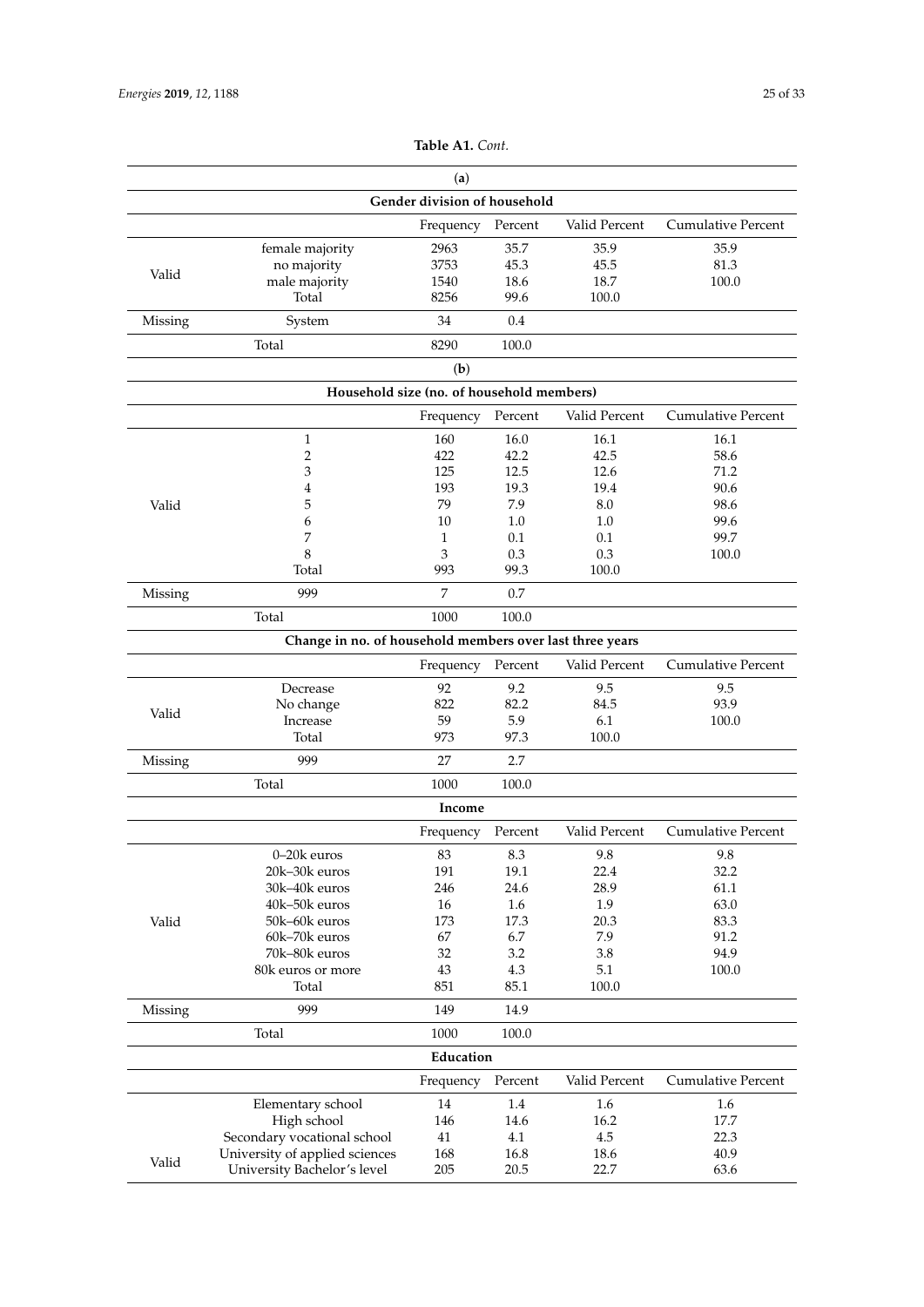|         |                           | (b)                          |         |               |                    |
|---------|---------------------------|------------------------------|---------|---------------|--------------------|
|         | University Master's level | 298                          | 29.8    | 33.0          | 96.7               |
|         | Postdoctoral level        | 30                           | 3.0     | 3.3           | 100.0              |
|         | Total                     | 902                          | 90.2    | 100.0         |                    |
| Missing | 999                       | 98                           | 9.8     |               |                    |
|         | Total                     | 1000                         | 100.0   |               |                    |
|         |                           | Home ownership               |         |               |                    |
|         |                           | Frequency                    | Percent | Valid Percent | Cumulative Percent |
|         | does not own home         | 55                           | 5.5     | 5.9           | 5.9                |
| Valid   | owns home                 | 871                          | 87.1    | 94.1          | 100.0              |
|         | Total                     | 926                          | 92.6    | 100.0         |                    |
| Missing | System                    | 74                           | 7.4     |               |                    |
|         | Total                     | 1000                         | 100.0   |               |                    |
|         |                           | Gender division of household |         |               |                    |
|         |                           | Frequency                    | Percent | Valid Percent | Cumulative Percent |
|         | female majority           | 210                          | 21.0    | 21.1          | 21.1               |
|         | no gender majority        | 681                          | 68.1    | 68.5          | 89.6               |
| Valid   | male majority             | 103                          | 10.3    | 10.4          | 100.0              |
|         | Total                     | 994                          | 99.4    | 100.0         |                    |
| Missing | System                    | 6                            | 0.6     |               |                    |
|         | Total                     | 1000                         | 100.0   |               |                    |

**Table A1.** *Cont.*

# **Table A2.** Descriptive statistics of Enercoop.

|                                                                                                              |       | N       |      |        |              |                       |
|--------------------------------------------------------------------------------------------------------------|-------|---------|------|--------|--------------|-----------------------|
|                                                                                                              | Valid | Missing | Mean | Median | Mode         | <b>Std. Deviation</b> |
| Motivation                                                                                                   |       |         |      |        |              |                       |
| Production of renewable energy is important                                                                  | 8265  | 25      | 4.97 | 5.00   | 5            | 0.240                 |
| For me return on investment is important when buying<br>appliances that produce or use energy                | 8236  | 54      | 3.91 | 4.00   | 4            | 0.997                 |
| A lower energy price is more important to me than if it<br>is sustainable energy                             | 8276  | 14      | 1.52 | 1.00   | 1            | 0.670                 |
| Transparent pricing of energy is important to me                                                             | 8262  | 28      | 4.74 | 5.00   | 5            | 0.518                 |
| Environmental issues matter to me                                                                            | 8240  | 50      | 4.95 | 5.00   | 5            | 0.239                 |
| I do not like the use of nuclear energy                                                                      | 8257  | 33      | 4.68 | 5.00   | 5            | 0.660                 |
| Global climate change is important. It needs to<br>be prevented.                                             | 8252  | 38      | 4.92 | 5.00   | 5            | 0.318                 |
| To reach societal goals we can organize ourselves best<br>in local communities                               | 8255  | 35      | 4.33 | 5.00   | 5            | 0.797                 |
| I distrust large-scale traditional energy companies                                                          | 8259  | 31      | 4.36 | 5.00   | 5            | 0.813                 |
| National government policy mainly supports<br>traditional (centralized) energy systems                       | 8253  | 37      | 4.35 | 4.00   | 5            | 0.731                 |
| Climate change is not a problem at all.                                                                      | 8273  | 17      | 1.11 | 1.00   | $\mathbf{1}$ | 0.462                 |
| Social environment                                                                                           |       |         |      |        |              |                       |
| I experience a high level of interpersonal trust between<br>members of Enercoop                              | 8190  | 100     | 4.25 | 4.00   | 4            | 0.639                 |
| I like to identify myself with a green energy supplier                                                       | 8154  | 136     | 4.28 | 4.00   | 4            | 0.708                 |
| I like to be seen as a person who uses an electrical<br>vehicle instead of a traditional fossil fuel vehicle | 8163  | 127     | 4.31 | 4.00   | 5            | 0.714                 |
| I like to be seen as a person who uses renewable energy                                                      | 8164  | 126     | 4.31 | 4.00   | 5            | 0.733                 |
| I like to be seen as a person who saves energy                                                               | 8166  | 124     | 4.26 | 4.00   | 4            | 0.731                 |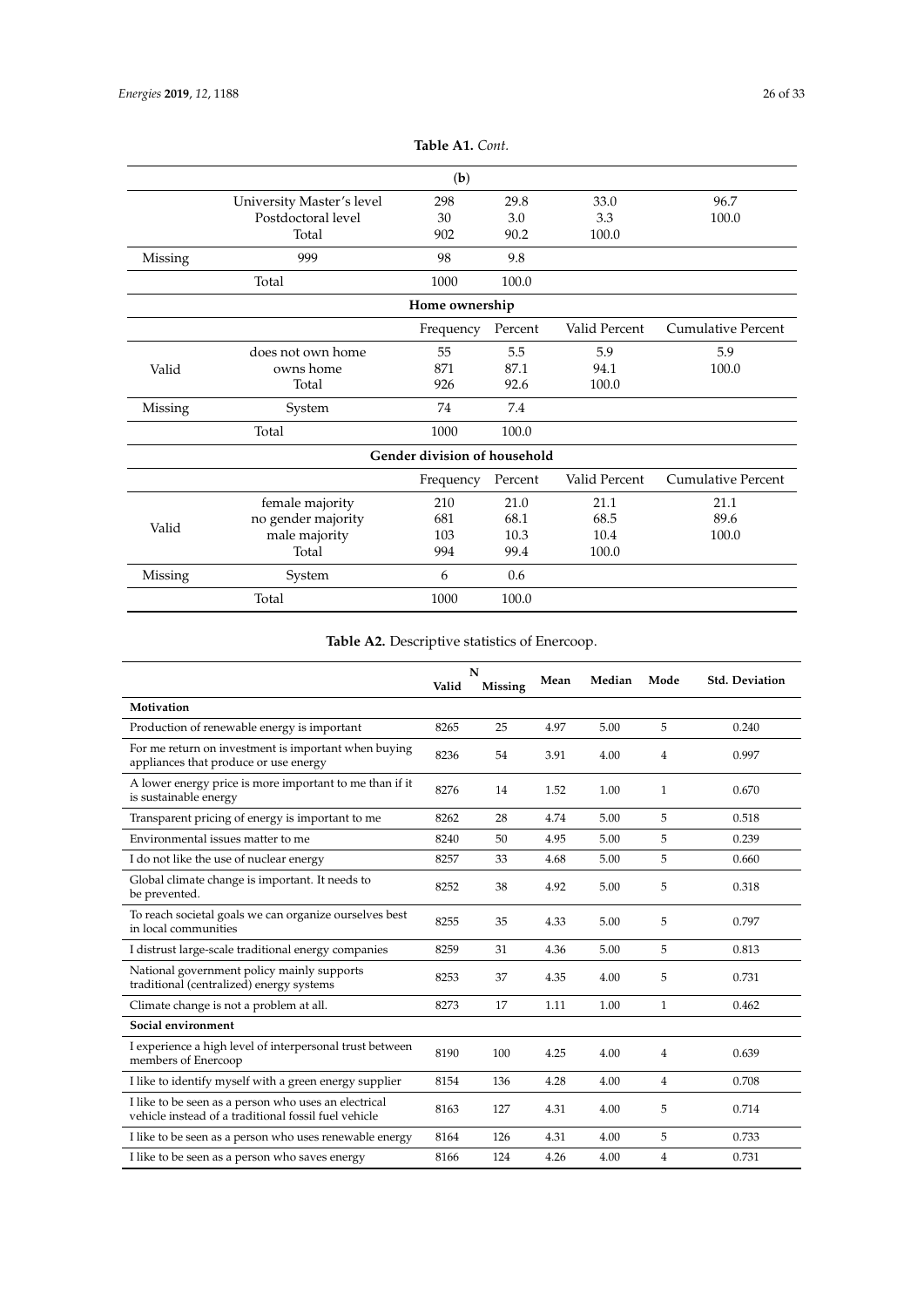|                                                                                                                 | Valid | N<br>Missing | Mean  | Median | Mode             | <b>Std. Deviation</b> |
|-----------------------------------------------------------------------------------------------------------------|-------|--------------|-------|--------|------------------|-----------------------|
| Saving energy is considered an important value among<br>my friends and family                                   | 8162  | 128          | 3.75  | 4.00   | 4                | 0.834                 |
| Generating one's own energy locally is considered<br>important among my friends and family                      | 8160  | 130          | 3.31  | 3.00   | 3                | 0.948                 |
| I don't want to be the last one in my social network<br>who adopts new technological gadgets                    | 8153  | 137          | 2.16  | 2.00   | 1                | 1.117                 |
| I like to be the first one among my friends who adopts a<br>technological innovation                            | 8156  | 134          | 2.22  | 2.00   | 1                | 1.059                 |
| Many of my friends and/or family members are<br>members of an energy cooperative                                | 8165  | 125          | 2.36  | 2.00   | 2                | 0.975                 |
| I experience social pressure to save energy (reduce<br>energy use)                                              | 8179  | 111          | 2.41  | 2.00   | 2                | 1.028                 |
| Self-efficacy and intention                                                                                     |       |              |       |        |                  |                       |
| I view myself capable of actually realizing intended<br>energy saving targets                                   | 8085  | 205          | 4.09  | 4.00   | 4                | 0.692                 |
| I have the intention to lower my energy consumption<br>patterns intensively                                     | 8073  | 217          | 3.72  | 4.00   | 4                | 0.837                 |
| I have the intention to only use energy that has been<br>produced locally                                       | 8071  | 219          | 3.82  | 4.00   | 4                | 0.850                 |
| I view myself capable of realizing challenging targets I<br>set (e.g., sports targets or diet targets).         | 8073  | 217          | 3.68  | 4.00   | 4                | 0.850                 |
| When I am challenged to save energy, I commit myself<br>easily                                                  | 8055  | 235          | 3.79  | 4.00   | 4                | 0.789                 |
| I have the intention to continually improve the energy<br>efficiency level of my household.                     | 8088  | 202          | 4.06  | 4.00   | 4                | 0.690                 |
| <b>Energy-saving actions</b>                                                                                    |       |              |       |        |                  |                       |
| I lower the house temperature (the thermostat) when I<br>leave my house                                         | 7757  | 533          | 0.87  | 1.00   | 1                | 0.338                 |
| I adjust the thermostat to a lower temperature when I<br>open the window, turn of the lights when I leave rooms | 7762  | 528          | 0.99  | 1.00   | 1                | 0.075                 |
| My thermostats are adjusted in the same way.                                                                    | 7742  | 548          | 0.90  | 1.00   | 1                | 0.296                 |
| When buying a washing machine, refrigerator, freezer I<br>select the one with a high energy efficiency level    | 7746  | 544          | 0.94  | 1.00   | 1                | 0.239                 |
| I adjust the thermostat to a lower temperature (e.g., 1 or<br>more degrees lower) (dich.)                       | 7721  | 569          | 0.85  | 1.00   | 1                | 0.356                 |
| I'm taking shorter showers                                                                                      | 7747  | 543          | 0.87  | 1.00   | 1                | 0.333                 |
| I put electrical home appliances out of standby-mode<br>(e.g., by using a 'standby-killer')                     | 7754  | 536          | 0.80  | 1.00   | 1                | 0.403                 |
| I installed thermal insulation in my home.                                                                      | 7692  | 598          | 0.58  | 1.00   | $\mathbf{1}$     | 0.493                 |
| I changed incandescent lighting to highly energy<br>efficient lightning (e.g., LED lighting)                    | 7761  | 529          | 0.87  | 1.00   | 1                | 0.333                 |
| Dependent variables                                                                                             |       |              |       |        |                  |                       |
| Intention                                                                                                       | 8042  | 248          | 11.60 | 12.00  | 12               | 1.813                 |
| Sum of energy conservation measures taken (out of 9<br>possible actions).                                       | 7492  | 798          | 7.68  | 8.00   | 8                | 1.259                 |
| Do you consume less energy since you are a member of<br>Enercoop? (yes/no)                                      | 2928  | 5362         | 0.39  | 0.00   | $\boldsymbol{0}$ | 0.487                 |

**Table A2.** *Cont.*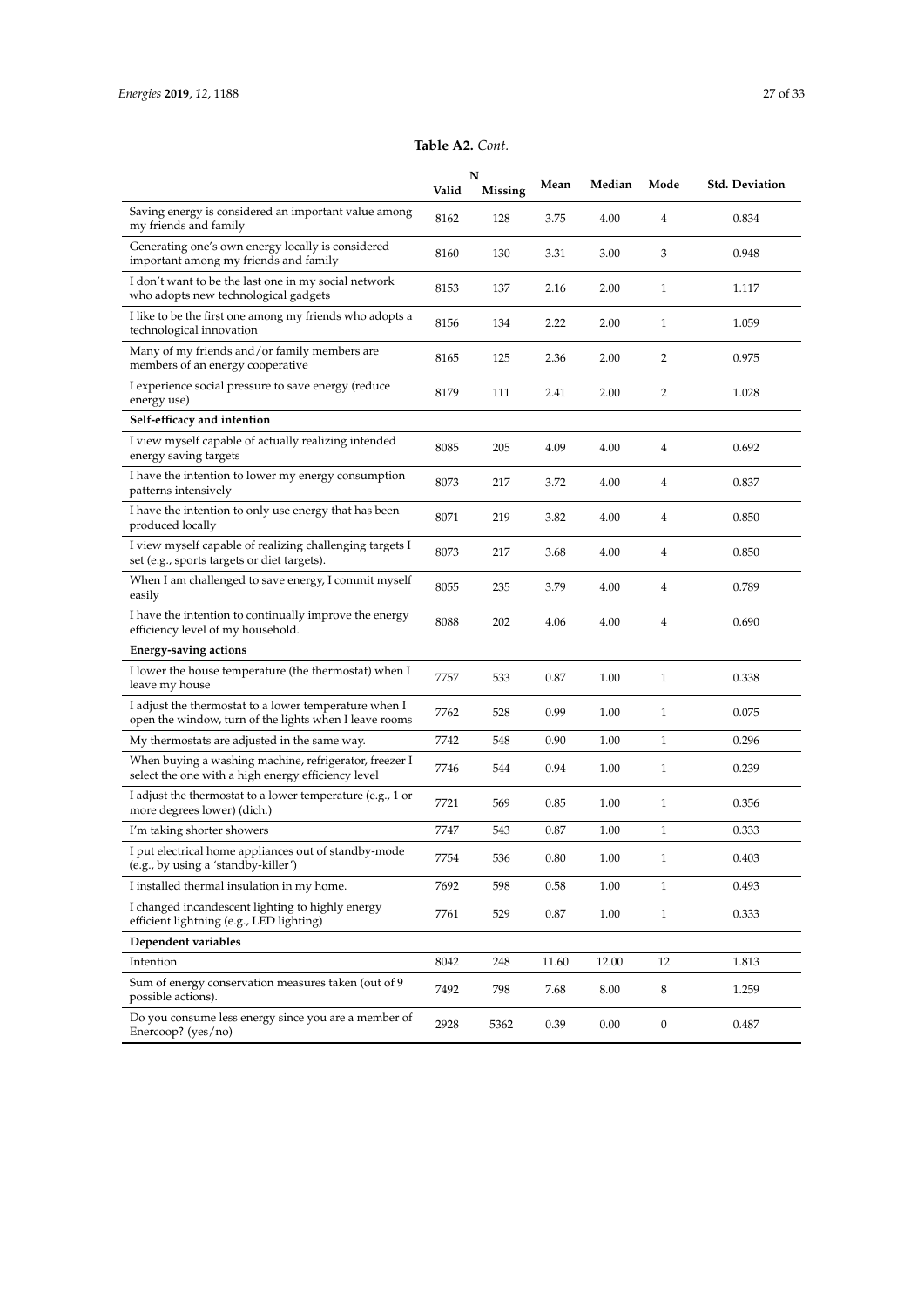|                                                                                                                         |       | N       |      | Median |      |       |
|-------------------------------------------------------------------------------------------------------------------------|-------|---------|------|--------|------|-------|
|                                                                                                                         | Valid | Missing | Mean |        | Mode | SD    |
| <b>Motivations</b>                                                                                                      |       |         |      |        |      |       |
| Production of renewable energy is important                                                                             | 994   | 6       | 4.73 | 5.00   | 5    | 0.839 |
| For me return on investment is important when buying<br>appliances that produce or use energy                           | 989   | 11      | 3.93 | 4.00   | 4    | 0.930 |
| A lower energy price is more important to me than if it<br>is sustainable energy                                        | 995   | 5       | 2.33 | 2.00   | 2    | 0.992 |
| Transparent pricing of energy is important to me                                                                        | 989   | 11      | 4.25 | 4.00   | 4    | 0.774 |
| Environmental issues matter to me                                                                                       | 990   | 10      | 4.59 | 5.00   | 5    | 0.677 |
| I do not like the use of nuclear energy                                                                                 | 989   | 11      | 4.02 | 4.00   | 5    | 1.128 |
| Global climate change is important. It needs to be<br>prevented.                                                        | 993   | 7       | 4.67 | 5.00   | 5    | 0.649 |
| To reach societal goals we can organize ourselves best<br>in local communities                                          | 992   | 8       | 3.82 | 4.00   | 4    | 0.926 |
| I distrust large-scale traditional energy companies                                                                     | 990   | 10      | 4.03 | 4.00   | 4    | 0.925 |
| National government policy mainly supports<br>traditional (centralized) energy systems                                  | 967   | 33      | 4.21 | 4.00   | 4    | 0.791 |
| Climate change is not a problem at all.                                                                                 | 996   | 4       | 1.34 | 1.00   | 1    | 0.751 |
| Social environment                                                                                                      |       |         |      |        |      |       |
| I experience a high level of interpersonal trust between<br>members of Ecopower                                         | 940   | 60      | 3.80 | 4.00   | 4    | 0.759 |
| I like to identify myself with a green energy supplier                                                                  | 969   | 31      | 4.22 | 4.00   | 4    | 0.758 |
| I like to be seen as a person who uses an electrical<br>vehicle instead of a traditional fossil fuel vehicle            | 764   | 236     | 3.36 | 3.00   | 3    | 0.945 |
| I like to be seen as a person who uses renewable energy                                                                 | 962   | 38      | 4.22 | 4.00   | 4    | 0.730 |
| I like to be seen as a person who saves energy                                                                          | 969   | 31      | 4.35 | 4.00   | 5    | 0.704 |
| Saving energy is considered an important value among<br>my friends and family                                           | 968   | 32      | 3.74 | 4.00   | 4    | 0.772 |
| Generating one's own energy locally is considered<br>important among my friends and family                              | 937   | 63      | 3.44 | 3.00   | 3    | 0.876 |
| I don't want to be the last one in my social network<br>who adopts new technological gadgets                            | 930   | 70      | 2.66 | 3.00   | 3    | 1.124 |
| I like to be the first one among my friends who adopts a<br>technological innovation                                    | 944   | 56      | 2.61 | 3.00   | 3    | 1.011 |
| Many of my friends and/or family members are<br>members of an energy cooperative                                        | 912   | 88      | 2.76 | 3.00   | 3    | 0.868 |
| I experience social pressure to save energy (reduce<br>energy use)                                                      | 959   | 41      | 2.52 | 2.00   | 2    | 0.928 |
| Self-efficacy and intention                                                                                             |       |         |      |        |      |       |
| I view myself capable of actually realizing intended<br>energy saving targets                                           | 932   | 68      | 3.99 | 4.00   | 4    | 0.672 |
| I have the intention to lower my energy consumption<br>patterns intensively                                             | 918   | 82      | 3.44 | 4.00   | 4    | 0.928 |
| I have the intention to only use energy that has been<br>produced locally                                               | 936   | 64      | 3.41 | 3.00   | 3    | 0.968 |
| I view myself capable of realizing challenging targets I<br>set (e.g., sports targets or diet targets).                 | 938   | 62      | 3.64 | 4.00   | 4    | 0.794 |
| When I am challenged to save energy, I commit myself<br>easily                                                          | 933   | 67      | 3.60 | 4.00   | 4    | 0.847 |
| I have the intention to continually improve the energy<br>efficiency level of my household.                             | 948   | 52      | 3.71 | 4.00   | 4    | 0.830 |
| <b>Energy-saving actions</b>                                                                                            |       |         |      |        |      |       |
| I lower the house temperature (the thermostat) when I<br>leave my house                                                 | 883   | 117     | 0.90 | 1.00   | 1    | 0.300 |
| I adjust the thermostat to a lower temperature when I<br>open the windows, and turn of the lights when I<br>leave rooms | 917   | 83      | 0.99 | 1.00   | 1    | 0.074 |

# **Table A3.** Descriptive statistics of Ecopower.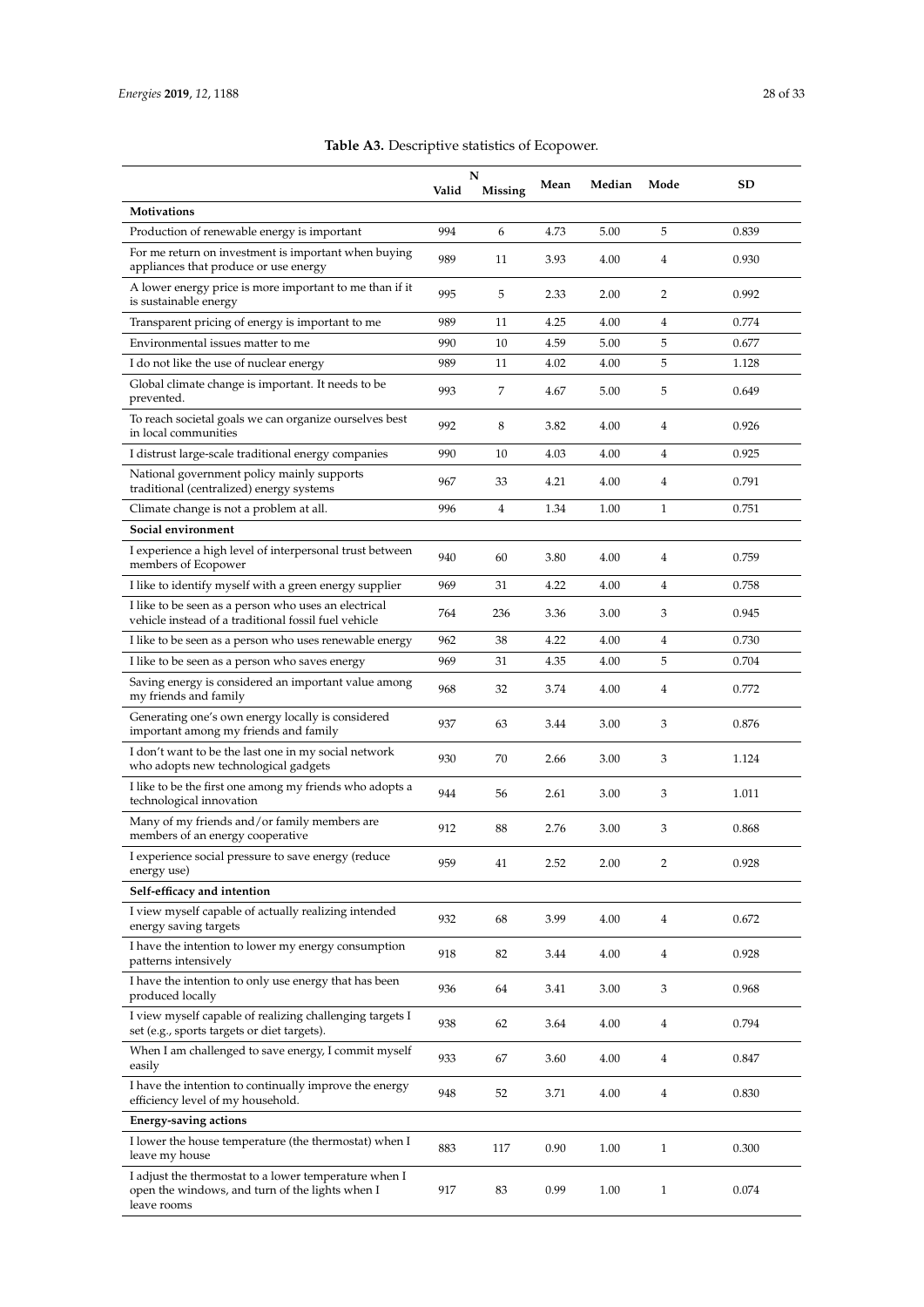|                                                                                                              | Valid | N<br><b>Missing</b> | Mean  | Median | Mode         | SD.   |
|--------------------------------------------------------------------------------------------------------------|-------|---------------------|-------|--------|--------------|-------|
| My thermostats are adjusted in the same way.                                                                 | 865   | 135                 | 0.78  | 1.00   | 1            | 0.413 |
| When buying a washing machine, refrigerator, freezer I<br>select the one with a high energy efficiency level | 904   | 96                  | 0.99  | 1.00   | $\mathbf{1}$ | 0.110 |
| I adjust the thermostat to a lower temperature                                                               | 872   | 128                 | 0.77  | 1.00   | 1            | 0.421 |
| I'm taking shorter showers                                                                                   | 877   | 123                 | 0.63  | 1.00   | $\mathbf{1}$ | 0.483 |
| I put electrical home appliances out of standby-mode<br>(e.g., by using a 'standby-killer') (dich.)          | 896   | 104                 | 0.73  | 1.00   | $\mathbf{1}$ | 0.447 |
| I installed thermal insulation in my home. (dich.)                                                           | 847   | 153                 | 0.92  | 1.00   | 1            | 0.272 |
| I changed incandescent lighting to highly energy<br>efficient lightning (e.g., LED lighting)                 | 910   | 90                  | 0.95  | 1.00   | 1            | 0.221 |
| Sum of energy saving measures taken (out of a total<br>of 9 $)$ .                                            | 719   | 281                 | 7.66  | 8.00   | 9            | 1.311 |
| Do you consume less energy since you are a member of<br>Ecopower?                                            | 814   | 186                 | 0.73  | 1.00   | 1            | 0.444 |
| Dependent variables                                                                                          |       |                     |       |        |              |       |
| Intention                                                                                                    | 893   | 107                 | 10.55 | 11.00  | 12           | 2.176 |
| Are you a member Ecopower? (Yes/No)                                                                          | 955   | 45                  | 0.98  | 1.00   | 1            | 0.140 |
| How long have you been a member of Ecopower?                                                                 | 933   | 67                  | 4.71  | 5.00   | 5            | 0.818 |

## **Table A3.** *Cont.*

# <span id="page-29-0"></span>**Appendix C. Correlations between REScoop-Related Items and Psychological Items**

|                                                                                                                |                        |                                         | (a)                       |                     |               |                      |               |                                                   |
|----------------------------------------------------------------------------------------------------------------|------------------------|-----------------------------------------|---------------------------|---------------------|---------------|----------------------|---------------|---------------------------------------------------|
|                                                                                                                |                        | Environmental<br>issues matter<br>to me | Distrust of<br>centralism | Subjective<br>norms | Intention     | Capability<br>to act | Importance    | I experience<br>social pressure to<br>save energy |
| Are you a member of a REScoop?                                                                                 | Pearson<br>Correlation | $-0.005$                                | $0.037**$                 | $0.064$ **          | $0.032**$     | $0.020*$             | $0.070**$     | $0.023*$                                          |
|                                                                                                                | Sig. (one-tailed)<br>N | 0.333<br>7281                           | 0.001<br>7257             | 0.000<br>7163       | 0.003<br>7265 | 0.043<br>7251        | 0.000<br>7182 | 0.027<br>7307                                     |
| How long have you been a<br>member of a REScoop (in<br>number of years)?                                       | Pearson<br>Correlation | 0.008                                   | $0.128**$                 | $0.108**$           | $0.029*$      | $0.032*$             | $0.089**$     | $-0.006$                                          |
|                                                                                                                | Sig. (one-tailed)<br>N | 0.328<br>3521                           | 0.000<br>3503             | 0.000<br>3462       | 0.041<br>3508 | 0.030<br>3499        | 0.000<br>3460 | 0.364<br>3530                                     |
| I am completely satisfied with<br>the energy services the REScoop<br>offers me                                 | Pearson<br>Correlation | $0.074**$                               | $0.115**$                 | $0.188**$           | $0.130**$     | $0.140**$            | $0.112**$     | $-0.024*$                                         |
|                                                                                                                | Sig. (one-tailed)<br>N | 0.000<br>7753                           | 0.000<br>7727             | 0.000<br>7636       | 0.000<br>7741 | 0.000<br>7727        | 0.000<br>7755 | 0.018<br>7779                                     |
| My REScoop has contributed to<br>an increased knowledge on<br>renewable energy among our<br>household members. | Pearson<br>Correlation | $0.019*$                                | $0.091**$                 | $0.206**$           | $0.181**$     | $0.145**$            | $0.519**$     | $0.149**$                                         |
|                                                                                                                | Sig. (one-tailed)<br>N | 0.048<br>7752                           | 0.000<br>7728             | 0.000<br>7635       | 0.000<br>7738 | 0.000<br>7724        | 0.000<br>7756 | 0.000<br>7779                                     |
| Many of my friends and/or                                                                                      | Pearson<br>Correlation | 0.002                                   | $0.090**$                 | $0.238**$           | $0.081**$     | $0.067**$            | $0.081**$     | $0.220**$                                         |
| family members are members of<br>an energy cooperative                                                         | Sig. (one-tailed)<br>N | 0.428<br>8122                           | 0.000<br>8099             | 0.000<br>7999       | 0.000<br>8021 | 0.000<br>8003        | 0.000<br>7764 | 0.000<br>8156                                     |
| I experience a high level of                                                                                   | Pearson<br>Correlation | $0.097**$                               | $0.191**$                 | $0.391**$           | $0.196**$     | $0.198**$            | $0.201$ **    | $0.052**$                                         |
| interpersonal trust between<br>members of Enercoop                                                             | Sig. (one-tailed)<br>N | 0.000<br>8147                           | 0.000<br>8123             | 0.000<br>8012       | 0.000<br>8034 | 0.000<br>8018        | 0.000<br>7777 | 0.000<br>8171                                     |
|                                                                                                                |                        |                                         | (b)                       |                     |               |                      |               |                                                   |
|                                                                                                                |                        | Environmental<br>issues matter<br>to me | Distrust of<br>centralism | Subjective<br>norms | Intention     | Capability<br>to act | Importance    | I experience<br>social pressure to<br>save energy |
| How long have you been a                                                                                       | Pearson<br>Correlation | 0.019                                   | $0.064*$                  | $-0.008$            | 0.045         | $0.065*$             | $0.066*$      | 0.012                                             |
| member of a REScoop?                                                                                           | Sig. (one-tailed)<br>N | 0.280<br>926                            | 0.028<br>897              | 0.420<br>696        | 0.094<br>868  | 0.027<br>871         | 0.024<br>889  | 0.361<br>917                                      |
| I am completely satisfied with                                                                                 | Pearson<br>Correlation | $0.093**$                               | $0.216**$                 | $0.216**$           | $0.187**$     | $0.158**$            | $0.219**$     | 0.001                                             |
| the energy services the REScoop<br>offers me                                                                   | Sig. (one-tailed)<br>N | 0.003<br>899                            | 0.000<br>871              | 0.000<br>679        | 0.000<br>845  | 0.000<br>846         | 0.000<br>876  | 0.485<br>891                                      |

# **Table A4.** (**a**) Enercoop. (**b**) Ecopower.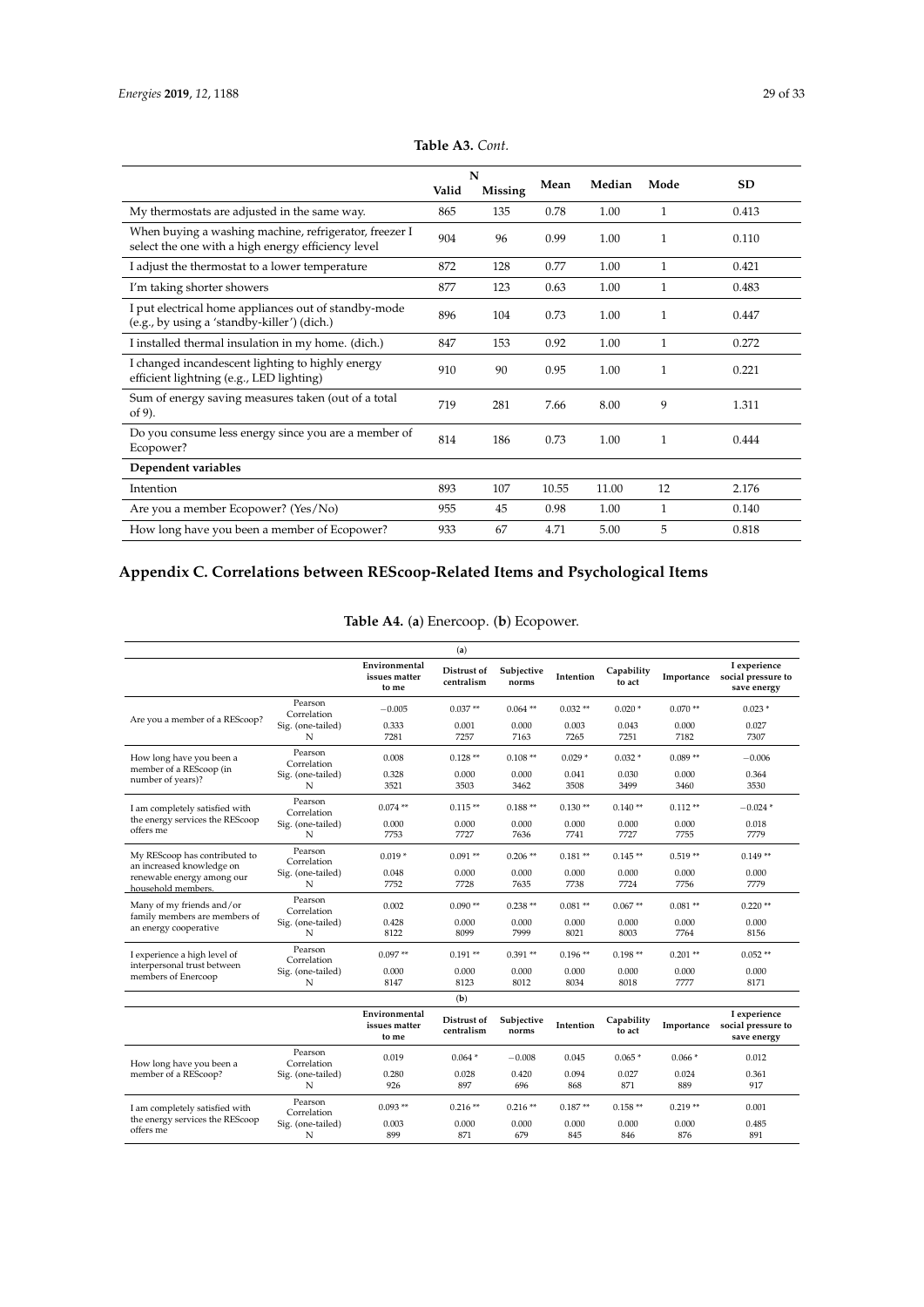|                                                                                                                |                        |                                         | (b)                       |                     |              |                      |              |                                                   |
|----------------------------------------------------------------------------------------------------------------|------------------------|-----------------------------------------|---------------------------|---------------------|--------------|----------------------|--------------|---------------------------------------------------|
|                                                                                                                |                        | Environmental<br>issues matter<br>to me | Distrust of<br>centralism | Subjective<br>norms | Intention    | Capability<br>to act | Importance   | I experience<br>social pressure to<br>save energy |
| My REScoop has contributed to<br>an increased knowledge on<br>renewable energy among our<br>household members. | Pearson<br>Correlation | $0.073*$                                | $0.211**$                 | $0.296**$           | $0.264$ **   | $0.161**$            | $0.471**$    | $0.223$ **                                        |
|                                                                                                                | Sig. (one-tailed)      | 0.017                                   | 0.000                     | 0.000               | 0.000        | 0.000                | 0.000        | 0.000                                             |
|                                                                                                                | N                      | 852                                     | 826                       | 649                 | 807          | 810                  | 838          | 849                                               |
| Many of my friends and/or                                                                                      | Pearson<br>Correlation | 0.010                                   | $0.126**$                 | $0.266**$           | $0.267**$    | $0.215**$            | $0.148**$    | $0.281**$                                         |
| family members are members of                                                                                  | Sig. (one-tailed)      | 0.387                                   | 0.000                     | 0.000               | 0.000        | 0.000                | 0.000        | 0.000                                             |
| an energy cooperative                                                                                          | N                      | 905                                     | 881                       | 695                 | 848          | 853                  | 840          | 903                                               |
| I experience a high level of                                                                                   | Pearson<br>Correlation | $0.175**$                               | $0.193**$                 | $0.399**$           | $0.288**$    | $0.233**$            | $0.304$ **   | $0.075*$                                          |
| interpersonal trust between<br>members of Ecopower                                                             | Sig. (one-tailed)<br>N | 0.000<br>931                            | 0.000<br>907              | 0.000<br>703        | 0.000<br>859 | 0.000<br>861         | 0.000<br>857 | 0.011<br>922                                      |
|                                                                                                                |                        |                                         |                           |                     |              |                      |              |                                                   |

## **Table A4.** *Cont.*

\*. Correlation is significant at the 0.05 level (1-tailed). \*\*. Correlation is significant at the 0.01 level (1-tailed).

## <span id="page-30-2"></span>**Appendix D. Trivariate Correlations between Intention, Engagement in Energy Saving Actions, Reported Energy Savings**

| Intention to save<br>Sum of energy saving<br>Reported energy savings<br>since joining REScoop<br>measures taken<br>energy<br>Pearson<br>$0.253**$<br>$0.251**$<br>$\mathbf{1}$<br>Correlation<br>Intention to save energy<br>Sig. (one-tailed)<br>0.000<br>0.000<br>N<br>8042<br>7451<br>2908<br>Pearson<br>$0.253**$<br>$\mathbf{1}$<br>$0.163**$<br>Correlation<br>Sum of energy saving<br>Sig. (one-tailed)<br>0.000<br>0.000<br>measures taken.<br>2782<br>N<br>7451<br>7492<br>Pearson<br>$0.251**$<br>$0.163**$<br>$\mathbf{1}$<br>Reported energy savings<br>Correlation<br>since joining REScoop<br>Sig. (one-tailed)<br>0.000<br>0.000<br>2908<br>2928<br>N<br>2782<br>(b)<br>Intention to save<br>Sum of energy saving<br>Reported energy savings<br>since joining REScoop<br>measures taken<br>energy<br>Pearson<br>$0.366**$<br>$\mathbf{1}$<br>$0.348**$<br>Correlation<br>Intention to save energy<br>Sig. (1-tailed)<br>0.000<br>0.000<br>893<br>676<br>767<br>N<br>Pearson<br>$0.348**$<br>$0.210**$<br>$\mathbf{1}$<br>Correlation<br>Sum of energy saving<br>Sig. (1-tailed)<br>0.000<br>0.000<br>measures taken<br>N<br>676<br>719<br>635<br>Pearson<br>$0.366**$<br>$0.210**$<br>$\mathbf{1}$<br>Reported energy savings<br>Correlation<br>since joining REScoop<br>Sig. (1-tailed)<br>0.000<br>0.000<br>767<br>635<br>814<br>N |  | (a) |  |
|-----------------------------------------------------------------------------------------------------------------------------------------------------------------------------------------------------------------------------------------------------------------------------------------------------------------------------------------------------------------------------------------------------------------------------------------------------------------------------------------------------------------------------------------------------------------------------------------------------------------------------------------------------------------------------------------------------------------------------------------------------------------------------------------------------------------------------------------------------------------------------------------------------------------------------------------------------------------------------------------------------------------------------------------------------------------------------------------------------------------------------------------------------------------------------------------------------------------------------------------------------------------------------------------------------------------------------------------------------|--|-----|--|
|                                                                                                                                                                                                                                                                                                                                                                                                                                                                                                                                                                                                                                                                                                                                                                                                                                                                                                                                                                                                                                                                                                                                                                                                                                                                                                                                                     |  |     |  |
|                                                                                                                                                                                                                                                                                                                                                                                                                                                                                                                                                                                                                                                                                                                                                                                                                                                                                                                                                                                                                                                                                                                                                                                                                                                                                                                                                     |  |     |  |
|                                                                                                                                                                                                                                                                                                                                                                                                                                                                                                                                                                                                                                                                                                                                                                                                                                                                                                                                                                                                                                                                                                                                                                                                                                                                                                                                                     |  |     |  |
|                                                                                                                                                                                                                                                                                                                                                                                                                                                                                                                                                                                                                                                                                                                                                                                                                                                                                                                                                                                                                                                                                                                                                                                                                                                                                                                                                     |  |     |  |
|                                                                                                                                                                                                                                                                                                                                                                                                                                                                                                                                                                                                                                                                                                                                                                                                                                                                                                                                                                                                                                                                                                                                                                                                                                                                                                                                                     |  |     |  |
|                                                                                                                                                                                                                                                                                                                                                                                                                                                                                                                                                                                                                                                                                                                                                                                                                                                                                                                                                                                                                                                                                                                                                                                                                                                                                                                                                     |  |     |  |
|                                                                                                                                                                                                                                                                                                                                                                                                                                                                                                                                                                                                                                                                                                                                                                                                                                                                                                                                                                                                                                                                                                                                                                                                                                                                                                                                                     |  |     |  |
|                                                                                                                                                                                                                                                                                                                                                                                                                                                                                                                                                                                                                                                                                                                                                                                                                                                                                                                                                                                                                                                                                                                                                                                                                                                                                                                                                     |  |     |  |
|                                                                                                                                                                                                                                                                                                                                                                                                                                                                                                                                                                                                                                                                                                                                                                                                                                                                                                                                                                                                                                                                                                                                                                                                                                                                                                                                                     |  |     |  |
|                                                                                                                                                                                                                                                                                                                                                                                                                                                                                                                                                                                                                                                                                                                                                                                                                                                                                                                                                                                                                                                                                                                                                                                                                                                                                                                                                     |  |     |  |
|                                                                                                                                                                                                                                                                                                                                                                                                                                                                                                                                                                                                                                                                                                                                                                                                                                                                                                                                                                                                                                                                                                                                                                                                                                                                                                                                                     |  |     |  |
|                                                                                                                                                                                                                                                                                                                                                                                                                                                                                                                                                                                                                                                                                                                                                                                                                                                                                                                                                                                                                                                                                                                                                                                                                                                                                                                                                     |  |     |  |
|                                                                                                                                                                                                                                                                                                                                                                                                                                                                                                                                                                                                                                                                                                                                                                                                                                                                                                                                                                                                                                                                                                                                                                                                                                                                                                                                                     |  |     |  |
|                                                                                                                                                                                                                                                                                                                                                                                                                                                                                                                                                                                                                                                                                                                                                                                                                                                                                                                                                                                                                                                                                                                                                                                                                                                                                                                                                     |  |     |  |
|                                                                                                                                                                                                                                                                                                                                                                                                                                                                                                                                                                                                                                                                                                                                                                                                                                                                                                                                                                                                                                                                                                                                                                                                                                                                                                                                                     |  |     |  |
|                                                                                                                                                                                                                                                                                                                                                                                                                                                                                                                                                                                                                                                                                                                                                                                                                                                                                                                                                                                                                                                                                                                                                                                                                                                                                                                                                     |  |     |  |
|                                                                                                                                                                                                                                                                                                                                                                                                                                                                                                                                                                                                                                                                                                                                                                                                                                                                                                                                                                                                                                                                                                                                                                                                                                                                                                                                                     |  |     |  |
|                                                                                                                                                                                                                                                                                                                                                                                                                                                                                                                                                                                                                                                                                                                                                                                                                                                                                                                                                                                                                                                                                                                                                                                                                                                                                                                                                     |  |     |  |
|                                                                                                                                                                                                                                                                                                                                                                                                                                                                                                                                                                                                                                                                                                                                                                                                                                                                                                                                                                                                                                                                                                                                                                                                                                                                                                                                                     |  |     |  |
|                                                                                                                                                                                                                                                                                                                                                                                                                                                                                                                                                                                                                                                                                                                                                                                                                                                                                                                                                                                                                                                                                                                                                                                                                                                                                                                                                     |  |     |  |

## **Table A5.** (**a**) Enercoop. (**b**) Ecopower.

\*\* Correlation is significant at the 0.01 level (1-tailed).

## **References**

- <span id="page-30-0"></span>1. Nejat, P.; Jomehzadeh, F.; Taheri, M.M.; Gohari, M.; Majid, M.Z.A. A global review of energy consumption,  $CO<sub>2</sub>$  emissions and policy in the residential sector (with an overview of the top ten  $CO<sub>2</sub>$  emitting countries). *Renew. Sustain. Energy Rev.* **2015**, *43*, 843–862. [\[CrossRef\]](http://dx.doi.org/10.1016/j.rser.2014.11.066)
- <span id="page-30-1"></span>2. Stern, P.C.; Janda, K.B.; Brown, M.A.; Steg, L.; Vine, E.L.; Lutzenhiser, L. Opportunities and insights for reducing fossil fuel consumption by households and organizations. *Nat. Energy* **2016**, *1*, 16043. [\[CrossRef\]](http://dx.doi.org/10.1038/nenergy.2016.43)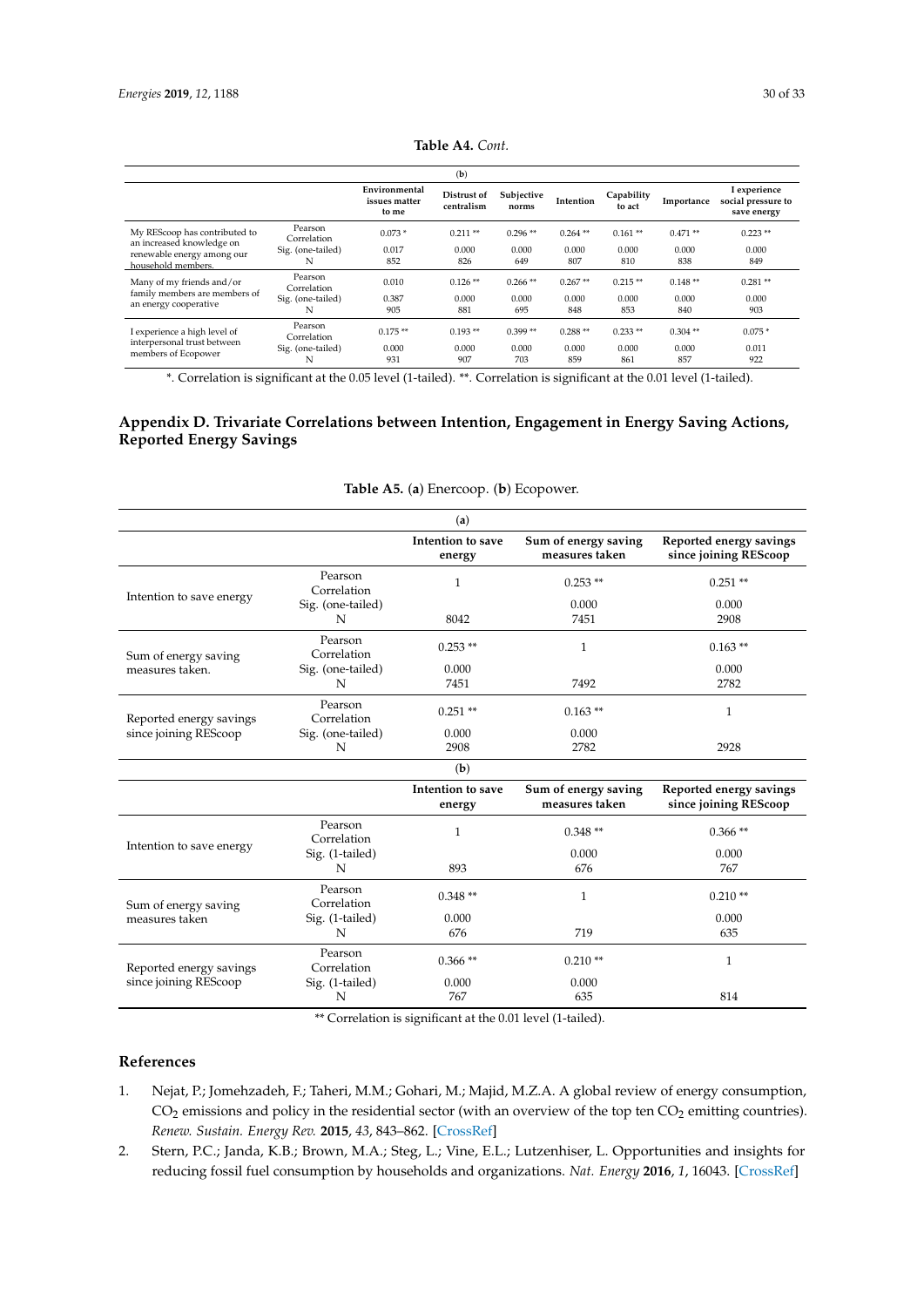- <span id="page-31-0"></span>3. Dietz, T.; Gardner, G.T.; Gilligan, J.; Stern, P.C.; Vandenbergh, M.P. Household actions can provide a behavioral wedge to rapidly reduce US carbon emissions. *Proc. Natl. Acad. Sci. USA* **2009**, *106*, 18452–18456. [\[CrossRef\]](http://dx.doi.org/10.1073/pnas.0908738106)
- <span id="page-31-1"></span>4. Intergovernmental Panel on Climate Change. *Climate Change 2014: Mitigation of Climate Change*; Cambridge University Press: Cambridge, UK, 2015; Volume 3.
- <span id="page-31-2"></span>5. Abrahamse, W.; Steg, L.; Vlek, G.; Rothengatter, T. A review of intervention studies aimed at household energy conservation. *J. Environ. Psychol.* **2005**, *25*, 273–291. [\[CrossRef\]](http://dx.doi.org/10.1016/j.jenvp.2005.08.002)
- 6. Steg, L.; Dreijerink, L.; Abrahamse, W. Why are energy policies acceptable and effective? *Environ. Behav.* **2006**, *38*, 92–111. [\[CrossRef\]](http://dx.doi.org/10.1177/0013916505278519)
- <span id="page-31-3"></span>7. Frederiks, E.R.; Stenner, K.; Hobman, E.V. The socio-demographic and psychological predictors of residential energy consumption: A comprehensive review. *Energies* **2015**, *8*, 573–609. [\[CrossRef\]](http://dx.doi.org/10.3390/en8010573)
- <span id="page-31-4"></span>8. Oteman, M.; Wiering, M.; Helderman, J.-K. The institutional space of community initiatives for renewable energy: A comparative case study of the Netherlands, Germany and Denmark. *Energy Sustain. Soc.* **2014**, *4*, 11. [\[CrossRef\]](http://dx.doi.org/10.1186/2192-0567-4-11)
- 9. Arentsen, M.J.; Bellekom, A.A. Power to the people: Local energy initiatives as seedbeds of innovation? *Energy Sustain. Soc.* **2014**, *4*, 2. [\[CrossRef\]](http://dx.doi.org/10.1186/2192-0567-4-2)
- <span id="page-31-18"></span>10. Seyfang, G.; Haxeltine, A. Growing grassroots innovations: Exploring the role of community-based initiatives in governing sustainable energy transitions. *Environ. Plan. C Gov. Policy* **2012**, *30*, 381–400. [\[CrossRef\]](http://dx.doi.org/10.1068/c10222)
- <span id="page-31-8"></span>11. Seyfang, G.; Hielscher, S.; Hargreaves, T.; Martiskainen, M.; Smith, A. A grassroots sustainable energy niche? Reflections on community energy in the UK. *Environ. Innov. Soc. Transit.* **2014**, *13*, 21–44. [\[CrossRef\]](http://dx.doi.org/10.1016/j.eist.2014.04.004)
- 12. Hoffman, S.M.; High-Pippert, A. From private lives to collective action: Recruitment and participation incentives for a community energy program. *Energ Policy* **2010**, *38*, 7567–7574. [\[CrossRef\]](http://dx.doi.org/10.1016/j.enpol.2009.06.054)
- 13. Oteman, M.; Kooij, H.-J.; Wiering, M.A. Pioneering renewable energy in an economic energy policy system: The history and development of Dutch grassroots initiatives. *Sustainability* **2017**, *9*, 550. [\[CrossRef\]](http://dx.doi.org/10.3390/su9040550)
- <span id="page-31-5"></span>14. Hufen, J.; Koppenjan, J. Local renewable energy cooperatives: Revolution in disguise? *Energy Sustain. Soc.* **2015**, *5*, 18. [\[CrossRef\]](http://dx.doi.org/10.1186/s13705-015-0046-8)
- <span id="page-31-6"></span>15. Dóci, G.; Vasileiadou, E. "Let's do it ourselves" Individual motivations for investing in renewables at community level. *Renew. Sustain. Energy Rev.* **2015**, *49*, 41–50. [\[CrossRef\]](http://dx.doi.org/10.1016/j.rser.2015.04.051)
- <span id="page-31-7"></span>16. Hoppe, T.; Graf, A.; Warbroek, B.; Lammers, I.; Lepping, I. Local governments supporting local energy initiatives; Lessons from the best practices of Saerbeck (Germany) and Lochem (The Netherlands). *Sustainability* **2015**, *7*, 1900–1931. [\[CrossRef\]](http://dx.doi.org/10.3390/su7021900)
- <span id="page-31-9"></span>17. Doci, G.; Vasileiadou, E.; Petersen, A.C. Exploring the transition potential of renewable energy communities. *Futures* **2015**, *66*, 85–95. [\[CrossRef\]](http://dx.doi.org/10.1016/j.futures.2015.01.002)
- <span id="page-31-17"></span>18. Bauwens, T. Explaining the diversity of motivations behind community renewable energy. *Energy Policy* **2016**, *93*, 278–290. [\[CrossRef\]](http://dx.doi.org/10.1016/j.enpol.2016.03.017)
- <span id="page-31-10"></span>19. Bauwens, T.; Gotchev, B.; Holstenkamp, L. What drives the development of community energy in Europe? The case of wind power cooperatives. *Energy Res. Soc. Sci.* **2016**, *13*, 136–147. [\[CrossRef\]](http://dx.doi.org/10.1016/j.erss.2015.12.016)
- <span id="page-31-11"></span>20. Warbroek, B.; Hoppe, T. Modes of governing and policy of local and regional governments supporting local low-carbon energy initiatives; exploring the cases of the Dutch regions of Overijssel and Fryslân. *Sustainability* **2017**, *9*, 75. [\[CrossRef\]](http://dx.doi.org/10.3390/su9010075)
- <span id="page-31-12"></span>21. REScoop.eu. Available online: <https://rescoop.eu/> (accessed on 22 November 2016).
- <span id="page-31-13"></span>22. Schwencke, A.M. *Lokale Energiemonitor 2017*; HIER Opgewekt: Utrecht, The Netherlands, 2017; pp. 1–131.
- <span id="page-31-14"></span>23. University of Twente (TUN). *D3.1 Report on Specific Tools of Supplying REScoops in Europe*; University of Twente/TU Delft: Enschede, The Netherlands; Delft, The Netherlands, 2016; pp. 1–82.
- <span id="page-31-15"></span>24. Van Der Schoor, T.; Scholtens, B. Power to the people: Local community initiatives and the transition to sustainable energy. *Renew. Sustain. Energy Rev.* **2015**, *43*, 666–675. [\[CrossRef\]](http://dx.doi.org/10.1016/j.rser.2014.10.089)
- 25. Hoppe, T.; Van der Vegt, A.; Stegmaier, P. Presenting a Framework to Analyze Local Climate Policy and Action in Small and Medium-Sized Cities. *Sustainability* **2016**, *8*, 847. [\[CrossRef\]](http://dx.doi.org/10.3390/su8090847)
- <span id="page-31-16"></span>26. Coenen, F.H.; Hoppe, T.; Chalkiadakis, G.; Tsoutsos, T.; Akasiadis, C. Exploring energy saving policy measures by renewable energy supplying cooperatives (REScoops). In Proceedings of the ECEEE 2017 Summer Study on Energy Efficiency: Consumption, Efficiency and Limits, Hyeres, France, 29 May–3 June 2017.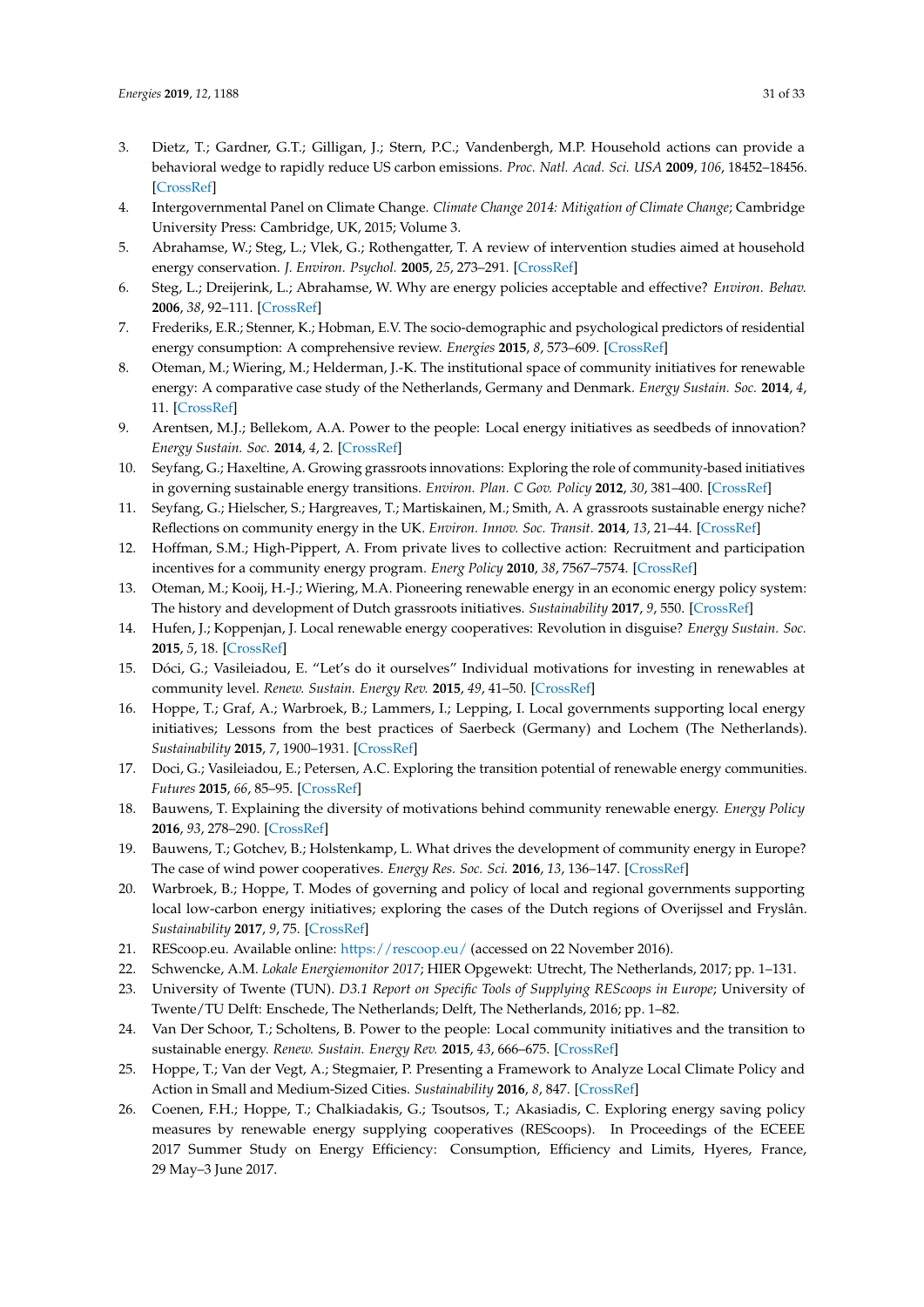- <span id="page-32-0"></span>27. Walker, G.; Devine-Wright, P.; Hunter, S.; High, H.; Evans, B. Trust and community: Exploring the meanings, contexts and dynamics of community renewable energy. *Energy Policy* **2010**, *38*, 2655–2663. [\[CrossRef\]](http://dx.doi.org/10.1016/j.enpol.2009.05.055)
- 28. Seyfang, G.; Park, J.J.; Smith, A. A thousand flowers blooming? An examination of community energy in the UK. *Energy Policy* **2013**, *61*, 977–989. [\[CrossRef\]](http://dx.doi.org/10.1016/j.enpol.2013.06.030)
- <span id="page-32-1"></span>29. Debor, S. *Multiplying Mighty Davids? The Influence of Energy Cooperatives on Germany's Energy Transition*; Springer: Berlin, Germany, 2018.
- <span id="page-32-2"></span>30. Bauwens, T.; Eyre, N. Exploring the links between community-based governance and sustainable energy use: Quantitative evidence from Flanders. *Ecol. Econ.* **2017**, *137*, 163–172. [\[CrossRef\]](http://dx.doi.org/10.1016/j.ecolecon.2017.03.006)
- <span id="page-32-22"></span>31. Bauwens, T.; Devine-Wright, P. Positive energies? An empirical study of community energy participation and attitudes to renewable energy. *Energ Policy* **2018**, *118*, 612–625. [\[CrossRef\]](http://dx.doi.org/10.1016/j.enpol.2018.03.062)
- <span id="page-32-23"></span>32. Kalkbrenner, B.J.; Roosen, J. Citizens' willingness to participate in local renewable energy projects: The role of community and trust in Germany. *Energy Res. Soc. Sci.* **2016**, *13*, 60–70. [\[CrossRef\]](http://dx.doi.org/10.1016/j.erss.2015.12.006)
- <span id="page-32-3"></span>33. Koirala, B.P.; Araghi, Y.; Kroesen, M.; Ghorbani, A.; Hakvoort, R.A.; Herder, P.M. Trust, awareness, and independence: Insights from a socio-psychological factor analysis of citizen knowledge and participation in community energy systems. *Energy Res. Soc. Sci.* **2018**, *38*, 33–40. [\[CrossRef\]](http://dx.doi.org/10.1016/j.erss.2018.01.009)
- <span id="page-32-4"></span>34. Vringer, K.; Blok, K. The direct and indirect energy requirements of households in the Netherlands. *Energy Policy* **1995**, *23*, 893–910. [\[CrossRef\]](http://dx.doi.org/10.1016/0301-4215(95)00072-Q)
- <span id="page-32-5"></span>35. Steg, L.; Abrahamse, W. How to promote energy savings among households: Theoretical and practical approaches. In *Psychological Approaches to Sustainability: Worldwide Current Trends in Research*; Nova Science Publisher: New York, NY, USA, 2010; pp. 10–32.
- <span id="page-32-6"></span>36. Jha, C.K.; Sarangi, S. Women and corruption: What positions must they hold to make a difference? *J. Econ. Behav. Organ.* **2018**, *151*, 219–233. [\[CrossRef\]](http://dx.doi.org/10.1016/j.jebo.2018.03.021)
- <span id="page-32-7"></span>37. Charness, G.; Gneezy, U. Strong evidence for gender differences in risk taking. *J. Econ. Behav. Organ.* **2012**, *83*, 50–58. [\[CrossRef\]](http://dx.doi.org/10.1016/j.jebo.2011.06.007)
- <span id="page-32-8"></span>38. Clancy, J.S. Late developers: Gender mainstreaming in the energy sector. In Proceedings of the UKDSA Annual Conference, Colerain, UK, 2–4 September 2009.
- <span id="page-32-9"></span>39. Ajzen, I. The theory of planned behavior. *Organ. Behav. Hum. Decis. Process.* **1991**, *50*, 179–211. [\[CrossRef\]](http://dx.doi.org/10.1016/0749-5978(91)90020-T)
- <span id="page-32-10"></span>40. Abrahamse, W.; Steg, L. Factors related to household energy use and intention to reduce it: The role of psychological and socio-demographic variables. *Hum. Ecol. Rev.* **2011**, *18*, 30–40.
- <span id="page-32-11"></span>41. Lutzenhiser, L. A cultural model of household energy consumption. *Energy* **1992**, *17*, 47–60. [\[CrossRef\]](http://dx.doi.org/10.1016/0360-5442(92)90032-U)
- 42. Shove, E.; Warde, A. Inconspicuous consumption: The sociology of consumption, lifestyles and the environment. *Sociol. Theory Environ.* **2002**, *230*, 51.
- <span id="page-32-12"></span>43. Spaargaren, G.; Van Vliet, B. Lifestyles, consumption and the environment: The ecological modernization of domestic consumption. *Environ. Politics* **2000**, *9*, 50–76. [\[CrossRef\]](http://dx.doi.org/10.1080/09644010008414512)
- <span id="page-32-13"></span>44. Heberlein, T.A.; Warriner, G.K. The influence of price and attitude on shifting residential electricity consumption from on-to off-peak periods. *J. Econ. Psychol.* **1983**, *4*, 107–130. [\[CrossRef\]](http://dx.doi.org/10.1016/0167-4870(83)90048-X)
- <span id="page-32-14"></span>45. Sexton, R.J.; Johnson, N.B.; Konakayama, A. Consumer response to continuous-display electricity-use monitors in a time-of-use pricing experiment. *J. Consum. Res.* **1987**, *14*, 55–62. [\[CrossRef\]](http://dx.doi.org/10.1086/209092)
- <span id="page-32-15"></span>46. Van der Werff, E.; Thogersen, J.; de Bruin, W.B. Changing Household Energy Usage: The Downsides of Incentives and How to Overcome Them. *IEEE Power Energy Mag.* **2018**, *16*, 42–48. [\[CrossRef\]](http://dx.doi.org/10.1109/MPE.2017.2759884)
- <span id="page-32-16"></span>47. Andor, M.A.; Fels, K.M. Behavioral Economics and Energy Conservation–A Systematic Review of Non-price Interventions and Their Causal Effects. *Ecol. Econ.* **2018**, *148*, 178–210. [\[CrossRef\]](http://dx.doi.org/10.1016/j.ecolecon.2018.01.018)
- <span id="page-32-17"></span>48. Darby, S. The effectiveness of feedback on energy consumption. In *A Review for DEFRA of the Literature on Metering, Billing and Direct Displays*; University of Oxford: Oxford, UK, 2006; Volume 486, p. 2006.
- <span id="page-32-18"></span>49. Fischer, C. Feedback on household electricity consumption: A tool for saving energy? *Energy Effic.* **2008**, *1*, 79–104. [\[CrossRef\]](http://dx.doi.org/10.1007/s12053-008-9009-7)
- <span id="page-32-19"></span>50. Burchell, K.; Rettie, R.; Roberts, T.C. Householder engagement with energy consumption feedback: The role of community action and communications. *Energy Policy* **2016**, *88*, 178–186. [\[CrossRef\]](http://dx.doi.org/10.1016/j.enpol.2015.10.019)
- <span id="page-32-20"></span>51. Schultz, P.W.; Estrada, M.; Schmitt, J.; Sokoloski, R.; Silva-Send, N. Using in-home displays to provide smart meter feedback about household electricity consumption: A randomized control trial comparing kilowatts, cost, and social norms. *Energy* **2015**, *90*, 351–358. [\[CrossRef\]](http://dx.doi.org/10.1016/j.energy.2015.06.130)
- <span id="page-32-21"></span>52. Hargreaves, T.; Nye, M.; Burgess, J. Making energy visible: A qualitative field study of how householders interact with feedback from smart energy monitors. *Energy Policy* **2010**, *38*, 6111–6119. [\[CrossRef\]](http://dx.doi.org/10.1016/j.enpol.2010.05.068)